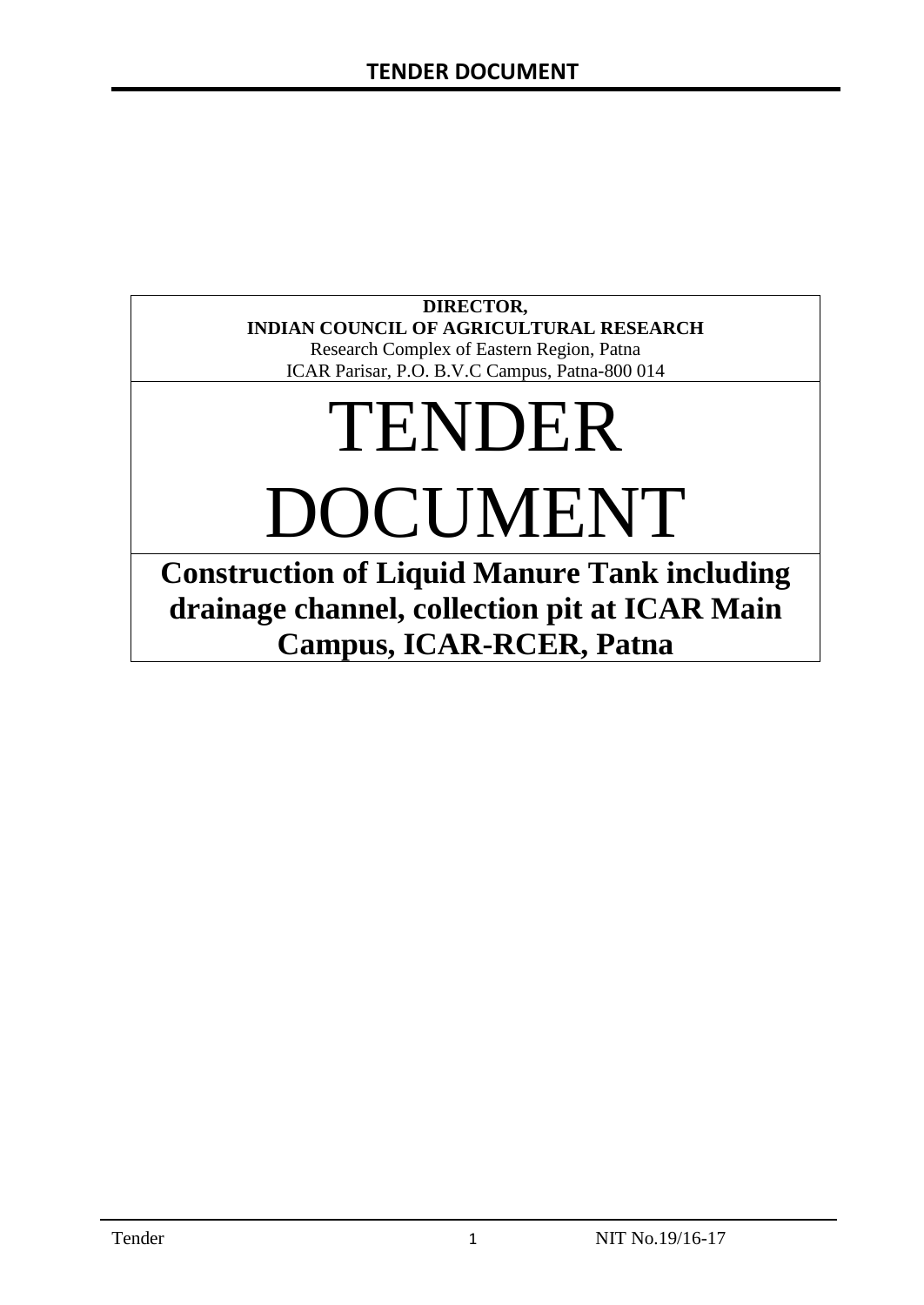# **INDIAN COUNCIL OF AGRICULTURAL RESEARCH RESEARCH COMPLEX OF EASTERN REGION PATNA**

# **TENDER DOCUMENT**

**Construction of Liquid Manure Tank including drainage channel, collection pit at ICAR Main Campus, ICAR-RCER, Patna**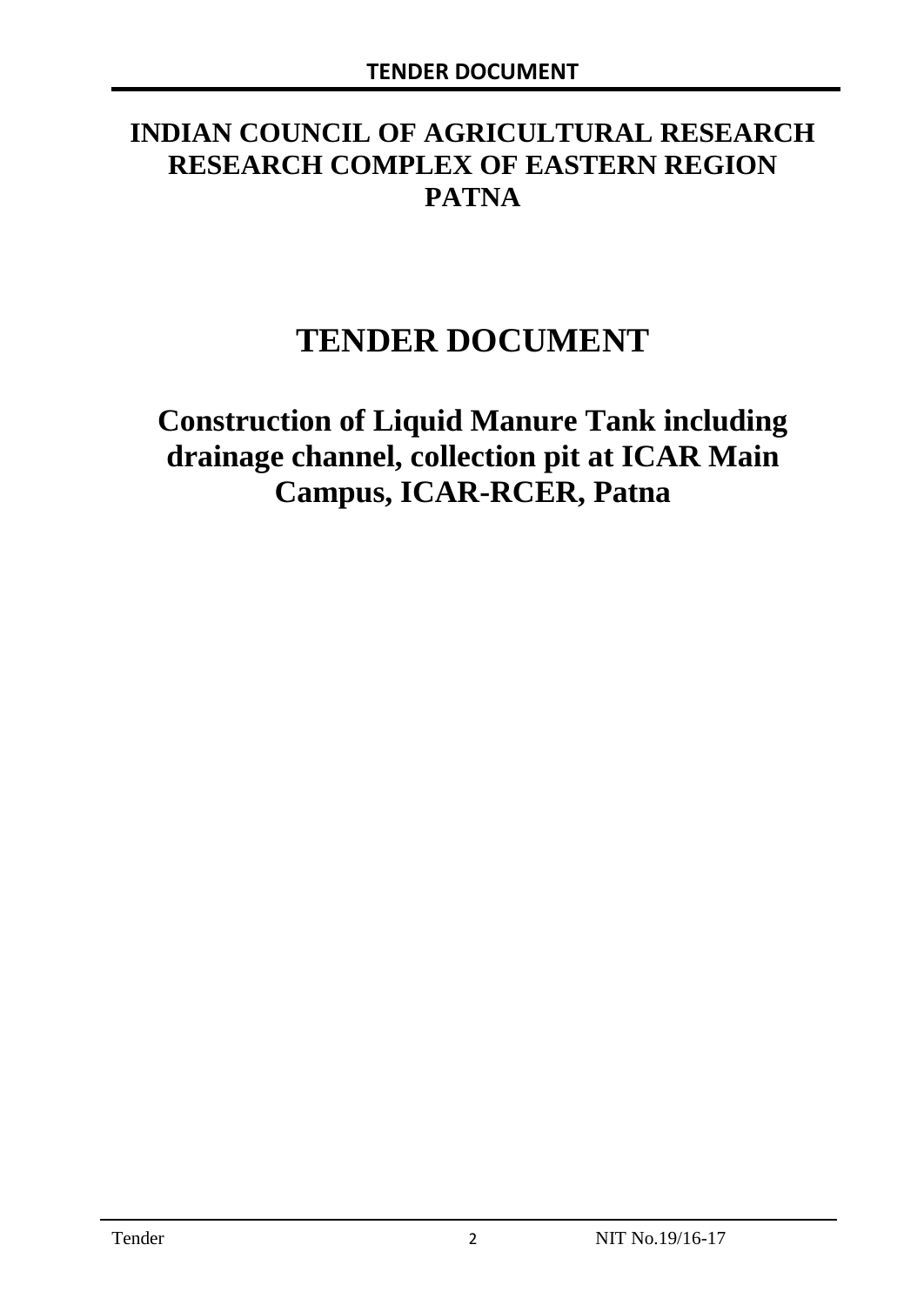# **INDEX**

| <b>Sl. No.</b> | <b>Details</b>                                    | Page no.       |
|----------------|---------------------------------------------------|----------------|
| 1.             | <b>NOTICE INVITING TENDERS</b>                    | 5              |
| 2.             | <b>INSTRUCTIONS TO TENDERERS</b>                  | 6              |
| A)             | General                                           | 6              |
| B)             | Tender document                                   | $\overline{7}$ |
| $\mathcal{C}$  | Preparation of tenders                            | $\overline{7}$ |
| D)             | Submission of tenders                             | 9              |
| E)             | Tender opening and evaluation                     | 10             |
| F)             | Award of contract                                 | 11             |
| 3              | <b>QUALIFICATION INFORMATION (ANNEXURE-I)</b>     | 12             |
|                | <b>CHECKLIST TO ACOMPANY THE TENDER</b>           |                |
| 4              | <b>CONDITIONS OF CONTRACT</b>                     | 13             |
|                | <b>TENDER</b>                                     | 13             |
| A              | General                                           | 16             |
| B              | Time for completion                               | 19             |
| $\overline{C}$ | Quality control                                   | 21             |
| D              | Cost control                                      | 22             |
| E              | Finishing the contract                            | 25             |
| $\overline{F}$ | Special conditions                                | 26             |
| 5              | ADDITIONAL CONDITIONS TO TENDER NOTICE            | 38             |
| 6              | <b>GENERAL SPECIFICATIONS</b>                     | 39             |
| $\overline{7}$ | <b>DRAWINGS</b>                                   | 40             |
| 8              | <b>BILL OF QUANTITIES</b>                         | 41             |
| 9              | SCHEDULE - A: PRICE SCHEDULE & BILL OF QUANTITIES | 45             |
| A)             | Price schedule of contract                        | 46             |
| B)             | Price summary                                     | 48             |
| $\mathcal{C}$  | Price schedule and Plan/Layout                    | 49             |
| 10             | <b>Contract Form</b>                              | 50             |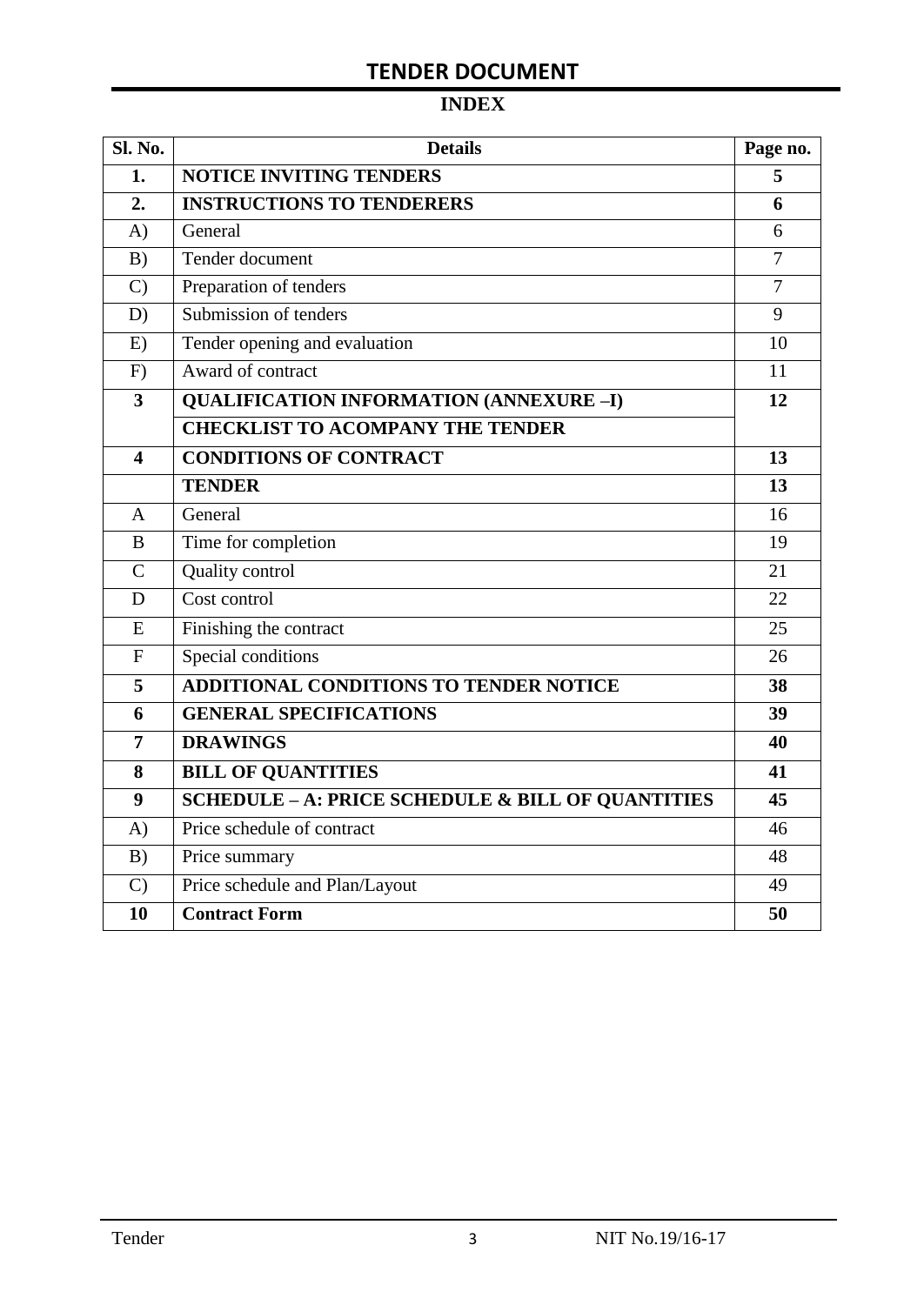# **NOTICE INVITING TENDERS**

# **No. 19/16-17**

# **INDIAN COUNCIL OF AGRICULTURAL RESEARCH RESEARCH COMPLEX OF EASTERN REGION PATNA**

**Name of Work: Construction of Liquid Manure Tank including drainage channel, collection pit at ICAR Main Campus, ICAR-RCER, Patna**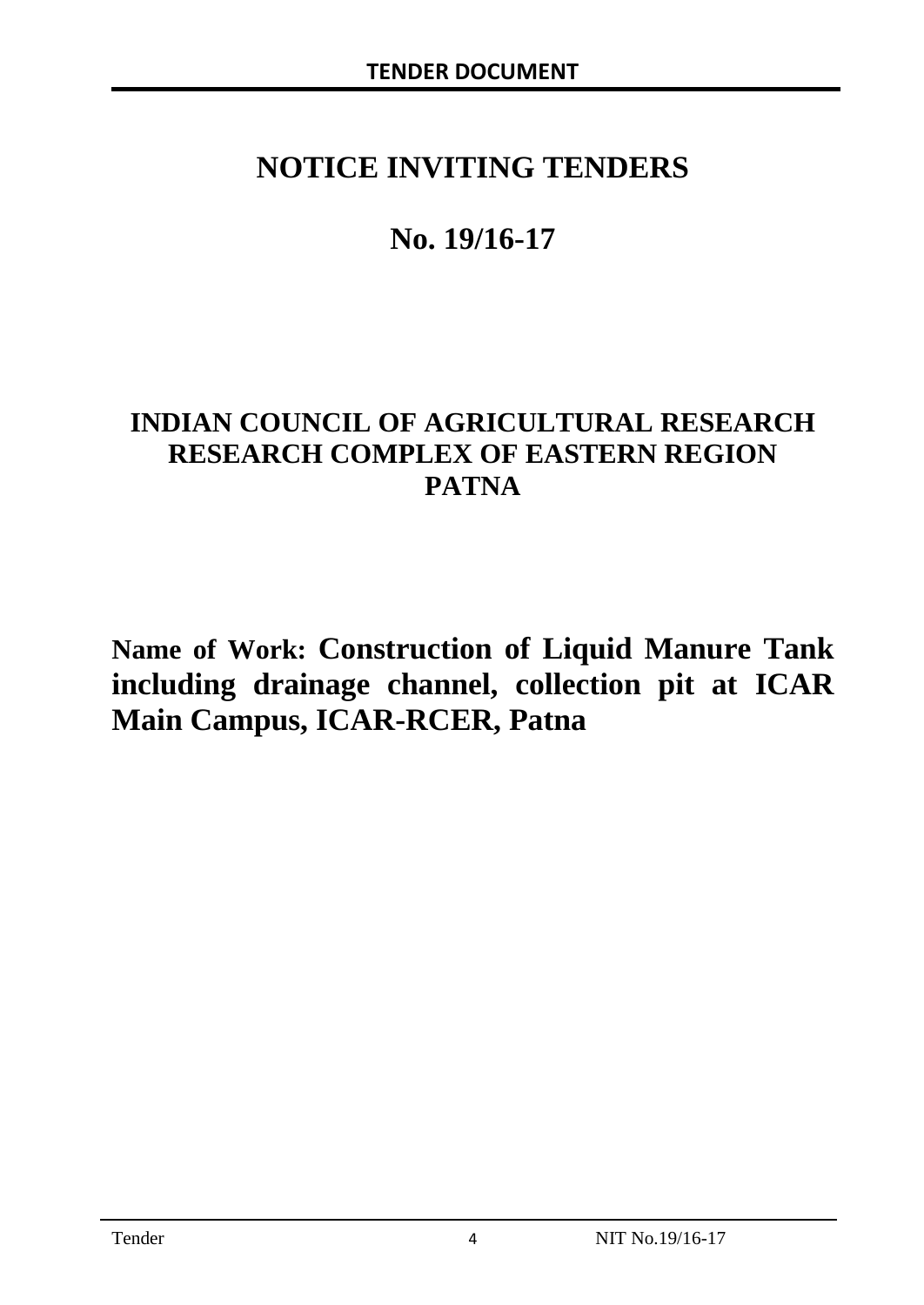# **Notice Inviting Tenders No. 19/16-17**

I) Tenders are invited from eligible Contractors for the work mentioned below:-

| 1.               | <b>Name of the Work</b>                                | <b>Construction of Liquid Manure Tank including</b>      |  |  |  |
|------------------|--------------------------------------------------------|----------------------------------------------------------|--|--|--|
|                  |                                                        | drainage channel, collection pit at ICAR Main            |  |  |  |
|                  |                                                        | <b>Campus, ICAR-RCER, Patna</b>                          |  |  |  |
| 2.               | <b>Estimated cost of the work</b>                      | <b>Rs. 2.39 lakhs</b>                                    |  |  |  |
| $\overline{3}$ . | Period of completion of work                           | 30 days from the award of the work                       |  |  |  |
| $\overline{4}$ . | Form of contract / class of firms                      | Registered<br>contractor<br>CCW/<br>PWD/<br>from         |  |  |  |
|                  | eligible.                                              | CPWD/RWD and similar govt. agencies undertaking          |  |  |  |
|                  |                                                        | construction work of similar nature.                     |  |  |  |
| 5.               | E.M.D to be paid in the shape of                       | Rs. 6000.00 (Rs. Six thousand only)                      |  |  |  |
|                  | Demand Draft obtained from                             |                                                          |  |  |  |
|                  | Nationalized Bank only.                                |                                                          |  |  |  |
| 6.               | Issue of tender document                               | Tender documents can be purchased on payment of          |  |  |  |
|                  |                                                        | Rs. 500/- for the work which estimated cost is less than |  |  |  |
|                  |                                                        | Rs.3.0 lakhs and Rs. 1000/- for the work which           |  |  |  |
|                  |                                                        | estimated cost is higher than 3.0 lakhs) in shape of     |  |  |  |
|                  |                                                        | demand draft towards cost of tender document or          |  |  |  |
|                  |                                                        | down loaded from website: www.icarreer.in in which       |  |  |  |
|                  |                                                        | case, a demand draft for Rs.500/- or Rs.1000/- per       |  |  |  |
|                  |                                                        | work to be enclosed alongwith tender in favour of        |  |  |  |
|                  |                                                        | "ICAR Unit-ICAR-RCER, Patna", payable at Patna.          |  |  |  |
| 7.               | date<br>for<br>Last<br>time<br>and                     | 17.09.2016 up to 11.00 A.M.                              |  |  |  |
|                  | submission of tender.                                  |                                                          |  |  |  |
| 8.               | Date and time of opening of   17.09.2016 at 11.30 A.M. |                                                          |  |  |  |
|                  | tender.                                                |                                                          |  |  |  |

#### II) **Eligibility criteria for tenderer.**

- a) Registered contractor from CCW/CPWD/ PWD/ RWD and similar govt. agencies undertaking construction work of similar nature.
- b) Any type of single civil work of not less than Rs.3.50 lakhs in preceding three years.
- c) Should have a net worth of at least Rs.3.50 lakhs
- d) Certificates in support of existing Commitments.
- e) Valid Labour license and Income Tax Clearance certificate for last Financial Year must be submitted alongwith tender document.
- III) To purchase tender documents by paying an amount of Rs. 500/- or Rs. 1000/- (as applicable) towards cost of tender document including VAT etc. Those not able to purchase tender document can down load the application from web site www.icarrcer.in and submit the D.D for Rs.500/- or Rs. 1000/- (as applicable) along with EMD in the shape of Demand Draft @ 2.5% on Tender Value issued by any Nationalized Bank/Scheduled Commercial bank in favour of "**ICAR Unit: ICAR-RCER, Patna**" to be valid for 3 months from the date of NIT along with bid. The tenderer shall invariably furnish original DD towards EMD to the tender inviting authority along with the Tender Document.
- IV) The tenders will be opened by the Tender Cum Works committee, ICAR-RCER, Patna in the presence of tenderers/or their authorized representatives on the date mentioned above.
- V) If the office happens to be closed on the dates specified above, the respective activity will be performed at the designated time on the next working day without any notification.
- VI) Any other details can be obtained from the Office of the **AAO (P), ICAR-RCER, Patna or www.icarrcer.in**.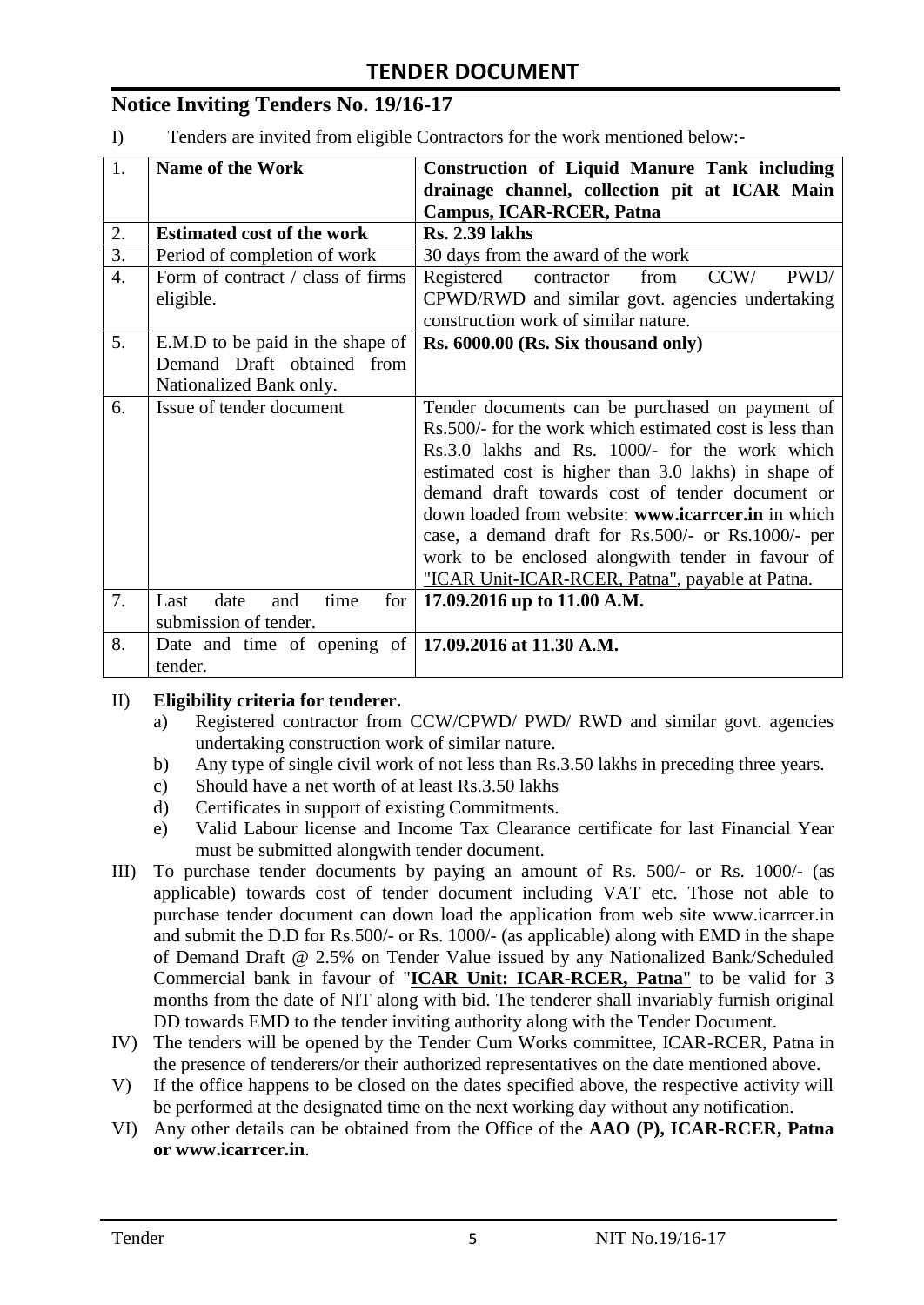#### **INSTRUCTIONS TO TENDERERS A – GENERAL**

#### **1. Name & Scope of work:**

1.1 Brief details of the work are as follows:

|                  | A   Brief description and   Construction of Liquid Manure Tank including drainage |
|------------------|-----------------------------------------------------------------------------------|
| location of work | channel, collection pit at ICAR Main Campus, ICAR-RCER,                           |
|                  | Patna                                                                             |
| Scope of work:   | Civil work                                                                        |
| Period           | of 30 days from the award of the work                                             |
| Completion       |                                                                                   |

- **1.2** The Director, ICAR-RCER, Patna invites tenders along with EMD of Rs. 6000/- in the shape of Demand Draft issued by any Nationalized Bank**, Payable at Patna** to be valid for 3 months from the date of NIT along with bid. Bids without EMD will be summarily rejected.
- **1.3** The successful tenderer is expected to complete the work within the stipulated time period, as specified in 1.1 C.

#### **2. Firms Eligible to Tender:**

- 2.1 The Firms who are having;
	- a) Registered contractor from CCW/PWD/CPWD/RWD and similar govt. agencies undertaking construction work of similar nature.
	- b) Any type of single civil work of not less than **Rs.3.50** lakhs in preceding the years.
	- c) Should have net worth of at least **Rs.3.50** Lakhs.
	- d) Experience in any type of civil work.
	- e) Certificates in support of Existing Commitments.
	- f) Valid Labour license and Income Tax Clearance certificate for last Financial Year must be submitted alongwith tender document.

#### **3. Qualification data of the Tenderers:**

- 3.1 The tenderer shall furnish the following particulars in the formats enclosed, supported by documentary evidence as specified in the formats.
	- a) Check slip to accompany the tender **(in Annexure-I)**.
	- b) Attested copies of documents relating to experience in the similar type of works.
- 3.2 Even though the tenderers meet the above qualifying criteria, they are liable to be disqualified / debarred / suspended / blacklisted if they have
	- Furnished false / fabricated particulars in the forms, statements and /annexure submitted in proof of the qualification requirements and/or
	- Not turned up for entering into agreement, when called upon.
	- Record of poor progress such as abandoning the work, not properly completing the contract, inordinate delays in completion, litigation history or financial failures etc. and/or
	- Participated in the previous bidding for the same work and had quoted unreasonably high tender rate and
	- Even while execution of the work, if found that the work was awarded to the Contractor based on false / fake certificates of experience, the Contractor will be blacklisted and work will be taken over invoking relevant standard rules of GOI.
- 3.3 **A tenderer submitting a Tender which the tender accepting authority considers excessive and or indicative of insufficient knowledge of current prices or definite attempt of profiteering will render him liable to be debarred permanently from tendering or for such period as the tender accepting authority may decide. The tenderer overall quote should be based on the controlled prices for the materials, if**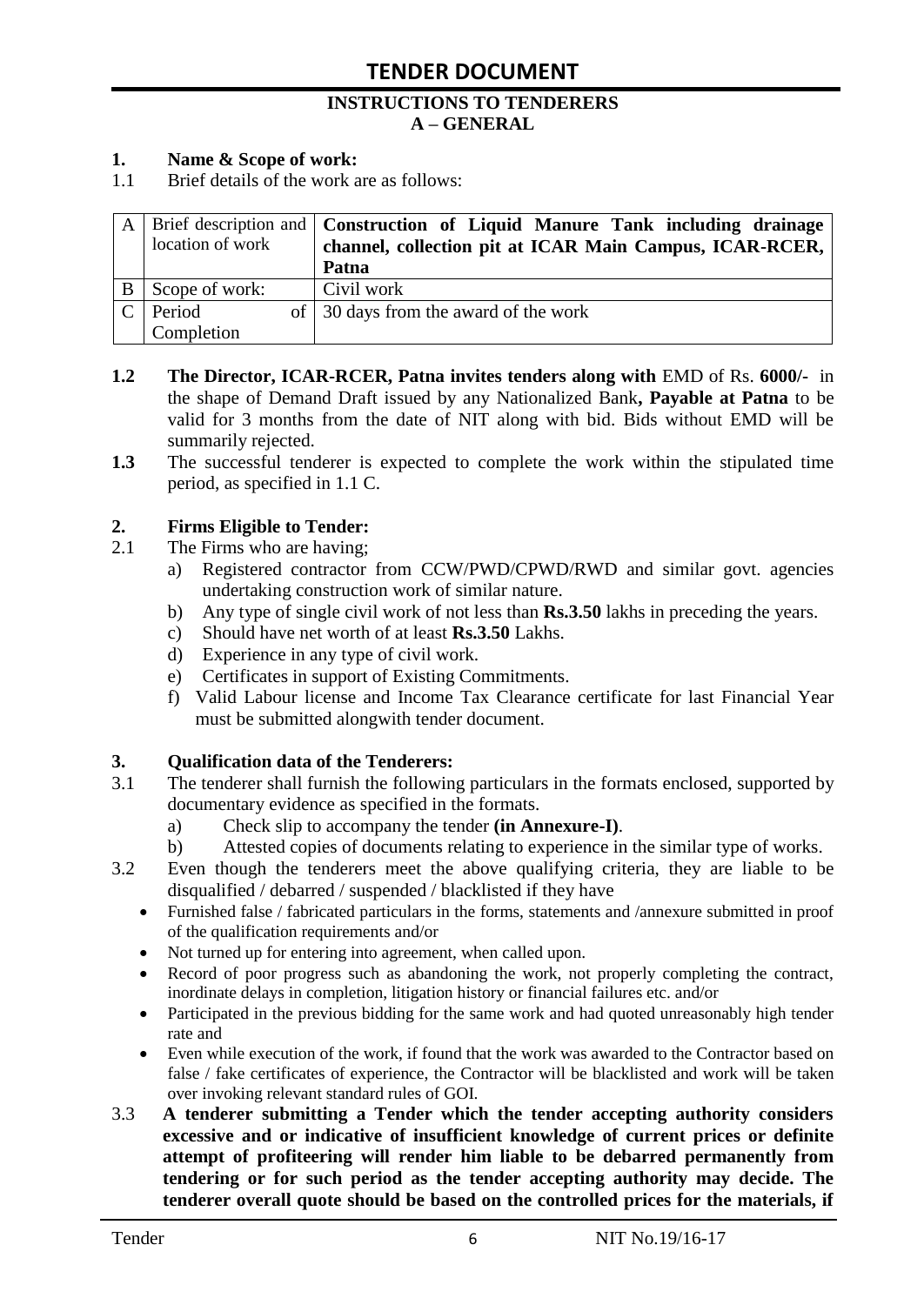**any, fixed by the Government or the reasonable prices permissible for the tenderer to charge a private purchaser under the provisions of clause-6 of the hoarding and profiteering prevention ordinance of 1943 as amended from time to time and on similar principle in regard to labour supervision on the construction.**

#### **4. One Tender per Tenderer:**

4.1 Each Tenderer shall submit only one Tender for the work. A Tenderer who submits more than one Tender will cause disqualification of all the Tenders submitted by the Tenderer.

#### **5. Cost of Tendering**

5.1 The Tenderer shall bear all costs associated with the preparation and submission of his Tender and the tender inviting authority will in no case be responsible and liable for those costs.

#### **6. Site Visit.**

6.1 The Tenderer, at the Tenderer"s own responsibility and risk is advised to visit and examine the Site of Work and its surroundings and obtain all information that may be necessary for preparing the Tender for entering into a contract, for construction of the work. The costs of visiting the site shall be at the Tenderer's own expenses.

# **B. TENDER DOCUMENT**

#### **7. Contents of Tender document.**

- 7.1 One set of Tender document, comprises of the following:
	- 1) **Notice Inviting Tenders (NIT)**
	- **2) Instruction to Tenderers**
	- **3) Forms of Tender and qualification information**
	- **4) Conditions of Contract.**
	- **5) Specifications.**
	- **6) Drawings.**
	- **7) Forms of Securities. i.e., EMD, Additional Security etc.**
	- **8) Bill of quantities and Price.**

#### **8. Clarification on Tender Documents.**

8.1 A prospective Tenderer requiring any clarification on Tender documents may contact the Administrative Officer at the address **indicated in the NIT**. The Administrative Officer will also respond to any request for clarification, received through post.

#### **9. Amendment to Tender Documents.**

- 9.1 Before the last date for submission of Tenders, the Tender Inviting Officer may modify any of the Contents of the Tender Notice, Tender documents by issuing amendment / Addendum.
- 9.2 Any addendum/amendments issued by the Tender Inviting Officer shall be part of the Tender Document and it shall either be communicated in writing to all the purchasers of the Tender documents or notified in the News Papers in which NIT was published.
- 9.3 To give prospective Tenderers reasonable time to take an addendum into account in preparing their bids, the Tender Inviting Officer may extend if necessary, the last date for submission of tenders.

## **C. PREPARATION OF TENDERS**

**10. Language of the Tender:** All documents relating to the tender shall be in the English Language only.

#### **11. Documents comprising of the Tender.**

11.1 The bidders are requested to submit a proposal as detail in this document.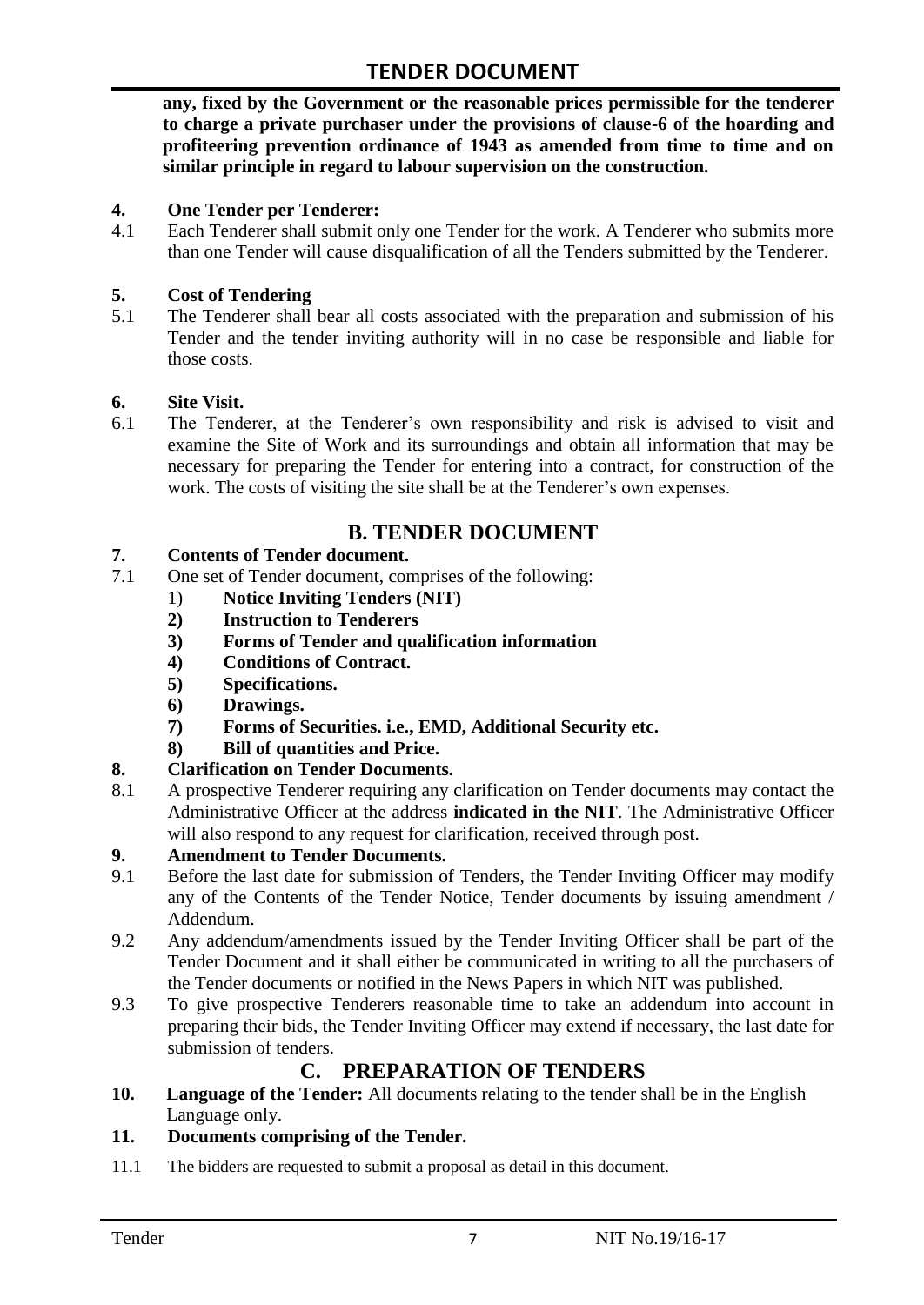- 11.2 The bidders, who are desirous of participating in the Tender, shall sign on all the statements, documents, certificates, tender document purchased by him, owning responsibility for their correctness/authenticity.
- 11.3 **Earnest Money Deposit (EMD):** The bidders shall submit EMD as indicated earlier along with the Proposal. The proposals without EMD are liable for rejection.
- **11.4 The tenderer should place two bids in separate envelopes namely;**
	- **a) Technical bid**
	- **b) Financial bid or Price bid Both the envelope should clearly mention the NIT No. and type of bid i.e. technical or financial or price bid.**

#### **11.5 Proposal of Technical Bid**

- a. In preparing the Technical bid, bidders are expected to examine the documents comprising this tender document in detail. Material deficiencies in providing the information requested may result in rejection of a Proposal.
- b. While preparing the Technical bid, bidders must give particular attention to the following:
	- I) If a bidder considers that they do not have all the expertise for the Assignment, it may obtain a full range of expertise by associating with other firms as appropriate.
	- II) The Technical Proposal should provide the following information using the attached Standard Forms, where ever applicable
	- III) A brief description of the bidder organization and an outline of recent experience on assignments of a similar nature. For each assignment, the outline should indicate, inter alia, duration of the assignment, contract amount, and bidder involvement.
	- IV) List of equipment make, model etc with technical brochures, if any equipment is to be supplied.
	- V) List of personnel who will be looking after the work execution.
	- VI) Any comments or suggestions on the proposed scope of work, list of services, and any facilities expected to be provided by the **ICAR-RCER, Patna**.
	- VII) Any additional comments/ remarks.
- c. The Technical Proposal shall not include any financial information.
- **11.6** The Technical proposal will be reviewed by Tender cum Works Monitoring Committee of the **ICAR-RCER, Patna** and the clarifications, particulars if any required from the bidders will be obtained or in the conventional method by addressing the bidders.
- **11.7 The Tender Document will be opened in front of Tender cum Works Monitoring Committee of the ICAR-RCER, Patna at the time and date as specified in the tender documents.**

#### **12. Price Offer:**

- 12.1 The tenderer should however quote his lump sum tender based on this schedule of quantities. He should quote his offer as an overall tender percentage. The over all tender percentage should be written both in words and figures. The bid offers i.e., percentage shall be written both in figures and words legibly and free from erasures, over writings or corrections of figures. Corrections where unavoidable should be made by crossing out, and rewriting duly initialising with date.
- 12.2 The Schedule A contains not only the quantities but also the rates worked out by the department and the amount for each item and total value of the estimated contract. The tenderer should workout his own rates keeping in view the work, site conditions and quote his overall tender percentage with which he intends to execute the work.
- 12.3 The bid offer shall be for the whole work and not for individual items / part of the work.
- 12.4 All duties, taxes, and other levies payable by the contractor as per State / Central Government rules, shall be included in the tender percentage quoted by the tenderer.
- 12.5 **The tendered contract amount as computed based on overall tender percentage is subject to variation during the performance of the Contract in accordance with variation in quantities etc.**
- **13. Validity of Tenders:**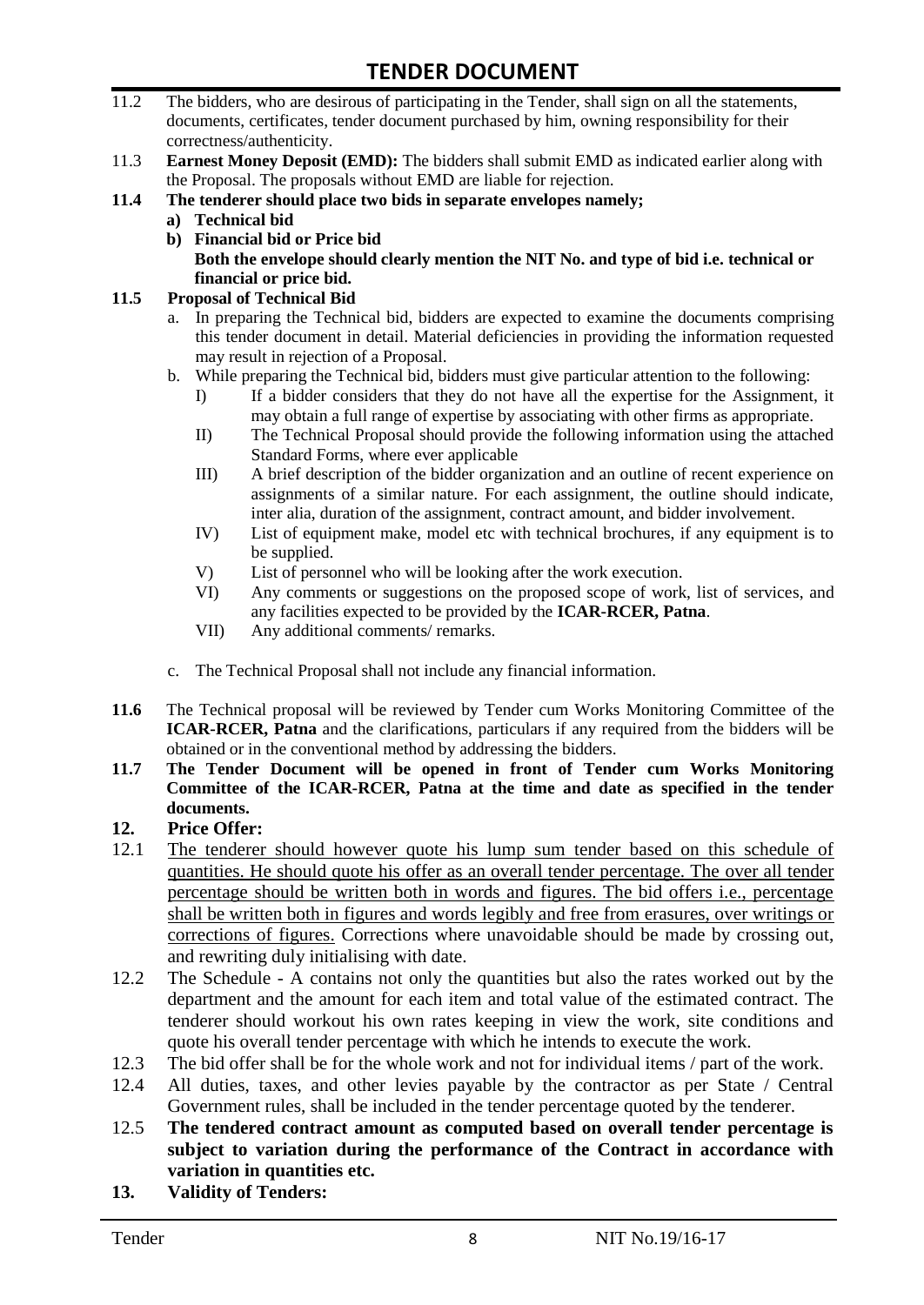- 13.1 Tenders shall remain valid for a period of not less than six months from the last date for receipt of Tender.
- 13.2 During the above mentioned period no plea by the tenderer for any sort of modification of the tender based upon or arising out of any alleged misunderstanding or misconceptions or mistake or for any reason will be entertained.
- 13.3 In exceptional circumstances, prior to expiry of the original time limit, the Tender Inviting Officer may request the bidders to extend the period of validity for a specified additional period. Such request to the Tenderers shall be made in writing. A Tenderer may refuse the request without forfeiting his E.M.D. A tenderer agreeing to the request will not be permitted to modify his Tender, but will be required to extend the validity of his E.M.D for a period of the extension.

# **14.** Signing of Tenders<br>14.1 If the tender is made

- If the tender is made by an individual, it shall be signed with his full name and his address shall be given. If it is made by a firm, it shall be signed with the co-partnership name by a member of the firm, who shall also sign his own name, and the name and address of each member of the firm shall be given, if the tender is made by a corporation it shall be signed by a duly authorized officer who shall produce with his tender satisfactory evidence of his authorization. Such tendering corporation may be required before the contract is executed, to furnish evidence of its corporate existence. Tenders signed on behalf of G.P.A holder will be rejected.
- 14.2 The tender shall contain no alterations or additions, except those to comply with instructions issued by the tender inviting officer, or as necessary to correct errors made by the tenderer, in which case all such corrections shall be initialled by the person signing the tender.
- 14.3 No alteration which is made by the tenderer in the contract form, the conditions of the contract, the drawings, specifications or statements / formats or quantities accompanying the same will be recognized, and, if any such alterations are made the tender will be void.

## **D. SUBMISSION OF TENDERS.**

#### **15. Submission of Tenders:**

- 15.1 The tenderer shall invariably ensure that the following are to be submitted along with tender document.
	- **a) Check slip**
	- **b) Copy of Experience Certificate in Similar type of Work.**
	- **c) Any type of single civil work of not less than Rs.3.50 lakhs in preceding three years.**
	- **d) DD towards EMD.**
	- **e) Declaration towards the genuineness of the certificates**
- 15.2 The successful tenderer shall furnish the original hard copies of all the documents/ EMD / certificates / statements by them before concluding the agreement.
- 15.3 Submit tenders in as explained above. The tender should be submitted in a water proof covers and duly sealed. The cover should clearly indicate the Tender Number, Name of work tendered, due date for opening, address of the bidder and the Bid schedule. The EMD should be enclosed prominently along with the BID.
- **16. Last date / time for submission of the tenders.**
- 16.1 Tenders must be submitted not later than the date and time specified in NIT. In the event of the specified date / time for the submission of bids declared as holiday, the bids will be received on the next working day.
- 16.2 The Director, ICAR-RCER may extend the dates for issue and receipt of Tenders by issuing an amendment in which case all rights and obligations of the Incharge and the Tenderers will remain same as previously.

#### **17. Late tenders**

17.1 Any tender received after the last date / time prescribed will be summarily rejected.

#### **18. Modification to the tender**

18.1 No tender shall be modified after the last date / time of submission of tenders.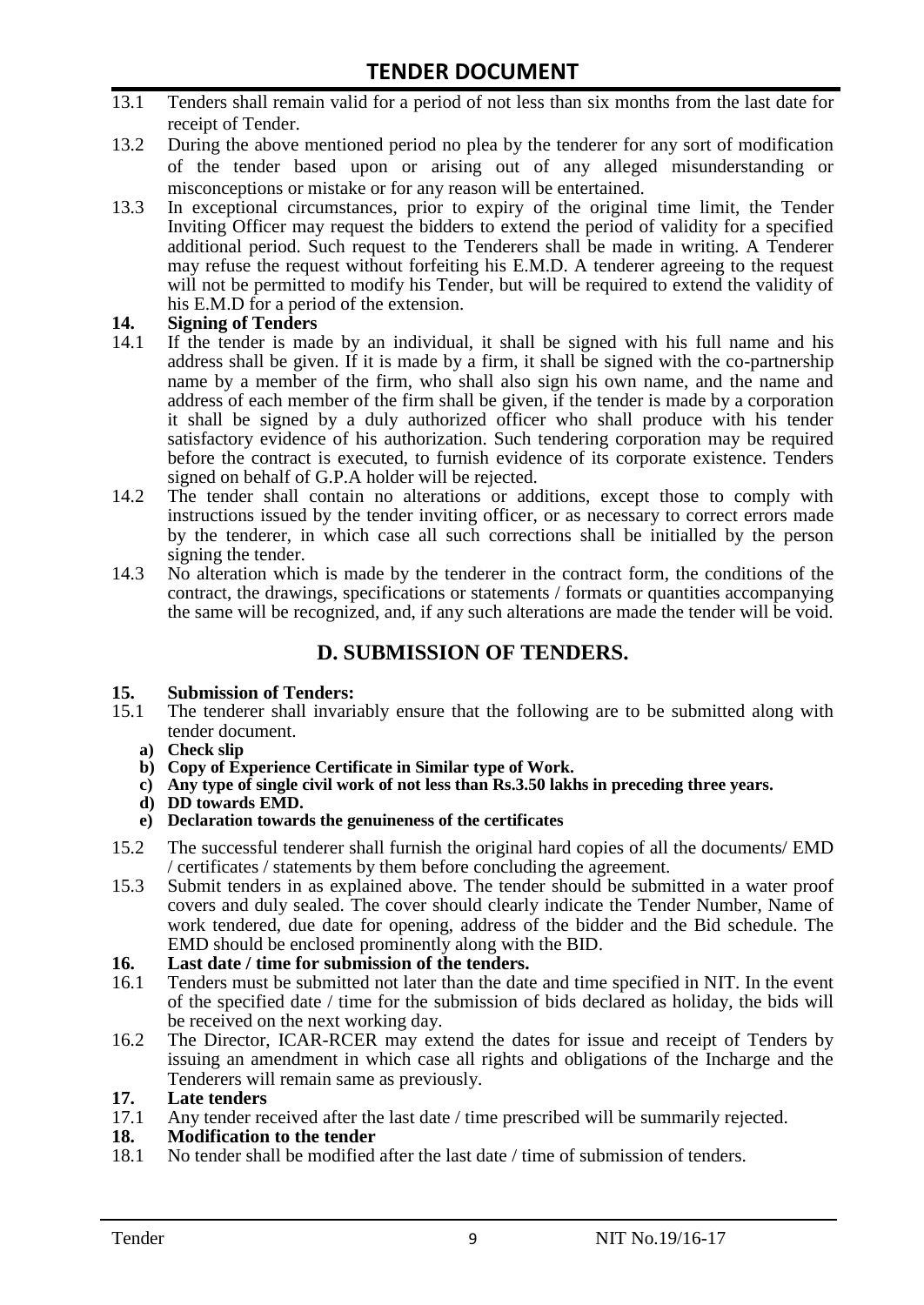## **E. TENDER OPENING AND EVALUATION**

- **19. Tender opening**
- 19.1 **The tenderers or their authorized representatives can be present at the time of opening of the tenders. Either the tenderer himself or one of his representative with proper authorization only will be allowed at the time of tender opening. If any of the tenderer is not present at the time of opening of tenders, the tender opening authority will, on opening the tender of the absentee tenderer, reads out and record the deficiencies if any, which shall be binding on the tenderer.**
- 19.2 **The technical bid containing qualification requirements as per Annexure: I and statement I to VII in 11:5 (b) will be evaluated by the tender opening authority and the minutes are recorded which will be signed by the tender opening authority as well as tenderers or their authorized representatives present.**

#### **20. Clarification of the Tender Document.**

- 20.1 The tender opening authority may call upon any tenderer for clarification on the statements, documentary proof relating to the Tender Document. The request for clarification and response thereto shall be in writing and it shall be only on the qualification information furnished by the tenderer. The clarification called for from the tenderers shall be furnished within the stipulated time, which shall not be more than a week.
- 20.2 The tenderer if so desirous, shall agree in writing to furnish the clarification called for within the stipulated time and, for disqualification and rejection of his tender in the event of failure to do so.

# **21. Examination of Tender Document and determination of responsiveness**

- 21.1 The Director, ICAR-RCER will evaluate whether each tenderer is satisfying the eligibility criteria prescribed in the tender document and declares them as a qualified tenderer.
- 21.2 If any alteration is made by the tenderer in the tender documents, the conditions of the contract, the drawings, specifications or statements / formats or quantities the tender will be rejected.
- 21.3 Tenders shall be scrutinized in accordance with the conditions stipulated in the Tender document. In case of any discrepancy of non-adherence conditions the tender accepting authority shall communicate the same which will be binding both on the tender opening authority and the tenderer. In case of any ambiguity, the decision taken by the tender accepting authority on tenders shall be final.
- 21.4 Those proposals which are found to meet the minimum standards as prescribed by the Director, ICAR-RCER will be treated as responsive bids.

# **22. Evaluation and comparison of price.**

- The committee will evaluate and compare the price of all the qualified tenderers.
- 22.2 Negotiations at any level are strictly prohibited. However, good gesture rebate, if offered by the lowest tenderer prior to finalization of tenders may be accepted by the tender accepting authority.
- 22.3 Selection of tenderer among the lowest and equally quoted tenderers will be in the following orders:
	- **a) The tenderer whose bid capacity is higher will be selected.**
	- **b) In case the bid capacity is also same the tenderer whose annual turnover is more will be preferred.**
	- **c) Even if the criteria incidentally become the same, the turnover on similar works and thereafter machinery available for the work and then the clean track record will be considered for selection.**

#### **23. Process to be confidential**

- 23.1 Information relating to the examination, clarification, evaluation and comparison of tenders and recommendations for the award of a contract shall not be disclosed to tenderers or any other persons not officially concerned with such process until the award to the successful tenderer has been announced by the tender accepting authority. Any effort by a tenderer to influence the processing of tenders or award decisions may result in the rejection of his tender.
- 23.2 No Tenderer shall contact the Director, ICAR-RCER or any authority concerned with finalisation of tenders on any matter relating to its Tender from the time of the Tender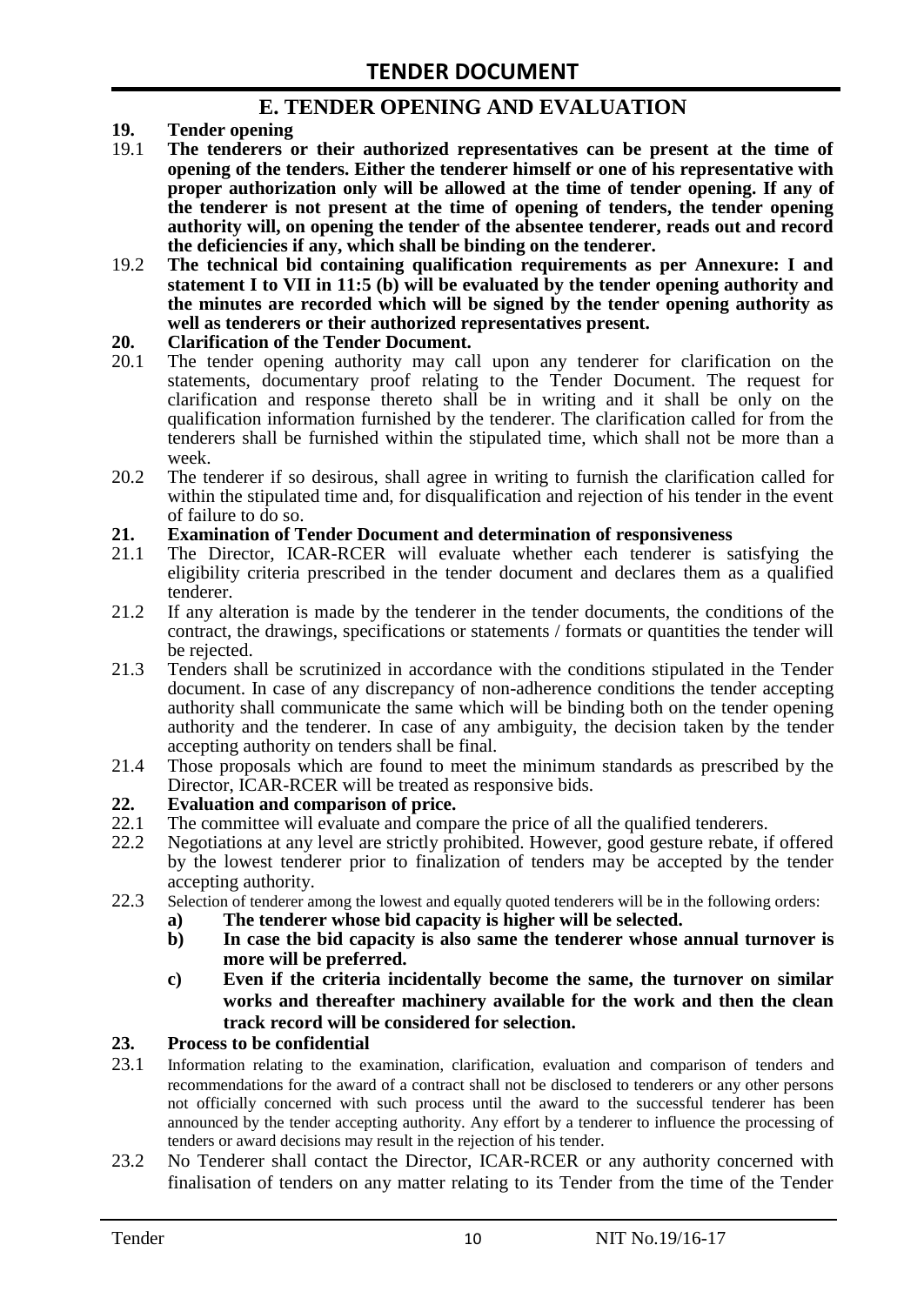opening to the time the Contract is awarded. If the Tenderer wishes to bring additional information to the notice of the Director, it should do so in writing.

23.3 Before recommending / accepting the tender, the tender recommending / accepting authority shall verify the correctness of certificates submitted to meet the eligibility criteria and specifically experience. The authenticated agreements of previous works executed by the lowest tenderer shall be called for.

# **F. AWARD OF CONTRACT**

#### **24. Award Criteria**

- 24.1 The Director, ICAR-RCER will award or recommend to the competent tender accepting authority for award of the contract to the tenderer who is found technically qualified as per the tender conditions and whose price is lowest.
- 24.2 The tender accepting authority reserves the right to accept or reject any tender or all tenders and to cancel the tendering process, at any time prior to the award of contract, without thereby incurring any liability to the affected tenderer or tenderers or any obligation to inform the affected tenderer or tenderers of the reasons for such action.
- 25. Notification of award and signing of agreement
- 25.1 **The Tenderer whose Tender has been accepted will be notified of the award of the work by The Director ICAR-RCER prior to expiration of the Tender validity period by registered letter. This letter (hereinafter and in the Conditions of Contract called "Letter of Acceptance") will indicate the sum that the Government will pay the Contractor in consideration of the execution, completion, and maintenance of the Works by the Contractor as prescribed by the Contract (hereinafter and in the Contract called the "Contract Amount").**
- 25.2 The successful tenderer has to sign an agreement within a period of 15 days from the date of receipt of communication of acceptance of his tender. On failure to do so his tender will be cancelled duly forfeiting the E.M.D., paid by him without issuing any further notice and action will be initiated for black listing the tenderer.

#### **26. Corrupt or fraudulent practices**

- 26.1 The Government requires that the bidders / suppliers / contractors under Government financed contracts, observe the highest standard of ethics during the procurement and execution of such contracts. In pursuance of this policy, the Government
- (a) Define for the purposes of the provision, the terms set forth below as follows:
- (i) "corrupt practices" means the offering, giving, receiving or soliciting of anything of value to influence the action of a Government official in procurement process or in contract execution: and
- (ii) "fraudulent practice" means a misrepresentation of facts in order to influence a procurement process or the execution of a contract to the detriment of the Government and includes collusive practice among Tenderers (prior to or after Tender submission) designed to establish in Tender prices at artificial noncompetitive levels and to deprive the Government of the benefits of free and open competition.
- (b) Will reject a proposal for award if it determines that the tenderer recommended for award has engaged in corrupt or fraudulent practices in competing for the contract in question.
- (c) Will blacklist / or debar a firm, either indefinitely or for a stated period of time, if at any time determines that the firm has engaged in corrupt or fraudulent practices in competing for, or in executing a Government contract.
- (d) Further more, tenderers shall be aware of the provisions stated in the general conditions of contract.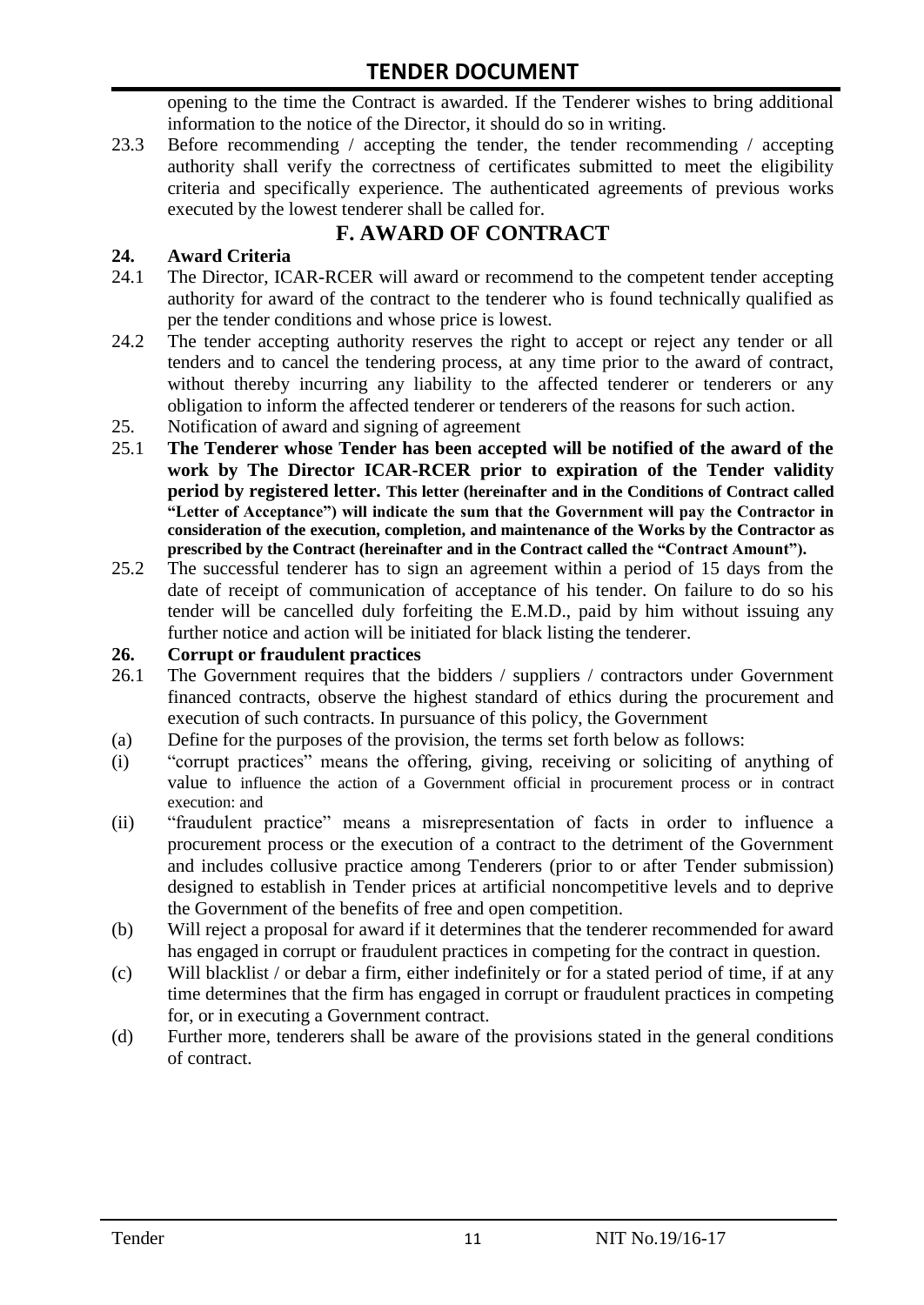# **QUALIFICATION INFORMATION Annexure –I**

| <b>CHECKLIST TO ACOMPANY THE TENDER</b> |  |
|-----------------------------------------|--|
|                                         |  |

| SI.<br>No.     | <b>Description</b>                                                                                                                   | <b>Submitted</b><br>Yes/No | Page No.<br>(see Note<br>below) |
|----------------|--------------------------------------------------------------------------------------------------------------------------------------|----------------------------|---------------------------------|
| $\mathbf{1}$   | 2                                                                                                                                    | 3                          |                                 |
| $\mathbf{1}$   | Attested photocopy of Registered contractor from<br>CCW/CPWD/ PWD/ RWD and similar govt. agencies                                    | Yes / No                   |                                 |
|                | undertaking construction work of similar nature.                                                                                     |                            |                                 |
| 2              | Any type of single civil work of not less than Rs.3.50<br>lakhs in preceding three years.                                            | Yes / No                   |                                 |
| 3              | Certificates in support of Existing Commitments.                                                                                     | Yes / No                   |                                 |
| $\overline{4}$ | DD towards EMD.                                                                                                                      | Yes / No                   |                                 |
| 5              | Declaration towards the genuineness of the certificates                                                                              | Yes / No                   |                                 |
| 6              | <b>Experience :</b> Experience in any type of civil work                                                                             | Yes / No                   |                                 |
| $\tau$         | Valid Labour license and Income Tax Clearance<br>certificate for last Financial Year must be submitted<br>alongwith tender document. | Yes / No                   |                                 |

#### **Notes:-**

- 1) All the statements copies of the certificates, documents etc., enclosed to the Tender Document shall be given page numbers on the right corner of each certificate, which will be indicated in column (4) against each item. The statements furnished shall be in the formats appended to the tender document.
- 2) The information shall be filled-in by the Tenderer in the checklist and **statements VI & VII** of section 11.5 (b) and shall be enclosed to the Technical bid for the purposes of verification as well as evaluation of the tenderer"s Compliance to the qualification criteria as provided in the Tender document. All the Certificates, documents, statements as per check-list shall be submitted by the tenderer.
- 3) The bidder shall sign all the statements/documents/certificates received by him owing responsibility for their correctness/authenticity. The successful tenderer shall furnish the original hard copies of all the documents / certificates / statements received by them before concluding the Agreement.

#### **DECLARATION**

I / WE ………………………………………………………………. have gone through carefully all the Tender conditions and solemnly declare that the certificates or the documents uploaded by me/us are genuine and I/We will abide by any penal action such as disqualification or black listing or determination of contract or any other action deemed fit, taken by, the Institute against us, if it is found that the statements, documents, certificates produced by me/us are false/fabricated.

I / WE hereby declare that, I / WE have not been blacklisted / debarred / Suspended / demoted in any department in any State due to any reasons.

Signature of the Tenderer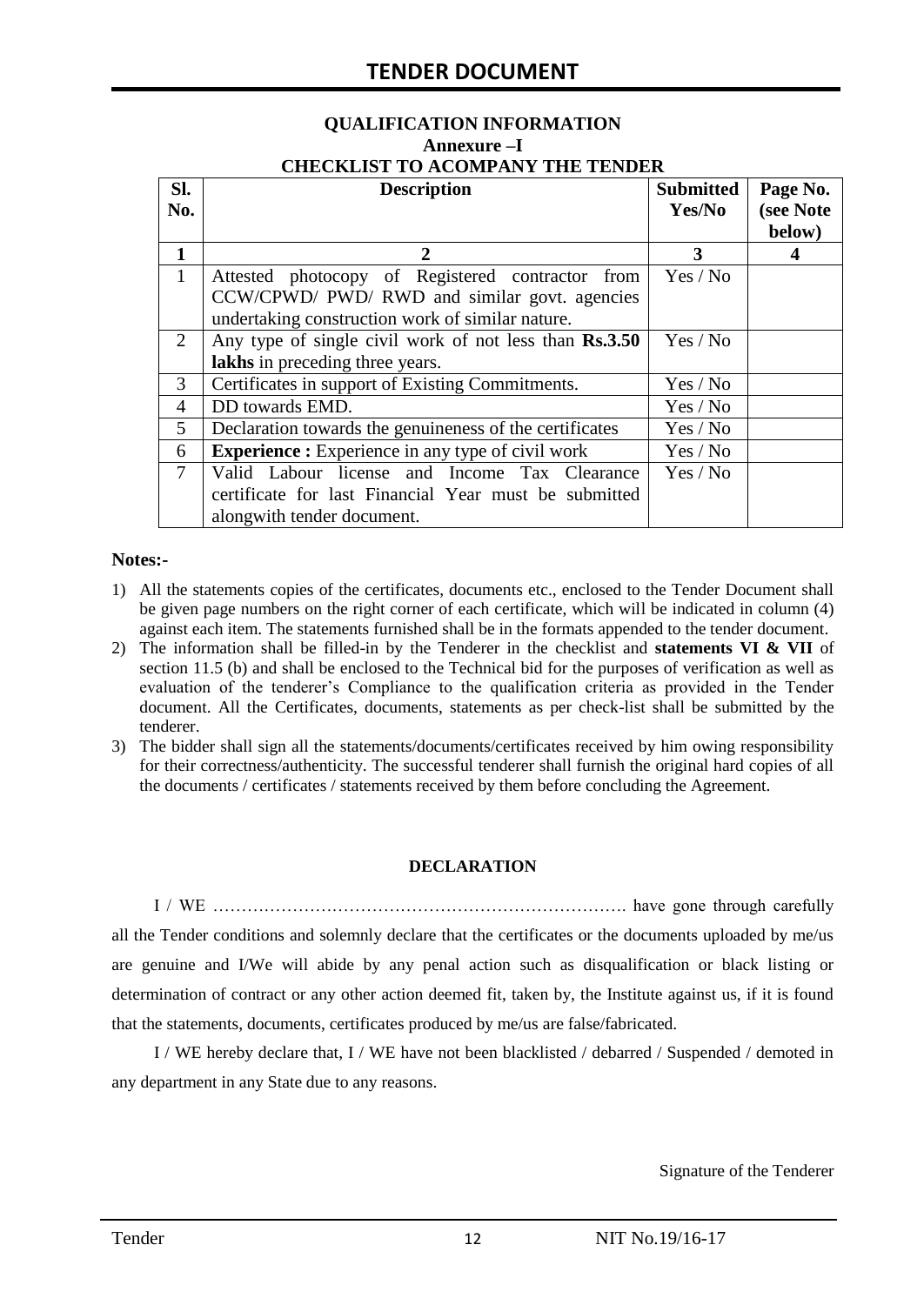### **CONDITIONS OF CONTRACT**

#### **TENDER**

Date: ……………

To The Director, ICAR-RCER, Patna

Sir,

I / We do hereby tender and if this tender be accepted, under take to execute the work entitled "**Construction of Liquid Manure Tank including drainage channel, collection pit at ICAR Main Campus, ICAR-RCER, Patna"** as shown in the drawings and as per specifications described in this document of ICAR-RCER, Patna for the sum of **Rs. 2.39 lakhs** or such other sum as may be arrived under the clause of the standard preliminary specifications relating to "Payment by final measurement at unit rates"

I/WE have also quoted rates in Schedule "A", annexed (in words and figures) for which I/We agree to execute the work when the lumpsum payment under the terms of the agreement is varied by payment on measurement quantities.

I/WE have quoted rates in Schedule "A" both in words & figures. In case of any discrepancy between the Percentage excess or less on E.C.V., in words and figures, the rates quoted words only shall prevail.

I/WE agreed to keep the offer in this tender valid a period of six month(s) mentioned in the tender notice and not to modify the whole or any part of it for any reason within above period. If the tender is withdrawn by me/us for any reasons whatsoever, the earnest money paid by me/us will be forfeited to Government

I/WE hereby distinctly and expressly, declare and acknowledge that, before the submission of my/our tender I/We have carefully followed the instructions in the tender notice and have read the preliminary specifications and that I/We have made such examination of the contract documents and the plans, specifications and quantities and of the location where the said work is to be done, and such investigation of the work required to be done, and in regard to the material required to be furnished as to enable me/us to thoroughly understand the intention of same and the requirements, covenants, agreements, stipulations and restrictions contained in the contract, and in the said plans and specifications and distinctly agree that I/We will not hereafter make any claim or demand upon the Government based upon or arising out of any alleged misunderstanding or misconception /or mistake on my/or our part of the said requirement, covenants, agreements, stipulations, restrictions and conditions.

I / WE enclosed to my/our application for tender schedule a crossed demand draft (No.

dated:  $\qquad \qquad$  ) for Rs:

as earnest money not to bear interest.

I / WE shall not assign the contractor or sublet any portion of the same. In case if it becomes necessary such subletting with the permission of the shall be limited to (1) Labour contract, (2) Material contract, (3) Transport contract and (4) Engaging specialists for special item of work.

IF MY / OUR tender is not accepted the sum shall be returned to me/us on application when intimation is sent to me/us of rejection or at the expiration of three months from last date of receipt of this tender, whichever is earlier. If my/our tender is accepted the earnest money shall be retained by the Government as security for the due fulfilment of this contract. If upon written intimation to me/us by the Office, I/We fail to attend the said office on the date herein fixed or if upon intimation being given to me/us or acceptance of my/our tender, and if I/We fail to make the additional security deposit or to enter into the required agreement as defined in tender document, then I/We agree the forfeiture of the earnest money. Any notice required to be served on me/us here under shall be sufficiently served on me/us if delivered to me/us hereunder shall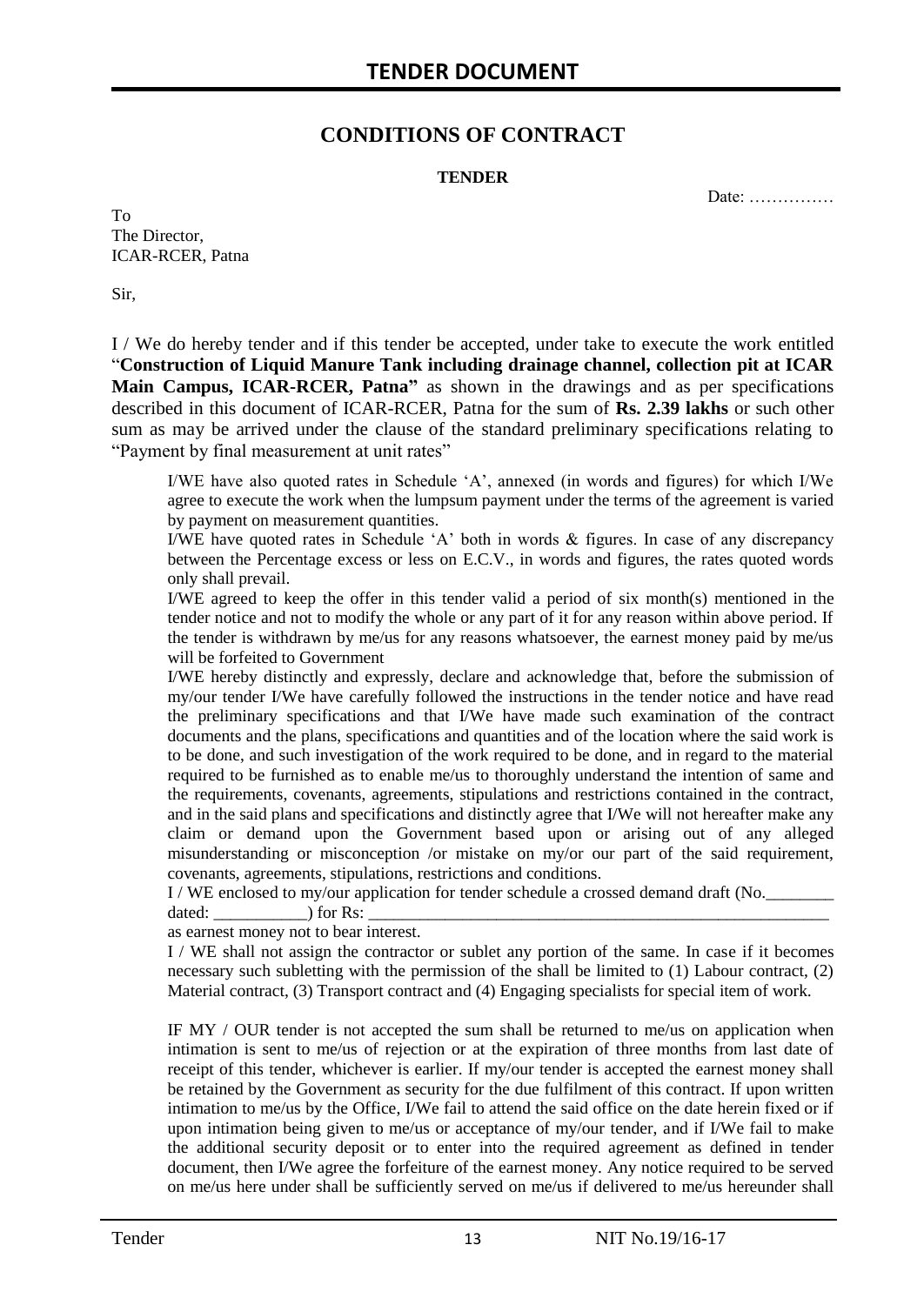be sufficiently served on me/us if delivered to me/us personally or forwarded to me/us by post to (registered or ordinary) or left at my/our address given herein. Such notice shall if sent by post be deemed to have been served on me/us at the time when in due course of post it would be delivered at the address to which it is sent.

I/WE fully understand that the written agreement to be entered into between me/us and Government shall be the foundation of the rights of the both the parties and the contract shall not be deemed to be complete until the agreement has first been signed by me/us and then by the proper officer authorized to enter into contract on behalf of Government.

I AM/WE ARE professionally qualified and my/our qualifications are given below:

| S. No. | Name | Qualification |
|--------|------|---------------|
|        |      |               |
|        |      |               |
|        |      |               |
|        |      |               |
|        |      |               |
|        |      |               |
|        |      |               |
|        |      |               |

I/WE will employ the following technical staff for supervising the work and will see that one of them is always at site during working hours, personally checking all items of works and paint extra attention to such works as required special attention (eg) Main panel boards, Cable connections etc.,

| S. No. | Name | Qualification |
|--------|------|---------------|
|        |      |               |
|        |      |               |
|        |      |               |
|        |      |               |
|        |      |               |
|        |      |               |

I / WE declare that I / WE agree to recover the salaries of the technical staff actually engaged on the work by the department, from the work bills, if I / We fail to employ technical staff as per the tender condition.

#### **TENDERERS / CONTRACTOR'S CERTIFICATE.**

- (1) I/WE hereby declare that I/We have perused in detail and examined closely the Indian Standard Specifications, all clauses of the preliminary specifications with all amendments and have either examined all the standards specifications or will examine all the standard specifications for items for which I/We tender, before I/We submit such tender and agree to be bound and comply with all such specifications for this agreement which I/We execute in the different Government Departments.
- (2)I/WE certify that I/We have inspected the site of the work before quoting my price, I /We have satisfied about the quality, availability and transport facilities for all the materials.
- (3)I / WE am/are prepared to furnish detailed data in support of all my quoted rates, if and when called upon to do so without any reservations.
- $(4)$  I / WE hereby declare that I / We will not claim any price escalation.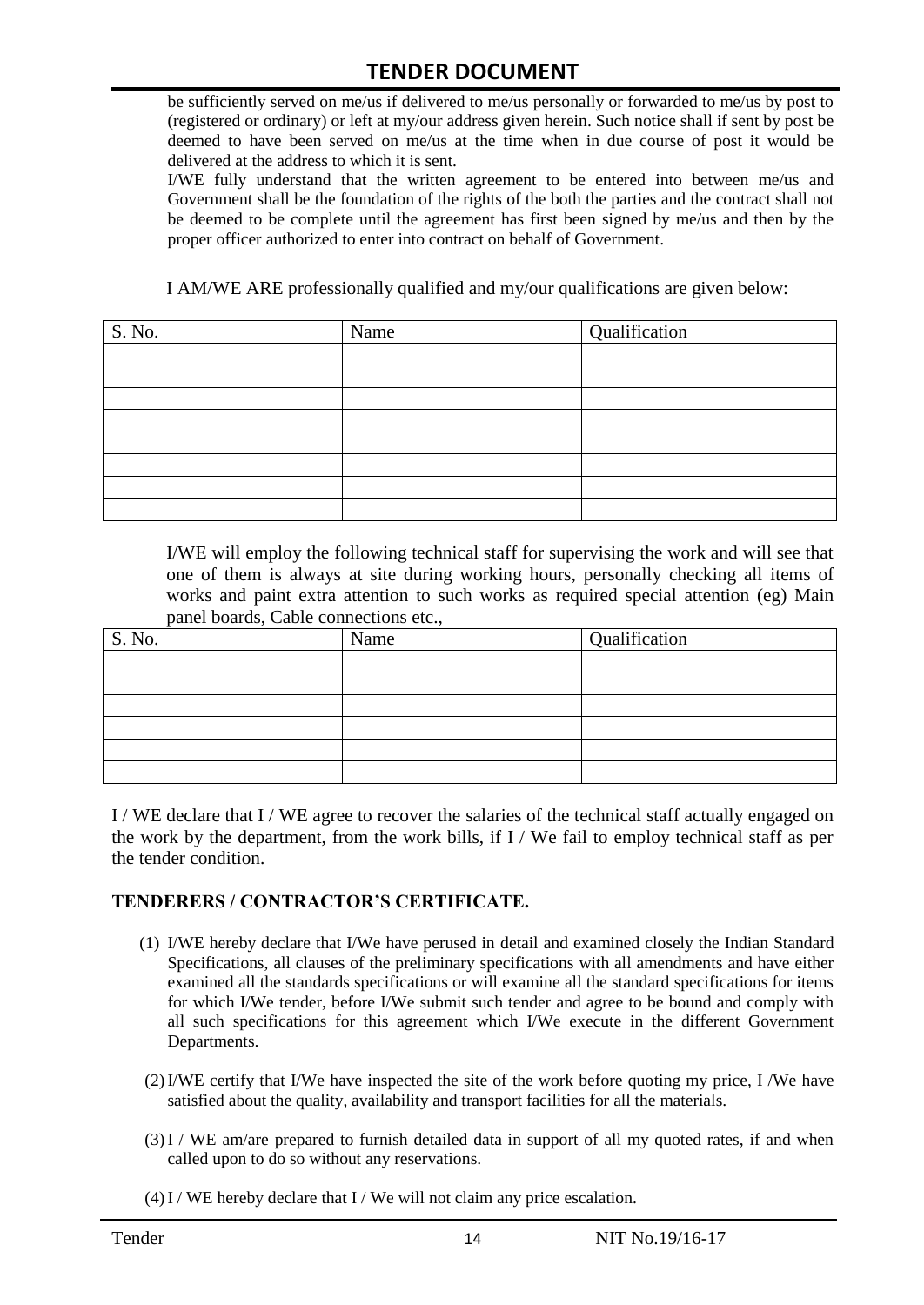- (5)I / WE hereby declare that I am / We are accepting for the defect liability period as 24 months.
- (6)I / WE declare that I / WE will not claim any extra amount towards any material used for the work other than the quoted works for respective schedule 'A' items.
- $(7)$ I / WE declare that I / WE will execute the work as per the mile stone programme, and if I / WE fail to complete the work as per the mile stone programme I abide by the condition to recover liquidated damages as per the tender conditions.
- $(8)$ I / WE declare that I / WE will abide for settlement of disputes as per the tender conditions.

#### **DECLARATION OF THE TENDERER**

- 1) I/WE have not been black listed in any department due to any reasons.
- 2) I/We declare that all the Certificates/Documents submitted by Me/US are Genuine.
- 3) I/WE agree to disqualify me/us for any wrong declaration in respect of the above and to summarily reject my/our tender.

Address of the Tenderer:

Phone No.: Fax No.: CONTRACTOR.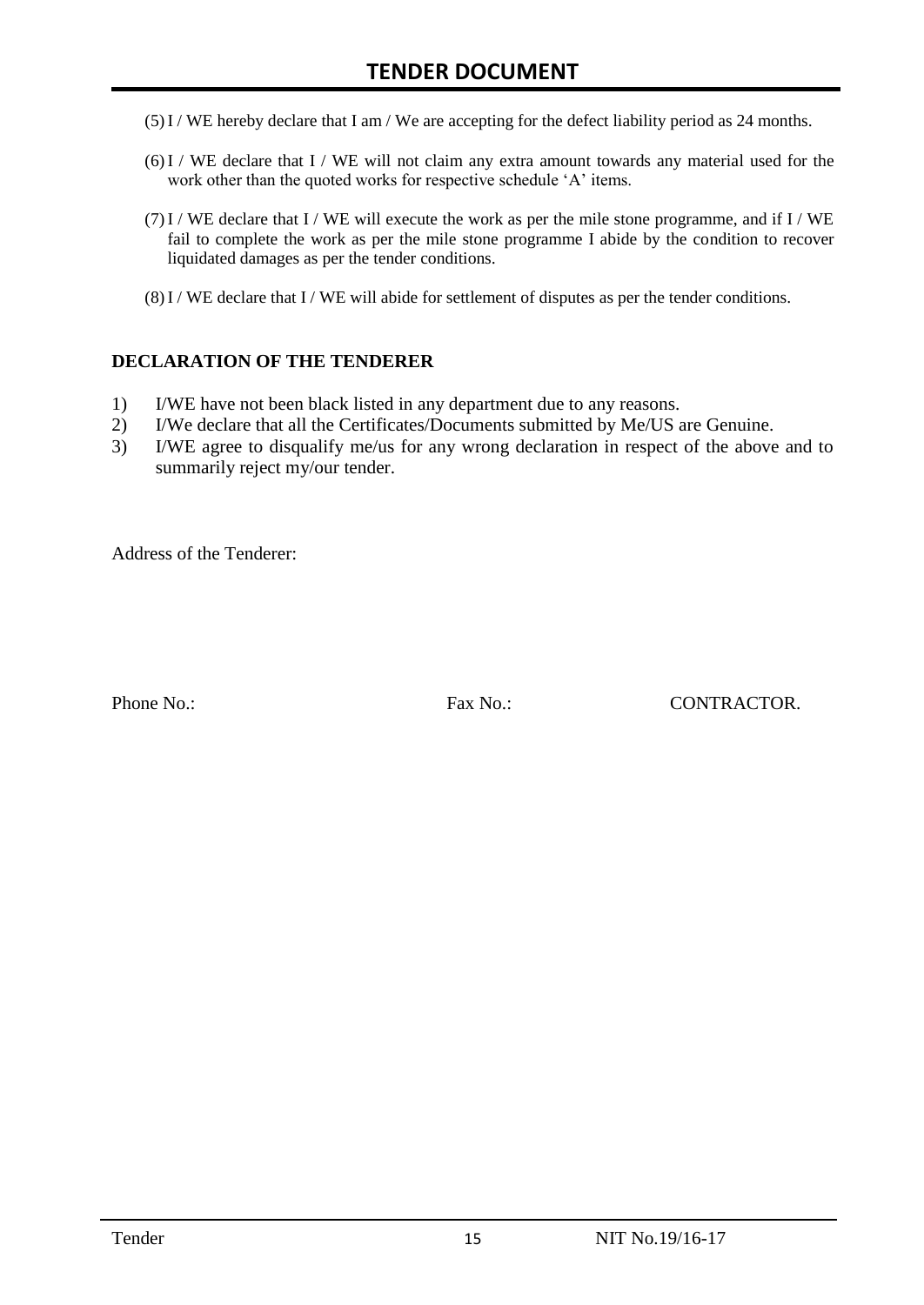# **CONDITIONS OF CONTRACT**

# **A. GENERAL**

#### **1. Interpretation:**

- 1.1 In interpreting these Conditions of Contract, singular also means plural, male also means female, and vice-versa. Headings have no significance. Works have their normal meaning under the language of the contract unless specifically defined. The Incharge will provide instructions clarifying queries about the conditions of Contract.
- 1.2 The documents forming the Contract shall be interpreted in the following order of priority:
- **1) Agreement**
- **2) Letter of Acceptance, notice to proceed with the works**
- **3) Contractor's Tender**
- **4) Conditions of contract**
- **5) Specifications**
- **6) Drawings**
- **7) Bill of quantities**
- **8) Any other document listed as forming part of the Contract.**

#### **2. Decisions:**

2.1 Except where otherwise specifically stated, the Director will decide the contractual matters between the Department and the Contractor in the role representing the Department.

#### **3. Delegation:**

3.1 The Director may delegate any of his duties and responsibilities to other officers and may cancel any delegation by an official order issued.

#### **4. Communications:**

4.1 Communications between parties, which are referred to in the conditions, are effective only when in writing. A notice shall be effective only when it is delivered **(in terms of Indian Contract Act)**

#### **5. Sub-contracting:**

**5.1 If the prime contractor desires to sub-let a part of the work, he should submit the same at the time of filing tenders itself or during execution, giving the name of the proposed Sub-contractor, along with details of his qualification and experience. The Tender Accepting Authority should verify the experience of the Sub-contractor and if the Sub-contractor satisfies the qualification criteria in proportion to the value of work proposed to be sub-let, he may permit the same. The total value of works to be awarded on sub-letting shall not exceed 50% of contract value. The extent of subletting shall be added to the experience of the sub-contractor and to that extent deducted from that of the main contractor.**

#### **6. Other Contractors:**

6.1 The Contractor shall cooperate and share the Site with other contractors, Public authorities, utilities, and the Department. The Contractor shall also provide facilities and services for them as directed by the Incharge.

#### **7. Personnel:**

- 7.1 The Contractor shall employ the required Key Personnel named in the Schedule of Key Personnel to carry out the functions stated in the Schedule or other personnel approved by the Incharge. The Incharge will approve any proposed replacement of Key Personnel only if their qualifications, abilities, and relevant experience are substantially equal to or better than those of the personnel listed in the Schedule.
- 7.2 Failure to employ the required technical personnel by the contractor the institute will depute its own technical person and expenditure of salary will be recovered from contractor.
- 7.3 The technical personnel should be on full time and available at site whenever required by Incharge to take instructions.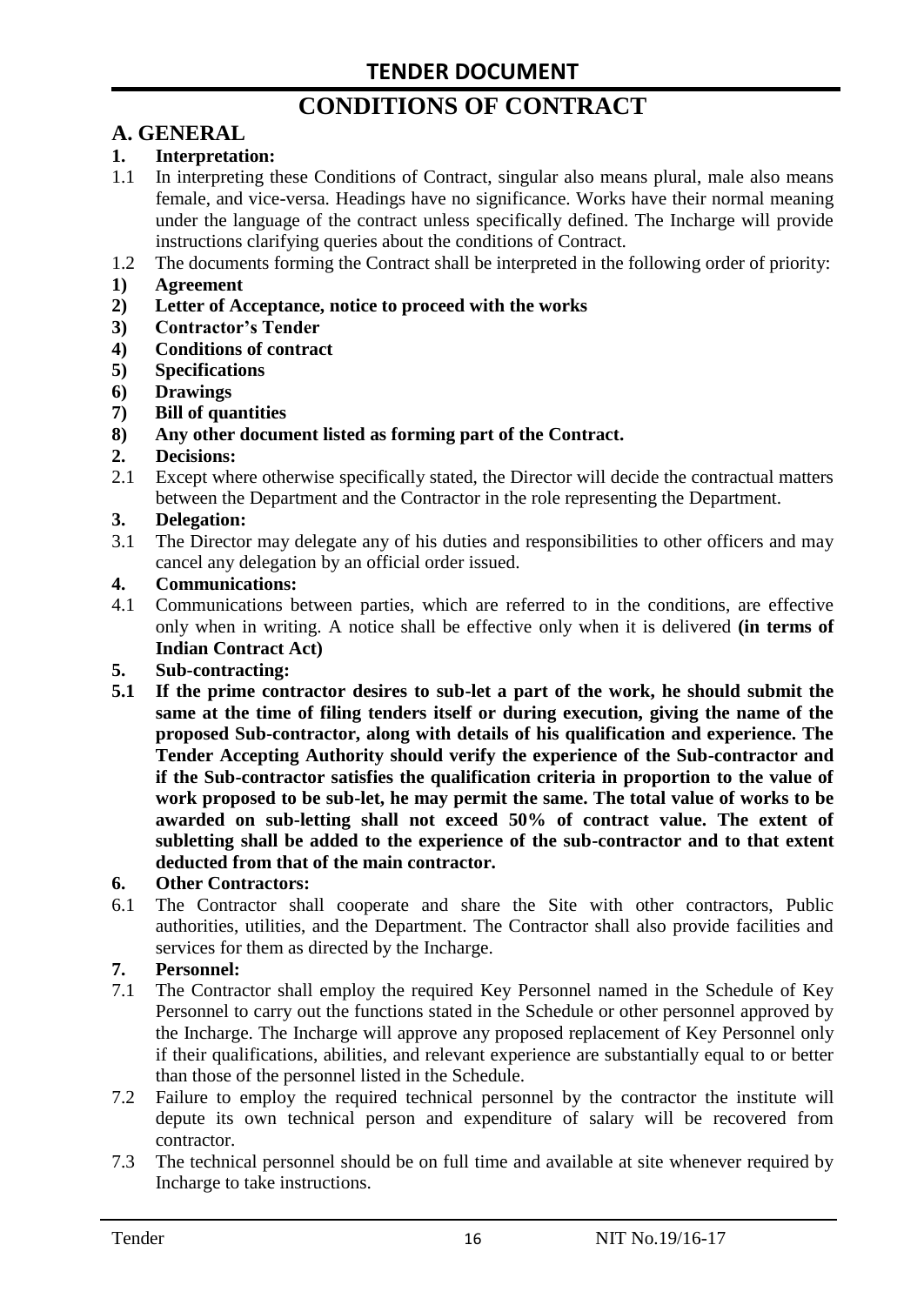- 7.4 The names of the technical personnel to be employed by the contractor should be furnished in the statement enclosed separately.
- 7.5 In case the contractor is already having more than one work on hand and has undertaken more than one work at the same time, he should employ separate technical personnel on each work.
- 7.6 If the contractor fails to employ technical personnel the work will be suspended or department will engage a technical personnel and recover the cost thereof from the contractor.
- 7.7 If the Incharge asks the Contractor to remove a person who is a member of Contractor"s staff or his work force stating the reasons the Contractor shall ensure that the person leaves the site forthwith and has no further connection with the work in the contract.

#### **8. Contractor's Risks:**

- 8.1 All risks of loss of or damage to physical property and of personnel injury and death, which arise during and in consequence of the performance of the Contract are the responsibility of the Contractor.
- **9. Insurance:**
- **9.1 The Contractor shall provide, in the joint names of the Department and the contractor, insurance cover from the Start Date to the end of the Defects Liability Period i.e., 24 months after completion for the following events which are due to the Contractor's risks.**
- **a) loss of or damage to the Works, Plant and Materials;**
- **b) loss of or damage to the Equipment;**
- **c) loss of or damage of property in connection with the Contract; and**
- **d) Personal injury or death of persons employed for construction.**
- **9.2 Policies and certificates of insurance shall be delivered by the Contractor to the Incharge at the time of concluding Agreement. All such insurance shall provide for compensation to be payable to rectify the loss or damage incurred.**
- **i) The contractor shall furnish insurance policy in force in accordance with proposal furnished in the Tender and approved by the Department for concluding the agreement.**
- **ii) The contractor shall also pay regularly the subsequent insurance premia and produce necessary receipt to the Incharge well in advance.**
- **iii) In case of failure to act in the above said manner the department will pay the premium and the same will be recovered from the Contractors payments.**
- **9.3 Alterations to the terms of insurance shall not be made without the approval of the Incharge.**

#### **10. Site Inspections:**

- 10.1 The contractor should inspect the site and also proposed quarries of choice for materials source of water and quote his rate including quarrying, conveyance and all other charges etc.
- 10.2 The responsibility for arranging the land for borrow area rests with the Contractor and no separate payment will be made for procurement or otherwise. The contractor's quoted rate will be inclusive of land cost.

#### **11. Contractor to Construct the Works:**

11.1 The Contractor shall construct and Commission the Work in accordance with the specifications and Drawings.

#### **12. Power Supply.**

- 12.1 The contractor shall make his own arrangements for obtaining power from the Electricity dept., at his own cost. The contractor will pay the bills of Electricity Department for the cost of power consumed by him till the **(Name of work**) is handed over to ICAR-RCER.
- 12.2 **The contractor shall satisfy all the conditions and rules required as per Indian Electricity Act 1910 and under Rule-45(I) of the Indian Electricity Rules, 1956 as amended from time to time and other pertinent rules.**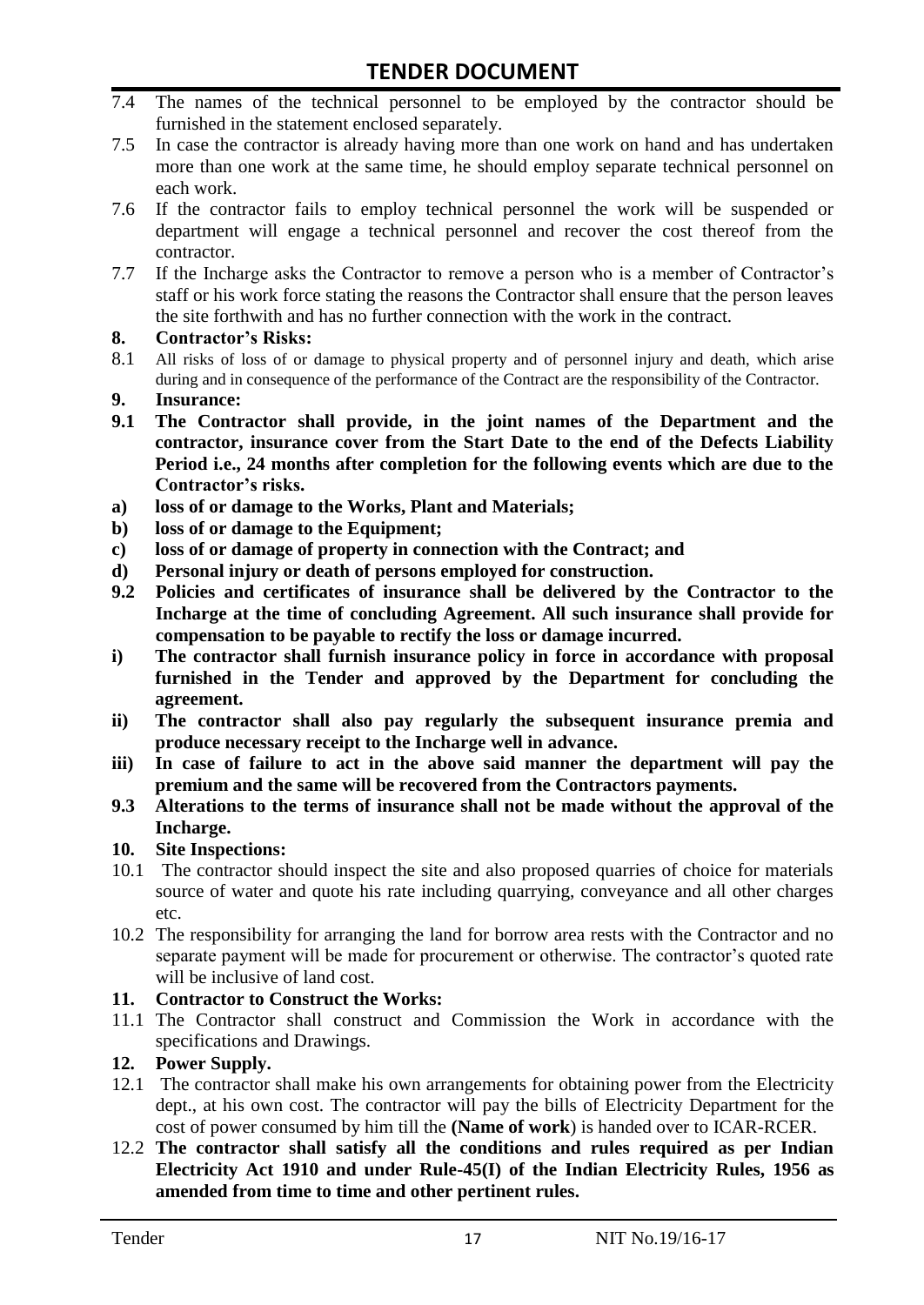12.3 The power shall be used for bonafide Departmental work only.

#### **13. Monsoon Damages:**

Damages due to rain or flood shall have to be made good by the contractor till the work is handed over to the Department. The responsibility of damages making good the damages due to rain or flood rests with the contractor. **No extra payment is payable** for such operations and the contractor shall therefore, have to take all necessary precautions to protect the work done during the construction period.

#### **14. The works to be Completed by the Intended Completion Date:**

14.1 The Contractor may commence execution of the Works on the Start Date and shall carry out the Works in accordance with the programme submitted by the Contractor, as updated with the approval of the Incharge, and complete the work by the Intended Completion Date.

#### **15. Safety:**

15.1 The Contractor shall be responsible for the safety of all activities on the Site.

#### **16. Discoveries:**

16.1 Anything of historical or other interest or of significant value unexpectedly discovered on the Site is the property of the Government. The Contractor is to notify the Incharge of such discoveries and carry out the Incharge instructions for dealing with them.

#### **17. Possession of the Site.**

17.1 The Department shall give possession of the site to the Contractor.

#### **18. Access to the Site:**

18.1 The Contractor shall provide the Incharge and any person authorised by the Incharge, access to the site and to any place where work in connection with the Contract is being carried out or is intended to be carried out.

#### **19. Instructions:**

- 19.1 The Contractor shall carry out all instructions of the Incharge and comply with all the applicable local laws where the Site is located.
- **20. Settlement of disputes:**
- 20.1 **If any dispute of difference of any kind whatsoever arises between the department and the Contractor in connection with, or arising out of the Contract, whether during the progress of the works or after their completion and whether before or after the termination, abandonment or breach of the Contract, it shall in the first place, be referred to and settled by the Incharge who shall, within a period of thirty days after being requested by the Contractor to do so, give written notice of his decision to the Contractor. Upon receipt of the written notice of the decision of the Incharge the Contractor shall promptly proceed without delay to comply with such notice of decision.**
- 20.2 **If the Incharge fails to give notice of his decision in writing within a period of thirty days after being requested or if the Contractor is dissatisfied with the notice of the decision of the Incharge the Contractor may within thirty days after receiving the notice of decision appeal to the Department who shall offer an opportunity to the contractor to be heard and to offer evidence in support of his appeal, the Department shall give notice of his decision within a period of thirty days after the Contractor has given the said evidence in support of his appeal, subject to arbitration, as hereinafter provided. Such decision of the Department in respect of every matter so referred shall be final and binding upon the Contractor and shall forthwith be given effect to by the Contractor, who shall proceed with the execution of the works with all due diligence whether he requires arbitration as hereinafter provided, or not. If the Department has given written notice of his decision to the Contractor and no claim to arbitration, has been communicated to him by the Contractor within a period of thirty days from receipt of such notice the said decision shall remain final and binding upon the Contractor. If the Department fail to give notice of his decision, as**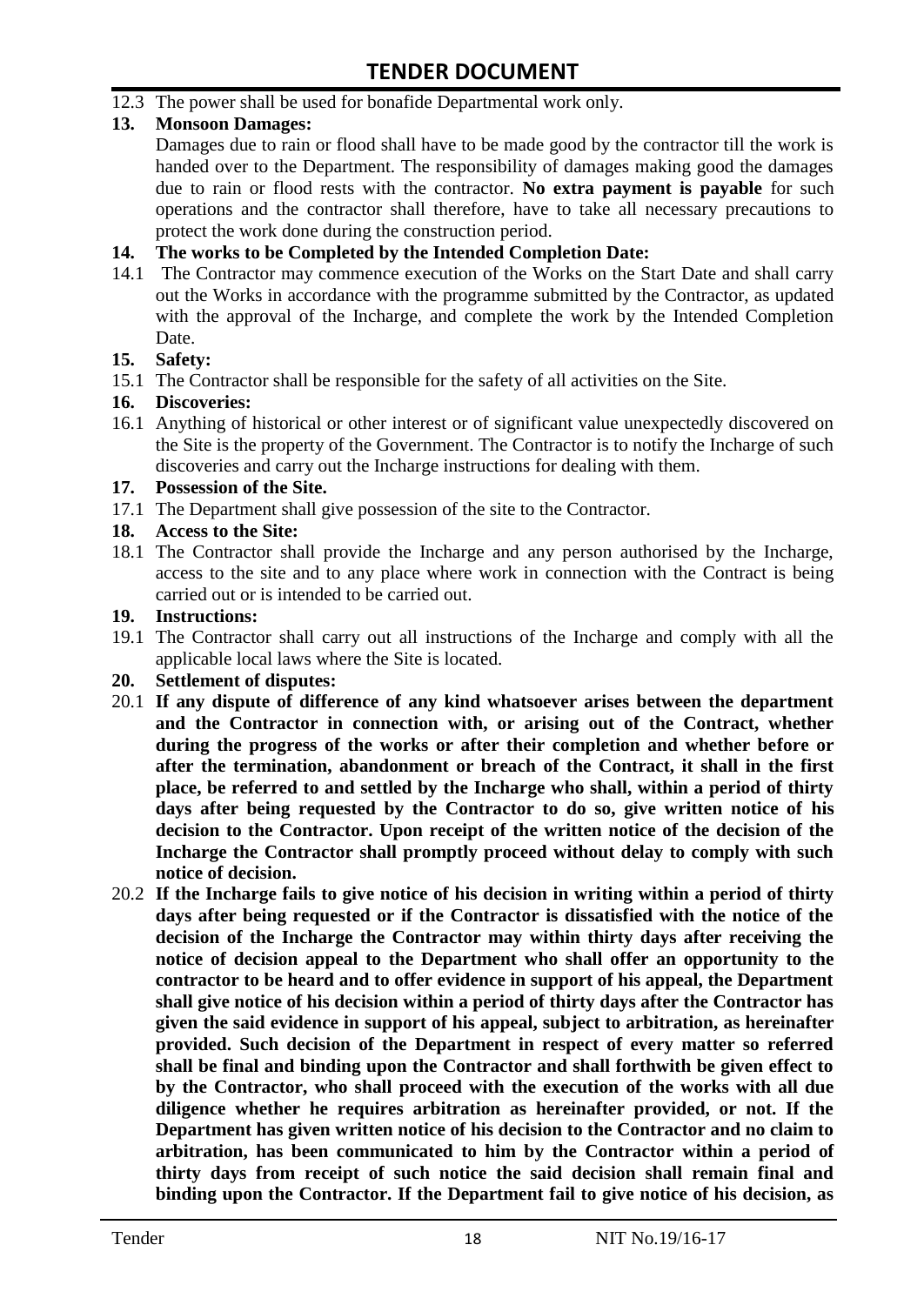**aforesaid within a period of thirty days after being requested as aforesaid, or if the Contractor be dissatisfied with any such decision, then and in any such case the contractor within thirty days after the expiration of the first named period of thirty days as the case may be, require that the matter or matters in dispute be referred to arbitration: jurisdiction of Patna limits.**

## **B. TIME FOR COMPLETION**

#### **21. Program:**

- 21.1 The total period of completion is (**duration of 30 days**) from the date of receipt of Work Order.
- 21.2 The attention of the tenderer is directed to the contract requirement at the time of beginning of the work. The rate of progress and proportionate value of work done from time to time as will be indicated by the Certificate for the value of work done will be required. Date of commencement of their programme will be the date for concluding agreement but not the date of handing over site.
- 21.3 After signing the agreement, the contractor shall forthwith begin the work, shall regularly and continuously proceed with them.
- 21.4 The contractor shall commence the works on site within the period specified under condition 23.1 to 23.2 after the receipt by him of a written order to this effect from the concerned authority and shall proceed with the same with due expedition and without delay, except as may be expressly sanctioned or ordered.
- 21.5 Save in so far as the contractor may prescribe, the extent of portions of the site of which the contractor is to be given possession from time to time and the order in which such portions shall be made available to him and, Subject to any requirement in the contract as to the order in which the works shall be executed, the "s written order to commence the works, give to the contractor possession of so much of the site as may be required to enable the contractor to commence proceed with the execution of the works in accordance with the programme if any, and otherwise in accordance with such reasonable proposals of the contractor as he shall by written notice to the Incharge, make and will from time to time as the works proceed, give to the contractor possession of such further portions of the site as may be required to enable the contractor to proceed with the execution of the works with due dispatch in accordance with the said programme or proposals as the case maybe; if the contractor suffers delay or incurs cost from failure on the part of the Concerned authority to give possession in accordance with the terms of this clause, the Concerned authority shall grant an extension of time for the completion of works.
- 21.6 The contractor shall bear all costs and charges for special or temporary way leases required by him in connection with access to the site. The contractor shall also provide at his own cost any additional accommodation outside the site required by him for the purposes of the work.
- 21.7 Subject to any requirement in the contract as to completion of any section of the works before completion of the whole of the works shall be completed in accordance with provisions of clauses in the Schedule within the time stated in the contract calculated from the last day of the period named in the statement to the tender as that within which the works are to be commenced or such extended time as may be allowed.

#### 21.8 **Delays and extension of time:**

No claim for compensation on account of delays or hindrances to the work from any cause whatever shall lie, except as hereafter defined. Reasonable extension of time will be allowed by the or by the office competent to sanction the extension, for unavoidable delays, such as may result from causes, which in the opinion of the , are undoubtedly beyond the control of the contractor. The shall assess the period of delay or hindrance caused by any written instructions issued by him, at twenty five per cent in excess or the actual working period so lost.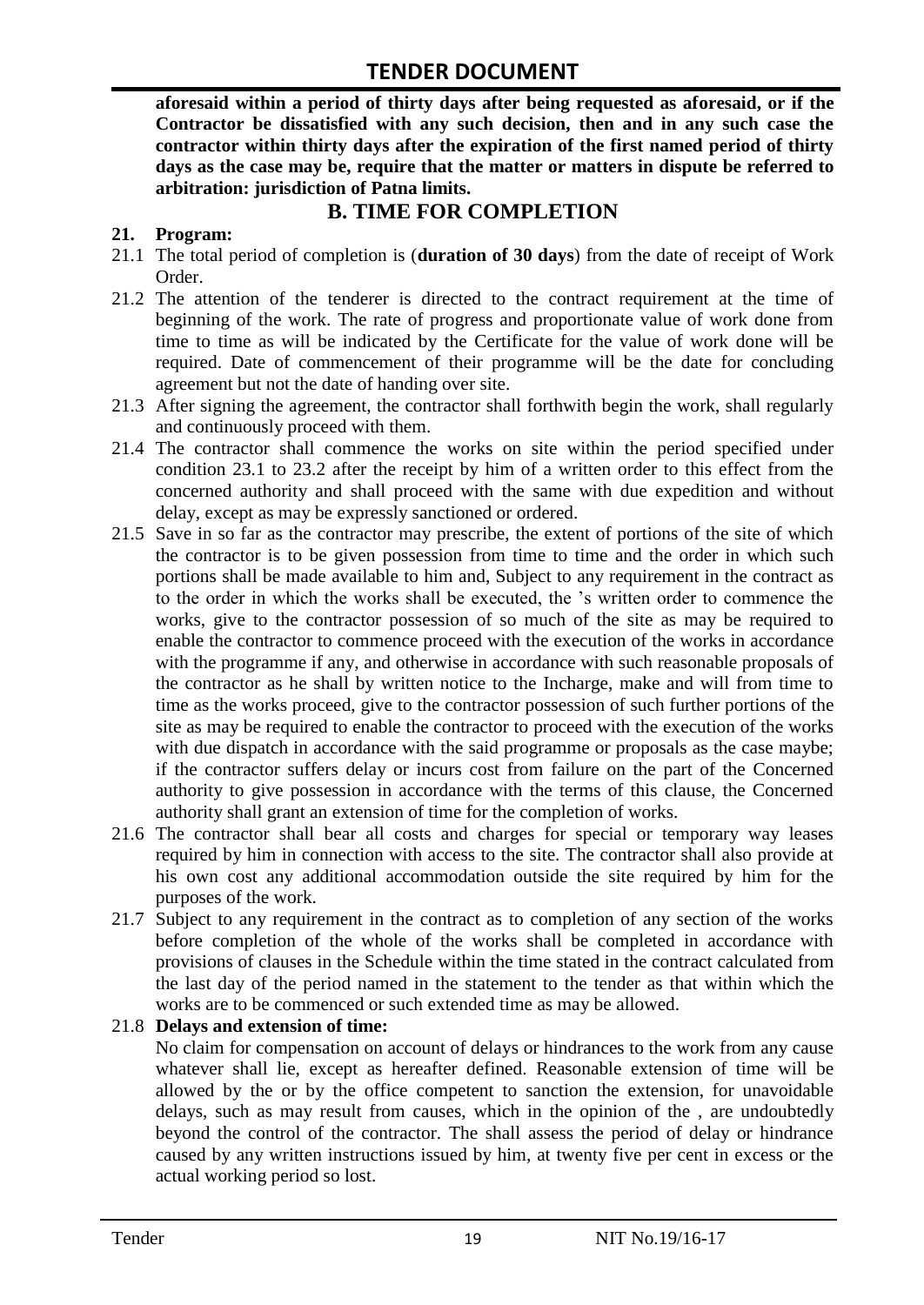In the event of the failing to issue necessary instructions and thereby causing delay and hindrance to the contractor, the latter shall have the right to claim an assessment of such delay by the Director, ICAR-RCER whose decision will be final and binding. The contractor shall lodge in writing with the statement of claim for any delay or hindrance referred to above, within fourteen days from its commencement, otherwise no extension of time will be allowed.

Whenever authorised alterations or additions made during the progress of the work are of such a nature in the opinion of the as to justify an extension of time in consequence thereof, such extension will be granted in writing by the or other competent authority when ordering such alterations or additions.

#### **22. Construction Programme:**

- 22.1 The Contractor shall furnish within 15 days of the order of the work a programme showing the sequence in which he proposed to carry out the work, monthly progress expected to be achieved, also indicating date of procurement of materials plant and machinery. The schedule should be such that it is practicable to achieve completion of the whole work within the time limit fixed and shall obtain the approval of the Incharge. Further rate of the progress as in the program shall be kept up to date. In case it is subsequently found necessary to alter this program, the contractor shall submit sufficiently in advance the revised program incorporating necessary modifications and get the same approved by the Incharge. No revised program shall be operative with out approval of Incharge.
- 22.2 The Director, ICAR-RCER shall have all times the right, without any way violating this contract, or forming grounds for any claim, to alter the order of progress of the works or any part thereof and the contractor shall after receiving such directions proceed in the order directed. The contractor shall also report the progress to the Director, ICAR-RCER within 7 days of the Incharge direction to alter the order of progress of works.
- 22.3 The Contractor shall give written notice to the Incharge whenever planning or progress of the works is likely to be delayed or disrupted unless any further drawings or order including a direction, instruction or approval is issued by the Incharge within a reasonable time. The notice shall include details of the drawing or order required and of why and by when it is required and of any delay or disruption likely to be suffered if it is late.
- 22.4 Rate of progress/percentage of work:

#### i) **(30 days) 100% of contract value**

#### **23. Speed of Work**

- 23.1 The Contractor shall at all times maintain the progress of work to conform to the latest operative progress schedule approved by the Incharge. The contractor should furnish progress report indicating the programme and progress once in a month. The Incharge may at any time in writing direct the contractor to slow down any part or whole of the work for any reason (which shall not be questioned) whatsoever, and the contractor shall comply with such orders of the Incharge. The compliance of such orders shall not entitle the contractor to any claim of compensation. Such orders of the Incharge for slowing down the work will however be duly taken into account while granting extension of time if asked by the contractor for which no extra payment will be entertained.
- 23.2 Delays in Commencement or progress or neglect of work and forfeiture of earnest money, Security deposit and withheld amounts:

If, at any time, the Incharge shall be of the opinion that the Contractor is delaying Commencement of the work or violating any of the provisions of the Contractor is neglecting or delaying the progress of the work as defined by the tabular statement. "Rate of progress" in the Articles of Agreement", he shall so advise the Contractors in writing and at the same time demand compliance in accordance with conditions of Tender notice. If the Contractor neglects to comply with such demand within seven days after receipt of such notice, it shall then or at any time there after, be lawful for the Director, ICAR-RCER to take suitable action in accordance with relevant Clauses.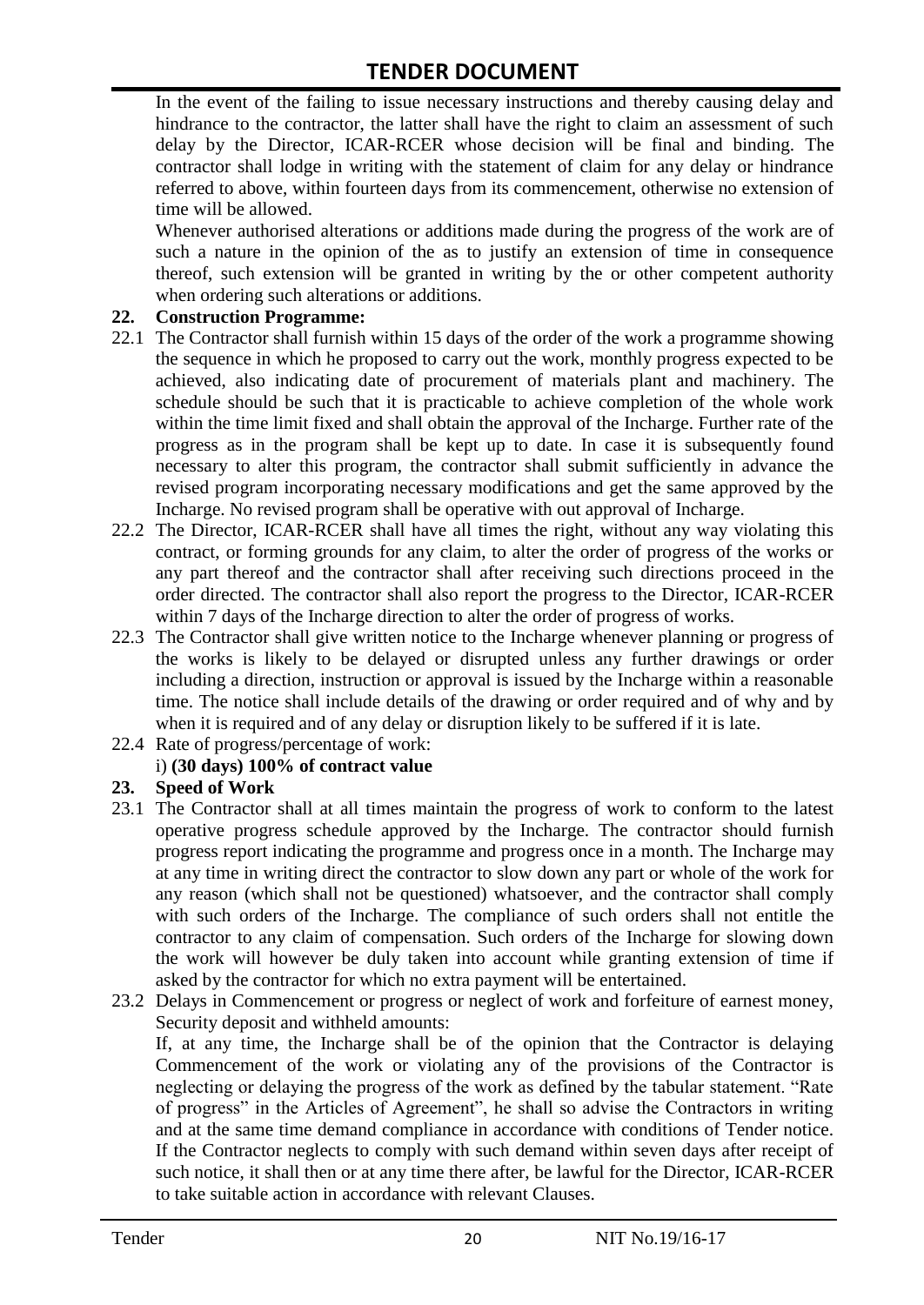#### **24. Suspension of works by the Contractor:**

- 24.1 If the Contractor shall suspend the works, or sublet the work without sanction of the Incharge, or in the opinion of the Incharge shall neglect or fail to proceed with due diligence in the performance of his part of the Contract as laid down in the Schedule rate of progress, or if he shall continue to default or repeat such default in the respects mentioned in relevant rules of GOI, Incharge shall take action in accordance with related Clauses.
- 24.2 If the Contractor stops work for 28 days and the Stoppage has not been authorised by the Incharge the Contract will be terminated as per the law.
- 24.3 If the Contractor has delayed the completion of works the Contract will be terminated under relavant Clauses.

#### **25. Extension of the Intended Completion Date:**

- 25.1 The Incharge shall extend or recommend for extension, in accordance with the Government orders in force, the Intended Completion Date if a Variation is issued which makes it impossible for Completion to be achieved by the Intended Completion Date.
- 25.2 The Incharge shall decide whether and by how much to extend the Intended Completion Date within 21 days of the Contractor asking the Engineer for a decision upon the effect of a Variation and submitting full supporting information. If the Contractor has failed to give early warning of a delay or has failed to cooperate in dealing with a delay, the delay by this failure shall not be considered in assessing the new Intended Completion Date.

#### **26. Delays Ordered by the Incharge**

26.1 The Incharge may instruct the Contractor to delay the start or progress of any activity within the Work.

#### **27. Early Warning:**

- 27.1 The contractor is to warn the Incharge at the earliest opportunity of specific likely future events or circumstances that may adversely affect the Execution of Works.
- 27.2 The Contractor shall cooperate with the Incharge in making and considering proposals for how the effect of such an event or circumstance can be avoided or reduced by anyone involved in the work and in carrying out any resulting instruction of the Incharge.

#### **28. Management Meetings:**

28.1 **The Incharge may require the Contractor to attend a management meeting. The business of a management meeting shall be to review the progress work.**

## **C. QUALITY CONTROL**

#### **29. Identifying Defects:**

29.1 The Incharge shall check the Contractor's work and notify the Contractor of any Defects that are found. Such checking shall not affect the Contractor"s responsibilities. The Incharge may instruct the Contractor to verify the Defect and to uncover and test any work that the Engineer considers may be a Defect.

#### **30. Tests:**

30.1 If the Incharge instructs the Contractor to carry out a test not specified in the Specification to check whether any work has a Defect and the Contractor shall pay for the test and any samples.

#### **31. Correction of Defects:**

- 31.1 The Incharge shall give notice to the Contractor of any Defects before the end of the Defects Liability Period, which begins on Completion. The defects liability period shall be extended for as long as defects remain to be corrected by the Contractor.
- 31.2 Every time notice of a Defect is given, the Contractor shall correct the notified defect within the length of time specified by the Incharge's notice.

#### **32. Uncorrected defects**

32.1 If the contractor has not corrected the defect within the time specified in the Incharge"s notice, the Incharge will assess the cost of having the defect corrected and the contractor will pay this amount.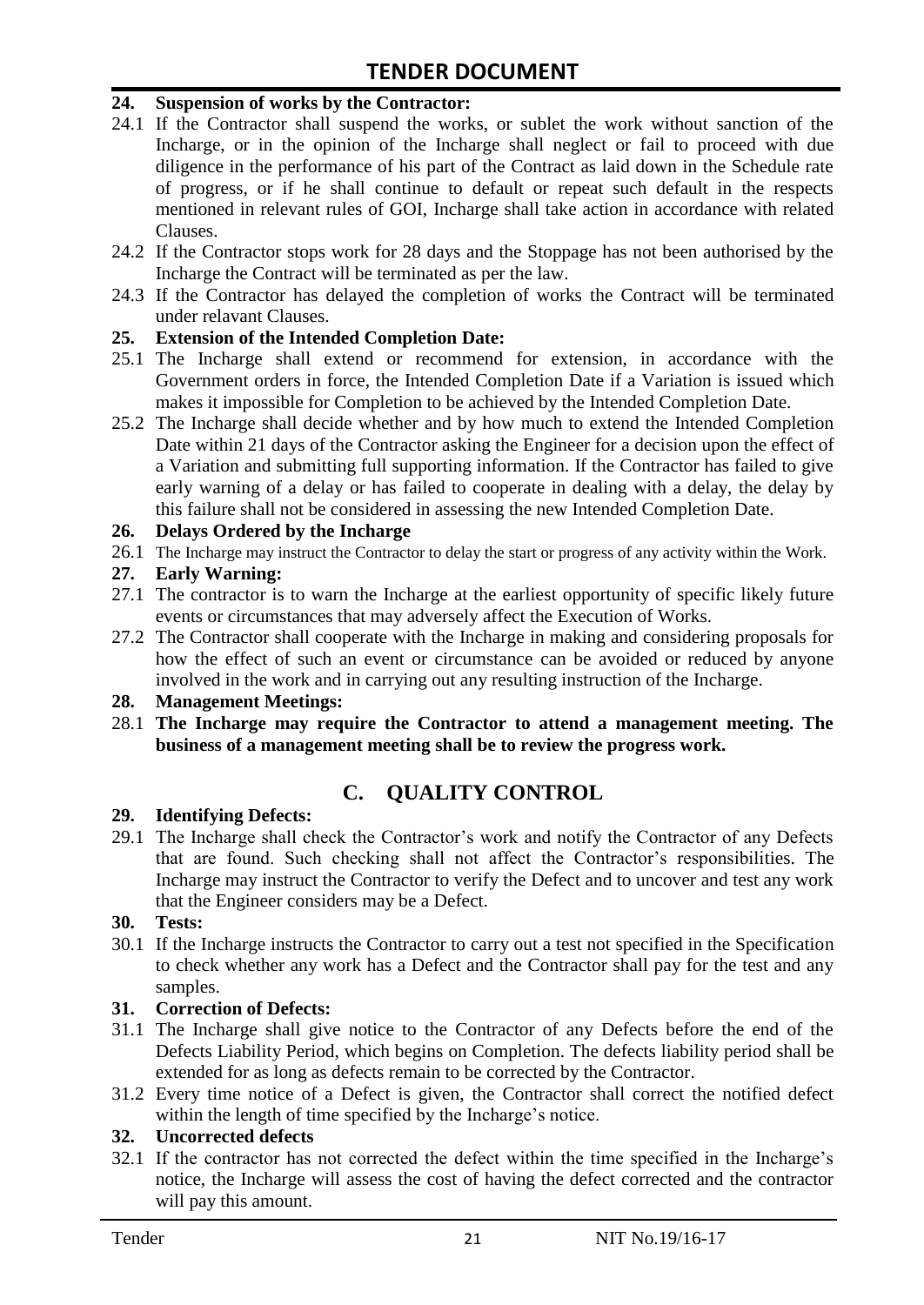#### **33. Quality Control:**

In addition to the normal inspection by the regular staff in charge of the execution of work, the work may also be inspected by the, Quality control Circle or by the State or District level Vigilance Cell Unit and any other authorised external Agency if any sub-standard work or excess payments are noticed with reference to measurement books etc., during inspection, action will be taken based on their observations and these will be effected by the Incharge of the execution of the work.

# **D. COST CONTROL**

#### **34. Bill of Quantities:**

- 34.1 The Bill Quantities shall contain items for the construction work to be done by the Contractor.
- 34.2 The Contractor is paid for the quantity of the work done as per quoted rate in the Bill of Quantities for each item.

#### **35. Changes in the Quantities:**

- 35.1 The contractor is bound to execute all supplemental works that are found essential, incidental and inevitable during execution of main work.
- 35.2 The payment of rates for such supplemental items of work will be regulated as under; Supplemental items directly deducible from similar items in the original agreement.
- 35.2.1 The rates shall be derived by adding to or subtracting from the agreement rate of such similar item the cost of the difference in the quantity of materials labour between the new items and similar items in the agreement worked out with reference to the Standard Schedule of Rates adopted in the sanctioned estimate with which the tenders are accepted.
- 35.2.2 (a) Similar items but the rates of which cannot be directly deduced from the original agreement.

(b) Purely new items which do not correspond to any item in the agreement.

35.2.3 The rates of all such items shall be Estimated Rates plus or minus overall Tender premium.

#### **36. Extra Items:**

- 36.1 Extra items of work shall not vitiate the contract. The contractor shall be bound to execute extra items of work as directed by the Incharge. The rates for extra items shall be worked out by the as per the conditions of the Contract and the same are binding on the Contractor.
- 36.2 The contractor shall before the 15th day of each month, submit in writing to the a statement of extra items if any that they have executed during the preceding month failing which the contractor shall not be entitled to claim any.

#### **36.3 Entrustment of additional items:**

- 36.3.1 Where ever additional items not contingent on the main work and outside the scope of original agreement are to be entrusted to the original contractor dispensing with bids and if the value of such items exceeds the limits up to which the officer is empowered to entrust works initially to contractor without calling for tenders, approval of next higher authority shall be obtained. Entrustment of such items on nomination shall be at rates not exceeding the estimated rates.
- 36.3.2 Entrustment of the additional items contingent on the main work will be authorised by the officers upto the monetary limits upto which they themselves are competent to accept items in the original agreement so long as the total amounts upto which they are competent to accept in an original agreement rates for such items shall be worked out in accordance with the procedure (I) For all items of work in excess of the quantities shown in the Bill of Quantities of the Tenders, the rate payable for such items shall be estimate rates for the items accepted by the competent authority.
- 36.3.3 Entrustment of either the additional or supplemental items shall be subject to the provisions of the agreement entered into by a Competent Authority after the tender is accepted. The Director being the authority next higher to the Director, who entered into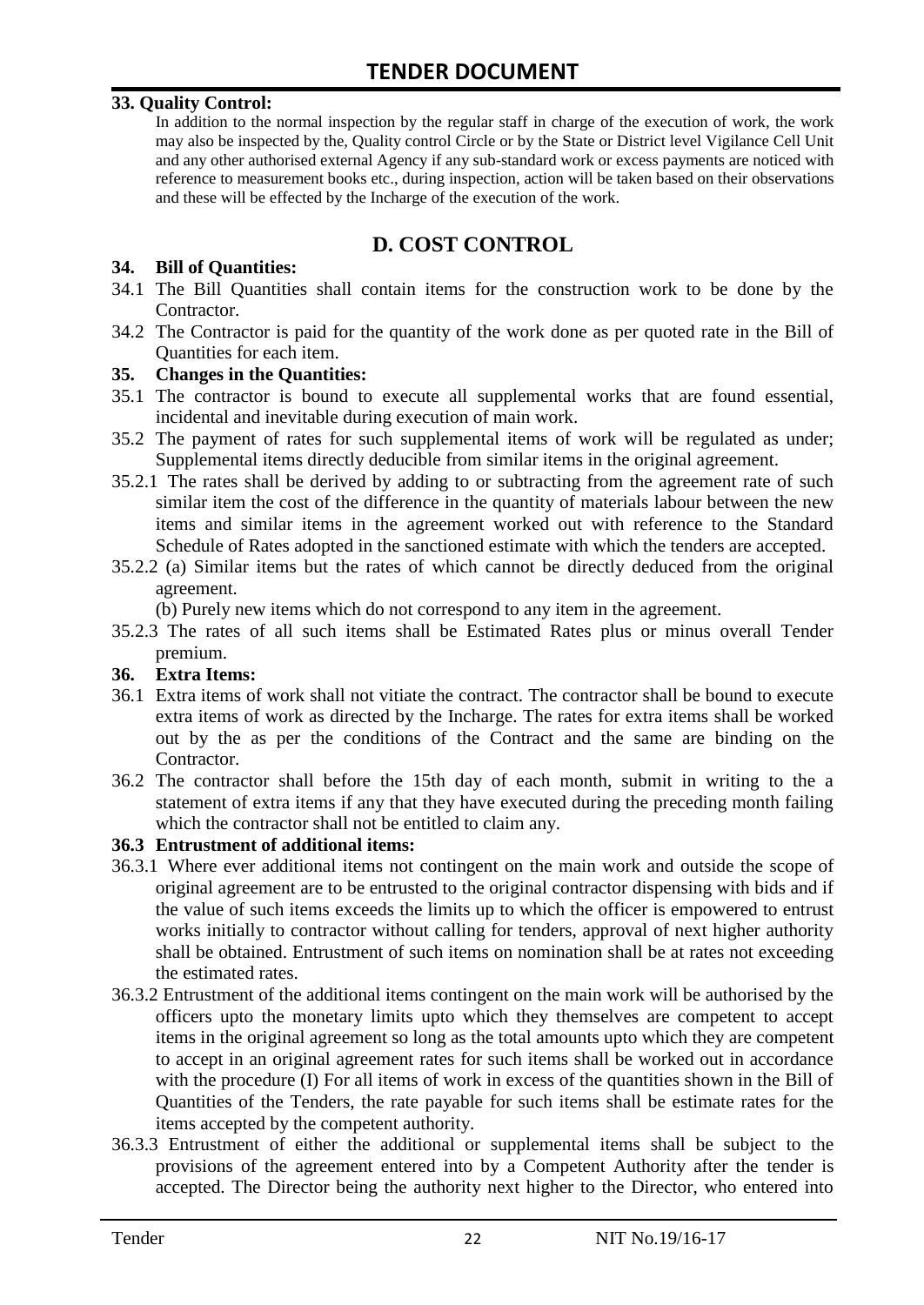the agreement approves the rate for the items / variation in quantity in the current agreement. The items shall not be ordered by an officer on his own responsibility if the revised estimate or deviation statement providing for the same requires the sanction of Director.

- Note:It may be noted that the term Estimate Rate used above means the rate in the sanctioned estimate with which the tenders are accepted, or if no such rates is available in the estimate, the rate derived will be with reference to the Standard Schedule of Rates adopted in the sanctioned estimate with which tenders are accepted.
- **37. Cash flow forecasts:**
- **37.1 When the program is updated, the contractor is to provide the Incharge with an updated cash flow forecast.**
- **38. Payment Certificates:**
- **38.1 The Contractor shall submit to the Incharge monthly statements of the estimated value of the work completed less the cumulative amount certified previously.**
- **38.2 The Incharge shall check the Contractor's monthly statement within 14 days.**
- **38.3 The value of work executed shall be determined by the Incharge.**
- **38.4 The value of work executed shall comprise the value of the quantities of the items in the Bill of Quantities completed.**
- **38.5 The Incharge may exclude any item certified in a previous certificate or reduce the proportion of any item previously certified in any certificate in the light of later information.**
- **39. Payments:**
- **39.1 Payment will be made after satisfactory completion of the work.**
- 39.2 Part Payment if any will be consider as per Govt. of India norms.
- 39.3 Part payment if any will be adjusted against the final payment
- **39.3 Payments and Certificates:**
- 39.3.1 In case of over payments or wrong payment if any made to the contractor due to wrong interpretation of the provisions of the contract a n d c ontract conditions etc., such unauthorized payment will be deducted in the subsequent bills or final bill for the work or from the bills under any other contracts with the Government or at any time there after from the deposits available with the Government.
- 39.3.2 Any recovery or recoveries advised by the Government Department either state or central, due to non-fulfilment of any contract entered into with them by the contractor shall be recovered from any bill or deposits of the contractor.
- 39.3.3 No claim shall be entertained, if the same is not represented in writing to the Incharge within 15 days of its occurrence.
- 39.3.4 The contractor is not eligible for any compensation for inevitable delay in handing over the site or for any other reason. In such case, suitable extensions of time will be granted after considering the merits of the case.

#### **40. Interest on Money due to the Contractor:**

- 40.1 No omission by the or the sub-divisional officer to pay the amount due upon certificates shall vitiate or make void the contract, nor shall the contractor be entitled to interest upon any guarantee fund or payments in arrear, nor upon any balance which may, on the final settlement of his accounts, found to be due to him.
- **41. Certificate of Completion of works:**
- **41.1 Certificate of Completion of works:**
- **41.1.1 When the whole of the work has been completed and has satisfactory passed any final test that may be prescribed by the Contract, the Contractor may give a notice to that effect to the Incharge accompanied by an undertaking to carryout any rectification work during the period of maintenance, such notice and undertaking shall be in writing and shall be deemed to be request by the Contractor for the Incharge to issue a Certificate of completion in respect of the Works. The Incharge**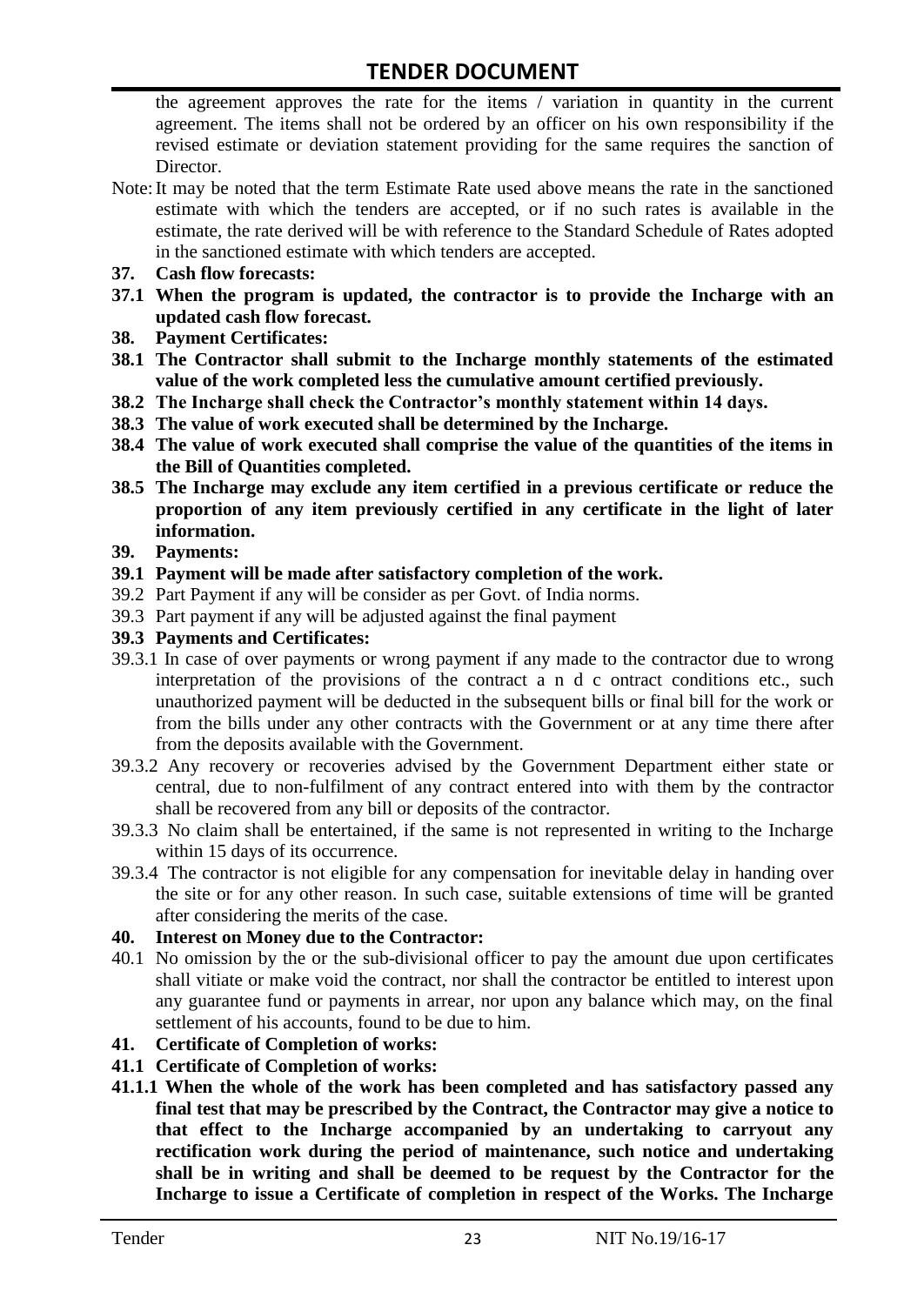**shall, within twenty one days of the date of delivery of such notice either issue to the Contractor, a certificate of completion stating the date on which, in his opinion, the works were completed in accordance with the Contract or give instructions in writing to the Contractor specifying all the Works which, in the Incharge'' opinion, required to be done by the Contractor before the issue of such Certificate.**

- **41.1.2 Incharge shall also notify the Contractor of any defects in the Works affecting completion that may appear after such instructions and before completion of the Works specified there in. The Contractor shall be entitled to receive such Certificate of the Completion within twenty one days of completion to the satisfaction of the Incharge of the Works so specified and making good of any defects so notified.**
- **41.1.3 Similarly, the Contractor may request and the Incharge shall issue a Certificate of Completion in respect of:**
- **a) Any section of the Permanent works in respect of which a separate time for completion is provided in the Contract, and**
- **b) Any substantial part of the Permanent Works which has been both completed to the satisfaction of the Incharge and occupied or used by the Department.**
- **41.1.4 If any part of the Permanent Works shall have been completed and shall have satisfactorily passed any final test that may be prescribed by the Contract, the Incharge may issue such certificate, and the Contractor shall be deemed to have undertaken to complete any outstanding work in that part of the Works during the period of Maintenance.**

#### **42. Taxes included in the Price:**

42.1 The rates quoted by the contractor shall be deemed to be inclusive of the sales Tax and other taxes on all materials that the contractor will have to purchase for performance of this contract.

#### **43. Liquidated Damages:**

- 43.1 If for any reason, which does not entitle the contractor to an extension of item, the rate of progress of works, or any section is at any time, in the opinion of the Director, ICAR-RCER too slow to ensure completion by the prescribed time or extended time for completion Director, ICAR-RCER shall so notify the contractor in writing and the contractor shall there upon take such steps as are necessary and the Director, ICAR-RCER may approve to expedite progress so as to complete the works or such section by the prescribed time or extended time. The contractor shall not be entitled to any additional payment for taking such steps. If as a result of any notice given by the Director, ICAR-RCER under this clause the contractor shall seek the Director, ICAR-RCER permission to do any work at night or on Sundays, if locally recognised as days or rest, or their locally recognised equivalent, such permission shall not be unreasonably refused.
- 43.2 If the contractor fails to complete whole of the works or any part thereof or section of the works within the stipulated periods of individual mile stones (including any bonafide extensions allowed by the competent authority without levying liquidated damages), the Director, ICAR-RCER may without prejudice to any other method of recovery will deduct one hundreds of one percent of contract value per calendar day or part of the day for the period of delays subject to a maximum of 10% of the contract value not as a penalty from any monies in his hands due or which may become due to the contractor. The payment or deductions of such damages shall not relieve the contractor from his obligation to complete the works, or from any other of his obligations and liabilities under the contract
- 43.3 The liquidated damages for the whole of the work are @0.05% of value of contract per day for delay. The maximum amount of liquidated damages for the whole of the works is ten percent of final contract price.

The effective date will be from the date of handing over of the site after agreement and after obtaining a Program of the work.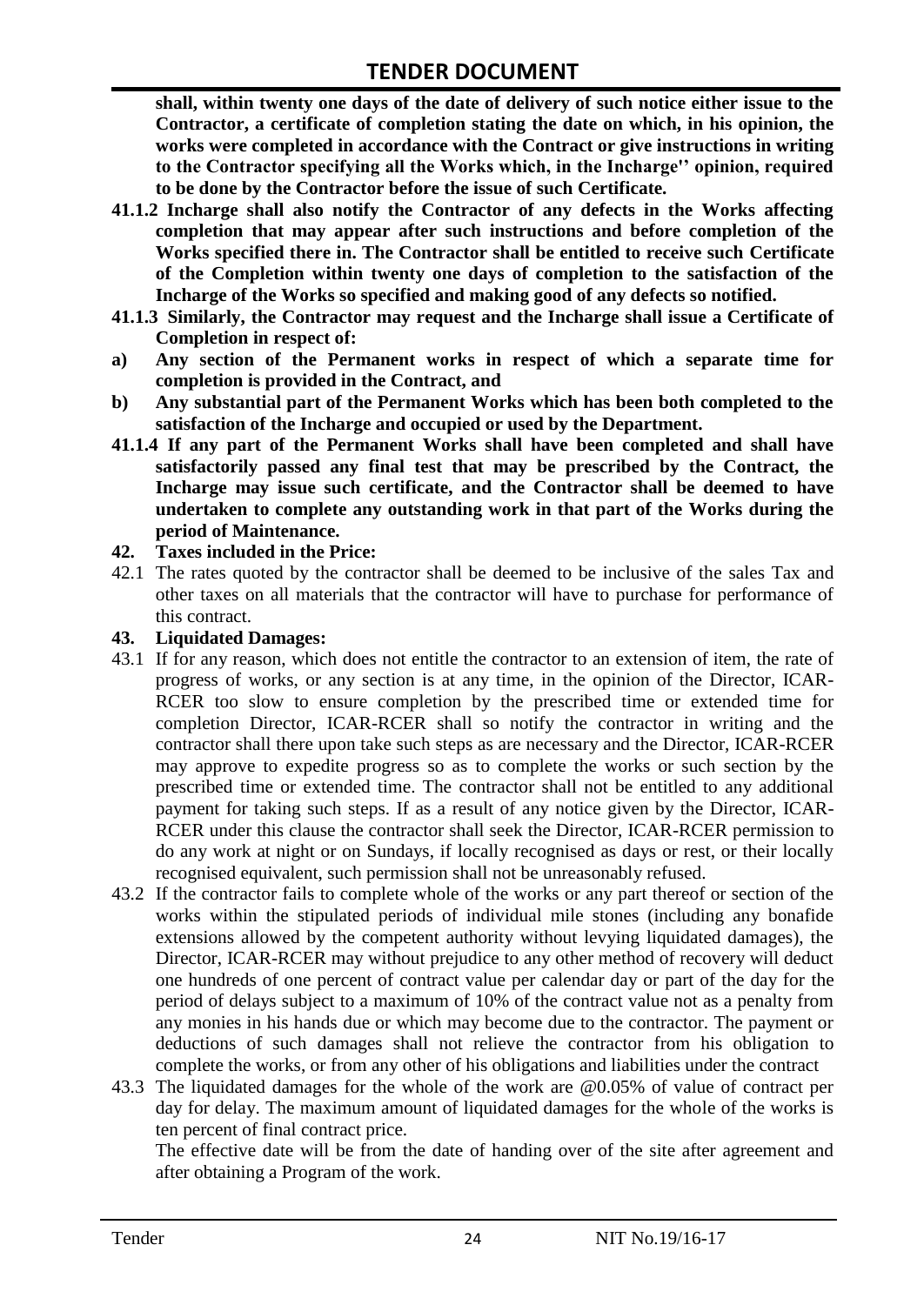#### **44. Cost of Repairs:**

44.1 Loss or damage to the works or materials to the works between the start date and the end of the defects correction periods shall be remedied by the contractor at the contractor"s cost if the loss or damage arises from the contractor's acts or omissions.

# **E. FINISHING THE CONTRACT**

#### **45. Completion:**

45.1 The Contractor shall request the Incharge to issue a Certificate of completion of the Works and the Incharge will do so upon deciding that the work is completed.

#### **46. Taking Over:**

- 46.1 The Department shall takes over the Site and the Works within seven days of the Incharge issuing a certificate of Completion based on the report given by the Consultant.
- *47. Final Account:*
- **47.1 The Contractor shall supply to the Incharge a detailed account of the total amount that the Contractor considers payable under the Contract before the end of the Defects Liability Period. The Incharge shall issue a Defects Liability Certificate and certify any final payment that is due to the Contractor within 56 days of receiving the Contractor's account if it is correct and complete. If it is not, the Incharge shall issue within 56 days a schedule that states the scope of the corrections or additions that are necessary. If the final Account is still unsatisfactory after it has been resubmitted, the Incharge shall decide on the amount payable to the Contractor and issue a payment certificate with in 56 days of receiving the Contractor's revised account.**

#### **48. Termination:**

- 48.1 The Department may terminate the Contract if the contractor causes a fundamental breach of the Contract.
- 48.2 Fundamental breaches of Contract include, but shall not be limited to the following.
- a) The Contractor stops work for 28 days when no stoppage of work is shown on the current program and the stoppage has not been authorised by the Incharge.
- b) The Contractor is made bankrupt or goes into liquidation other than for a reconstruction or amalgamation.
- c) The Incharge gives Notice that failure to correct a particular Defect is a fundamental breach of Contract and the Contractor fails to correct it within a reasonable period of time determined by the Incharge; and
- d) The Contractor does not maintain a security which is required and
- e) The Contractor has delayed the completion of works by the number of days for which the maximum amount of liquidated damages can be paid as defined.
- f) If the contractor, in the judgement of the Department has engaged in corrupt or fraudulent practices in competing for or in the executing the contract.

For the purpose of this paragraph: "corrupt practice" means the offering, giving, receiving or soliciting of any thing of value to influence the action of a public official in the procurement process or in contract execution. "Fraudulent practice" means a misrepresentation of facts in order to influence a procurement process or the execution of a contract to the detriment o the Government and includes collusive practice among Tenderers (prior to or after Tender submission) designed to establish Tender prices at artificial non-competitive levels and to deprive the Government of the benefits of free and open competition.

- 48.3 Notwithstanding the above the Department may terminate the contract for convenience.
- 48.4 If the Contract is terminated, the Contractor shall stop work immediately, make the Site safe and secured leave the Site as soon as reasonably possible.

#### **49. Payment upon Termination:**

**49.1 If the Contract is terminated because of a fundamental breach of Contract by the Contractor, the Incharge shall issue a certificate for the value of the work done less**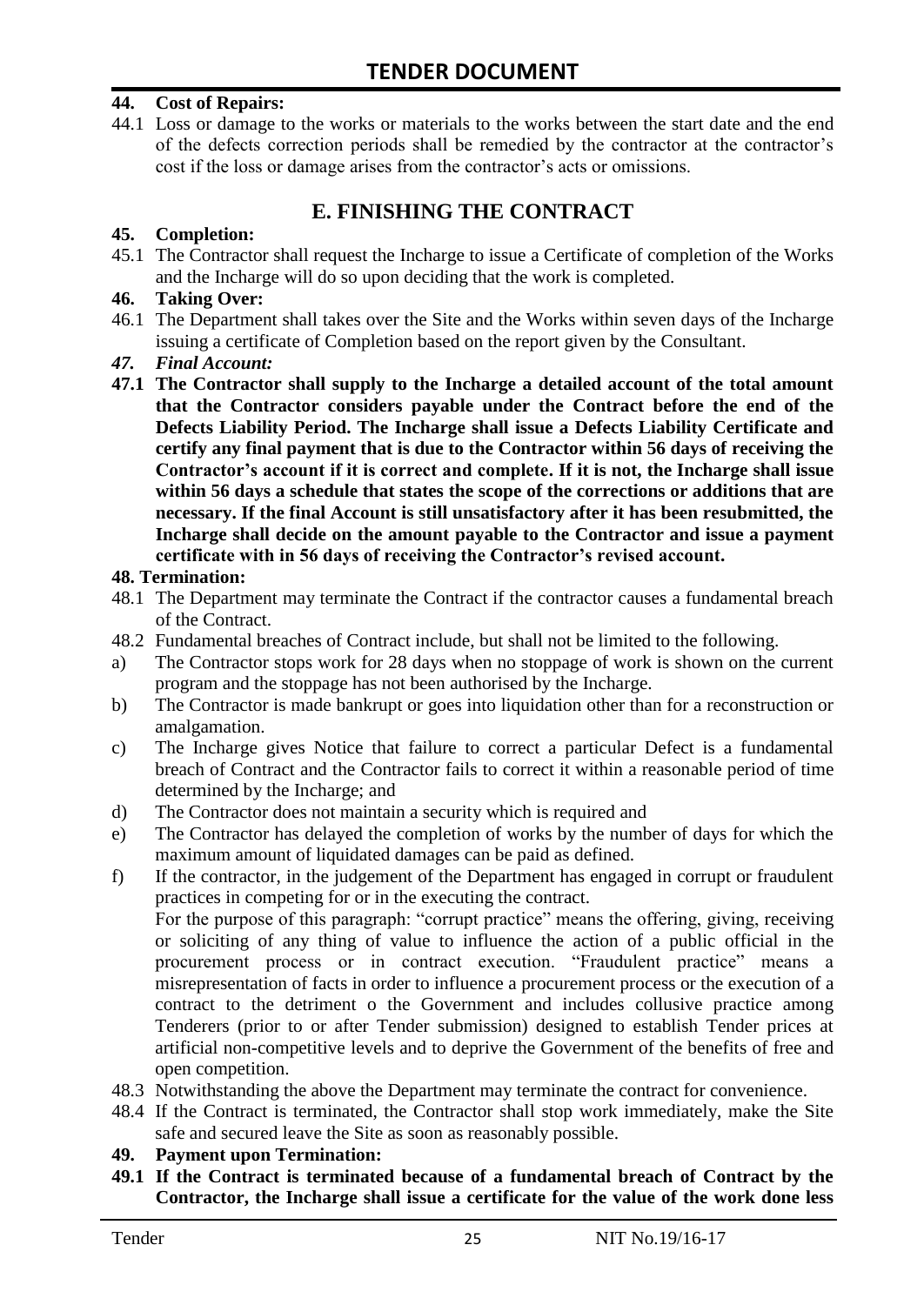**advance payments received upon the date of the issue of the certificate, less other recoveries due in terms of the Contract, less taxes due to be deducted at source as per applicable law and less the rate to apply to the work not completed.. If the total amount due to the Department exceeds any payment due to the Contractor the difference shall be a debt payable to the Department.**

- **50. Property:**
- 50.1 All materials on the Site, Plant, Equipment, Temporary Works and Works are deemed to be the property of the Department if the Contract is terminated because of Contractor's default.
- **51. Release from Performance:**
- 51.1 **If the Contract is frustrated by the outbreak of war or by any other event entirely outside the control of either the Department or the Contractor the Incharge shall certify that the contract has been frustrated. The Contractor shall make the site safe and stop work as quickly as possible after receiving this certificate and shall be paid for all works carried out before receiving it and for any work carried out after wards to which commitment was made.**

# **F. Special Conditions**

#### **52. Water Supply:**

The Contractor has to make his own arrangements for water required for the work and to the colonies and work sites, which are to be established by the Contractor.

#### **53. Electrical Power:**

The Contractors will have to make their own arrangements for drawing electric power from the nearest power line after obtaining permission from the PESU at his own cost. In case of failure of electricity, the Contractor has to make alternative arrangements for supply of electricity by Diesel Generator sets of suitable capacity at place of work. If the supply is arranged by the Department, necessary Tariff rates shall have to be paid based on the prevailing rates.

The contractor will pay the bills of Electricity Board for the cost of power consumed by him.

**The contractor shall satisfy all the conditions and rules required as per Indian Electricity Act 1910 and under rule –45(I) of the Indian Electricity Rules, 1956 as amended from time to time and other pertinent rules.**

The power shall be used for bonafide Departmental works only.

#### **53.1 Electric Power for Domestic Supply:**

- a) The contractor has to make his own arrangements for the supply of electric power for domestic purposes and the charges for this purpose have to be paid by him at the rates as fixed by the Bihar State Electricity Board from time to time.
- b) The contractor will have to make his own arrangements to lay and maintain the necessary distribution lines and wiring for the camp at his own cost. The layout and the methods of laying the lines and wiring shall have the prior approval of the Incharge. All camp area shall be properly electrified. All lines, streets, approaches for the camp etc., shall be sufficiently lighted for the safety of staff and labour of the contractor, at the cost of the Contractor and it will be subject to the approval of the Incharge.

#### **54. Land:**

#### **54.1 Land for Contractor's use:**

The contractor will be permitted to use Government land for execution of work. The contractor shall have to make his own arrangements for acquiring and clearing the site, leveling, providing drainage and other facilities for labour staff colonies, site office, workshop or stores and for related activities. The Contractor shall apply to the Department within a reasonable time after the award of the contract and atleast 30 days in advance of its use, the details of land required by him for the work at site and the land required for his camp and should any private land which has not been acquired, be required by the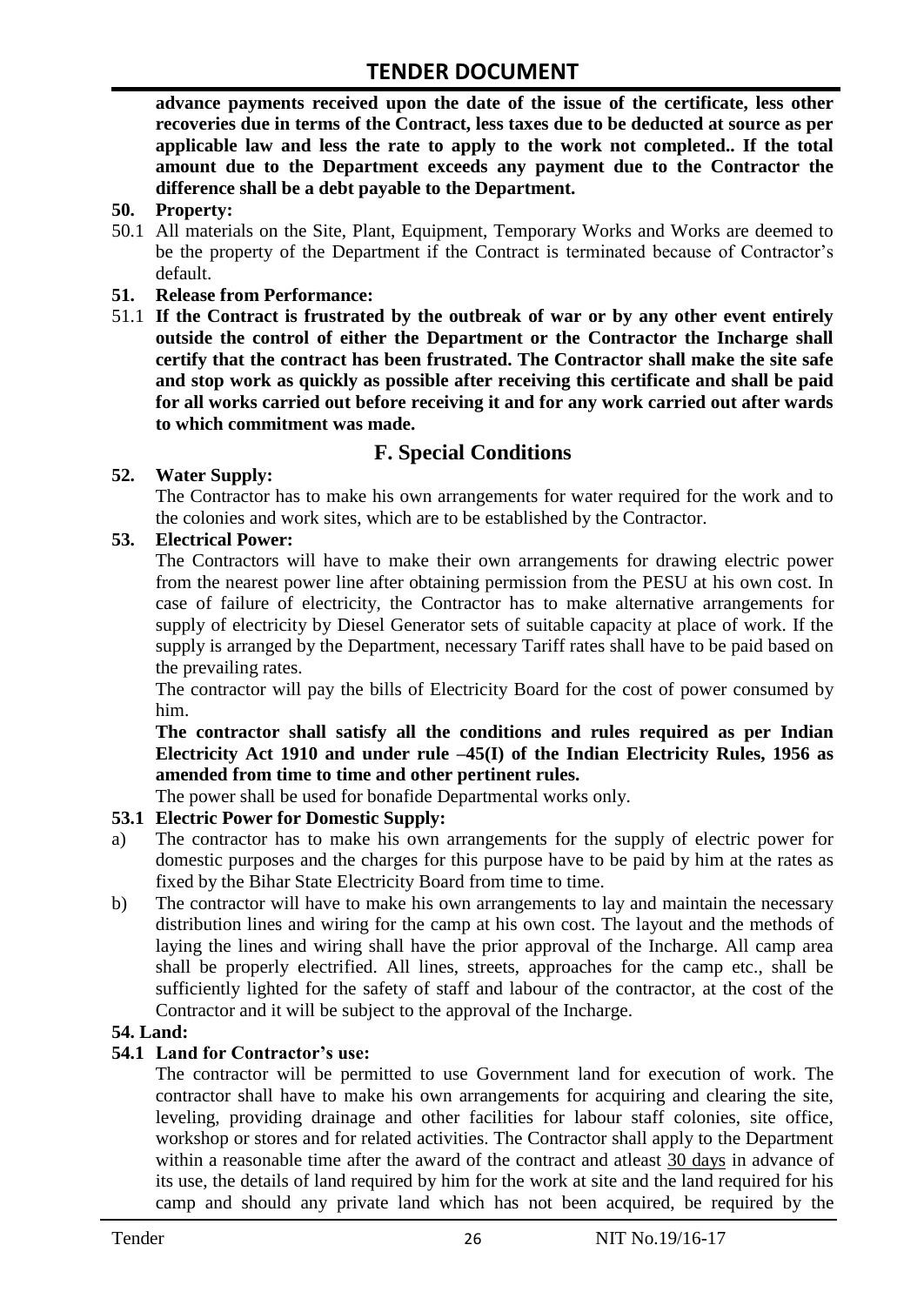contractor for his use. The same may be acquired by the contractor at his own cost by private negotiations and no claim shall be admissible to him on this account. The Incharge reserves the right to refuse permission for use of any government land for which no claim or compensation shall be admissible to the contractor. The contractor shall, however, not be required to pay cost or any rent for the Government land given to him.

#### **54.2 Surrender of occupied land**

- a) The Government land as here in before mentioned shall be surrendered to the Incharge within seven days, after issue of completion certificate. Also no land shall be held by the contractor longer than the Incharge shall deem necessary and the contractor shall on the receipt of due notice from the Incharge, vacate and surrender the land which the Incharge may certify as no longer required by the Contractor for the purpose of the work.
- b) The contractor shall make good to the satisfaction of the Incharge any damage to areas, which he has to return or to other property or land handed over to him for purpose of this work. Temporary structures may be erected by the contractor for storage sheds, offices, residences etc., for non-commercial use, with the permission of the on the land handed over to him at his own cost. At the completion of the work these structures shall be dismantled site cleared and handed over to the. The land required for providing amenities will be given free of cost from Government lands if available otherwise the contractor shall have to make his own arrangements.

#### **54.3 Contractor not to dispose off Spoil etc.,**

The contractor shall not dispose off or remove except for the purpose of fulfilment of this contract, sand, stone, clay ballast, earth, trees and shrubs or other materials obtained in the excavation made or lying on the site of the work, and all such materials and produce shall remain property of the Government. The Department may upon request from the contractor, or if so stipulated in the conditions of the contract allow the contractor to use any of the above materials for the works either free of cost or after payment as may be specifically mentioned or considered necessary during the execution of the work.

#### **55. Roads:**

In addition to existing public roads and roads Constructed by Government, if any, in work area all additional approach roads inside work area and camp required by the Contractor shall be constructed and maintained by him at his own cost. The layout design, construction and maintenance etc. of the roads shall be subject to the approval of the Incharge. The contractor shall permit the use of these roads by the Government free of charge.

It is possible that work at, or in the vicinity of the work site will be performed by the Government or by other contractors engaged in work for the Government during the contract period. The contractor shall without charge permit the government and such other contractor and other workmen to use the access facilities including roads and other facilities, constructed and acquired by the contractor for use in the performance of the works.

The contractor's heavy construction traffic or tracked equipment shall not traverse any public roads or bridges unless the contractor has made arrangement with the authority concerned. In case contractor"s heavy construction traffic or tracked equipment is not allowed to traverse any public roads or bridges and the contractor is required to make some alternative arrangements, no claim on this account shall be entertained. The contractor is cautioned to take necessary precautions in transportation of construction materials to avoid accidents.

#### **56. Payment for Camp Construction**

No payment will be made to the contractor for construction, operation and maintenance of camp and other camp facilities and the entire cost of such work shall be deemed to have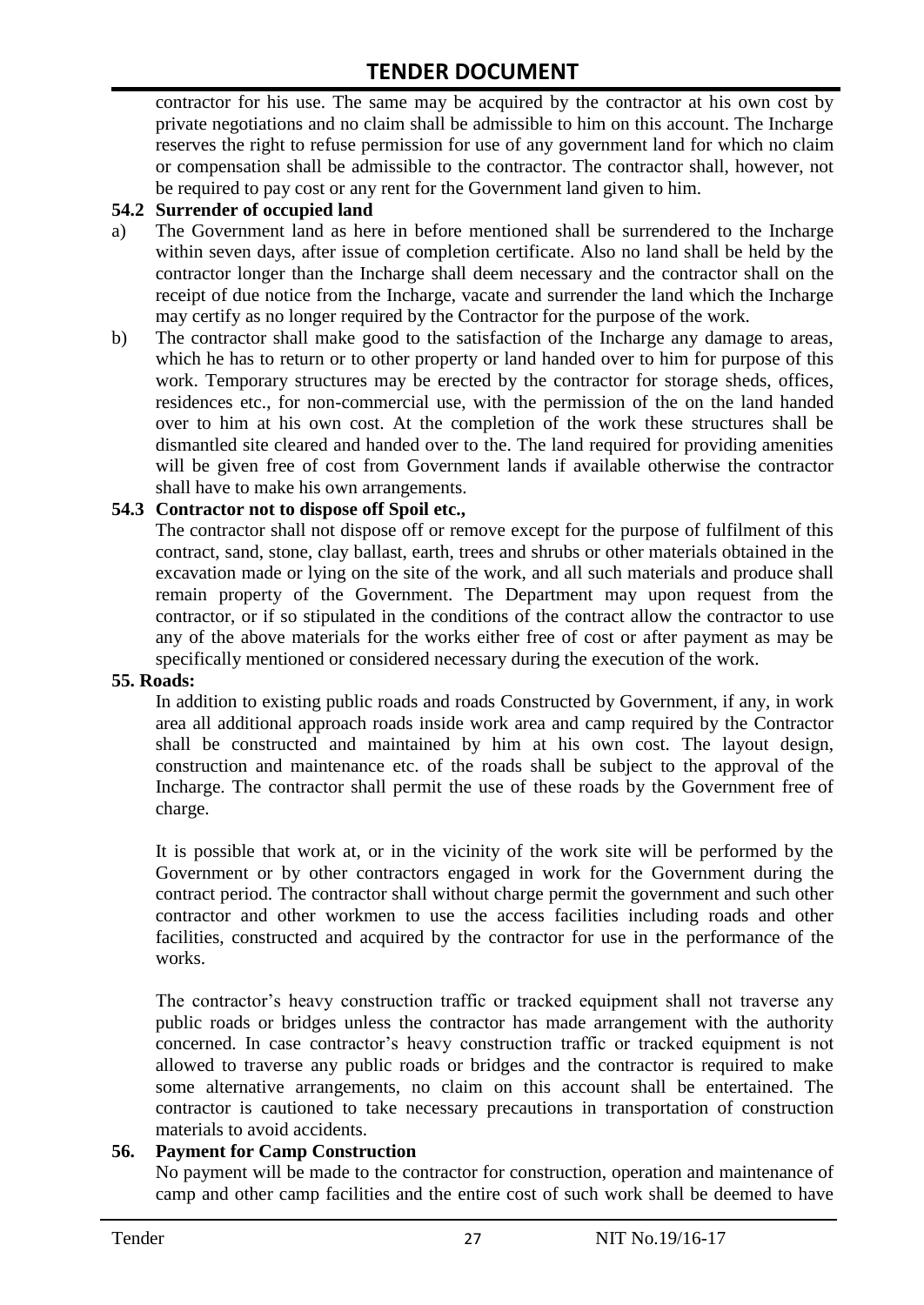been included in the tendered rate for the various items of work in the schedule of quantities and bids.

#### **57. Explosive And Fuel Storage Tanks**

No explosive shall be stored within  $\frac{1}{2}$  (half) KM of the limit of the camp sites. The storage of gasoline and other fuel oils or of Butane, Propane and other liquefied petroleum gases, shall confirm to the regulations of Andhra Pradesh State Government and Government of India. The tanks, above ground and having capacity in excess of 2000 liters, shall not be located within the camp area, nor within 200m, of any building.

#### **58. Labour:**

The contractor shall, make his own arrangements for the engagement of all staff and labour, local or other, and for their payment, housing, feeding and transport.

Labour importation and amenities to labour and contractor's staff shall be to the contractor's account. His quoted rate shall include the expenditure towards importation of labour amenities to labour and staff;

The contractor shall, if required by the Incharge deliver to the Incharge a written in detail, is such form and at such intervals as the Incharge may prescribe, showing the staff and the numbers of the several classes of labour from time to time employed by the contractor on the Site and such information respecting Contractor"s Equipment as the Incharge may require.

#### **58.1 Transportation of Labour:**

- I. The contractor shall make his own arrangement for the daily transportation of the labour and staff from labour camps colonies to the work spot and no labour or staff of the contractor shall stay at the work spot. No extra payment will be made to the contractor for the above transportation of the labour and his quoted rate to the work shall include the transportation charges of labour from colonies to work spot and back.
- **II. The contractor will at all times duly observe the provisions of employment of children Act XXVI of 1938 and any enactment or modification of the same and will not employ or permit any person to do any work for the purpose under the provisions of this agreement in contravention of said Act. The contractor here by agrees to indemnify the department from and against all claims, penalties which may be suffered by the department or any person employed by the department by any default on the part of the contractor in the observance and performance of the provisions of the employment of children Act. XXVI of 1938 or any enactment or modification of the same.**

**The contractor shall obtain the insurance at his own cost to cover the risk on the works to labour engaged by him during period of execution against fire and other usual risks and produce the same to the concerned before commencement of work as per govt. guidelines.**

#### **59. Safety Measures:**

- 1. The contractor shall take necessary precautions for safety of the workers and preserving their health while working in such jobs, which require special protection and precautions. The following are some of the measures listed but they are not exhaustive and contractor shall add to and augment these precautions on his own initiative where necessary and shall comply with directions issued by the or on his behalf from time to time and at all times.
- 2. Providing protective foot wear to workers situations like mixing and placing of mortar or concrete sand in quarries and places where the work is done under much wet conditions.
- 3. Providing protective head wear to workers at places like under ground excavations to protect them against rock falls.
- 4. Providing masks to workers at granulates or at other locations where too much fine dust is floating about and sprinkling water at frequent intervals by water hoses on all stone crushing area and storage bins abate to dust.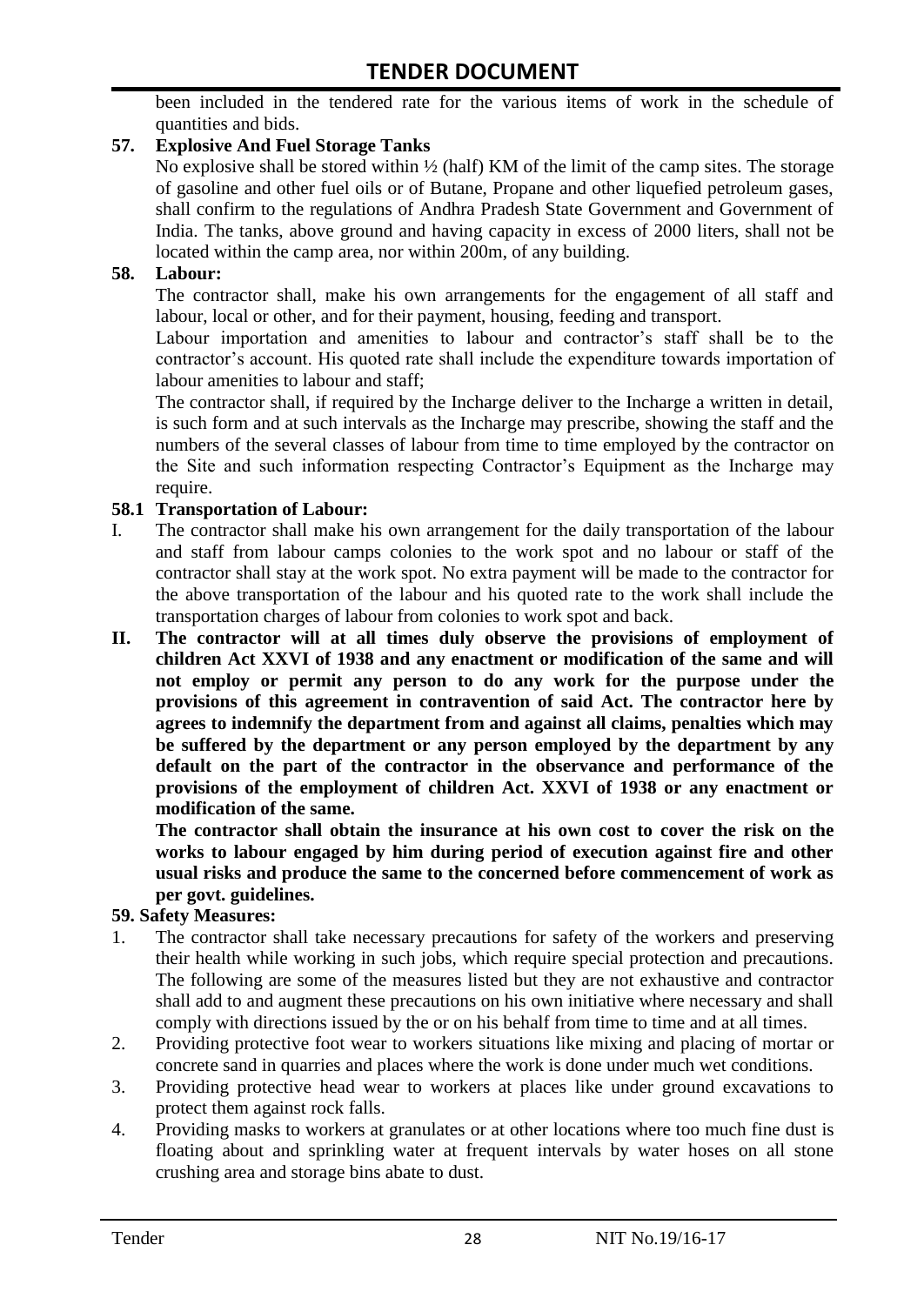- 5. Getting the workers in such jobs periodically examined for chest trouble due to too much breathing in to fine dust.
- 6. Taking such normal precautions like fencing and lightening in excavation of trenches, not allowing rolls and metal parts of useless timber spread around, making danger areas for blasting providing whistles etc.
- 7. Supply work men with proper belts, ropes etc., when working in precarious slopes etc.
- 8. Avoiding named electrical wire etc., as they would electrocute the works.
- 9. Taking necessary steps towards training the workers concerned on the machinery before they are allowed to handle them independently and taking all necessary precautions in around the areas where machines hoists and similar units are working.

#### **60. Fair Wage Clause:**

- 1. The contractor shall pay not less than fair wages to labourers engaged by him on the work.
- 2. "Fair" wages means wages whether for time of piecework notified by the Government from time in the area in which the work is situated.
- 3. The contractor shall not with-standing the revisions of any contract to the contrary cause to be paid to the labour, in directly engaged on the work including any labour engaged by the sub-contractor in connection with the said work, as if the laborers had been directly employed by him.
- 4. In respect of labour directly or indirectly employed in the works for the purpose of the contractors part of the agreement the contractor shall comply with the rules and regulations on the maintenance of suitable records prescribed for this purpose from time to time by the Government. He shall maintain his accounts and vouchers on the payment of wages to the laborers to the satisfaction of the Incharge.
- 5. The shall have the right to call for such record as required to satisfy himself on the payment of fair wages to the labourers and shall have the right to deduct from the contract amount a suitable amount for making good the loss suffered by the worker or workers by reason of the "fair wages" clause to the workers.
- 6. The contractor shall be primarily liable for all payments to be made and for the observance of the regulations framed by the Govt. from time to time without prejudice to his right to claim indemnity from his sub-contractors.
- **7. As per contract labour (Regulation and abolition) Act. 1970 the contractor has to produce the license obtained from the licensing officers of the labour department along with the tender or at the time of agreement.**
- 8. Any violation of the conditions above shall be deemed to be a breach of his contract.
- 9. Equal wages are to be paid for both men and women if the nature of work is same and similar.
- 10. The contractor shall arrange for the recruitment of skilled and unskilled labour local and imported to the extent necessary to complete the work within the agreed period as directed by the Engineer-in-charge in writing.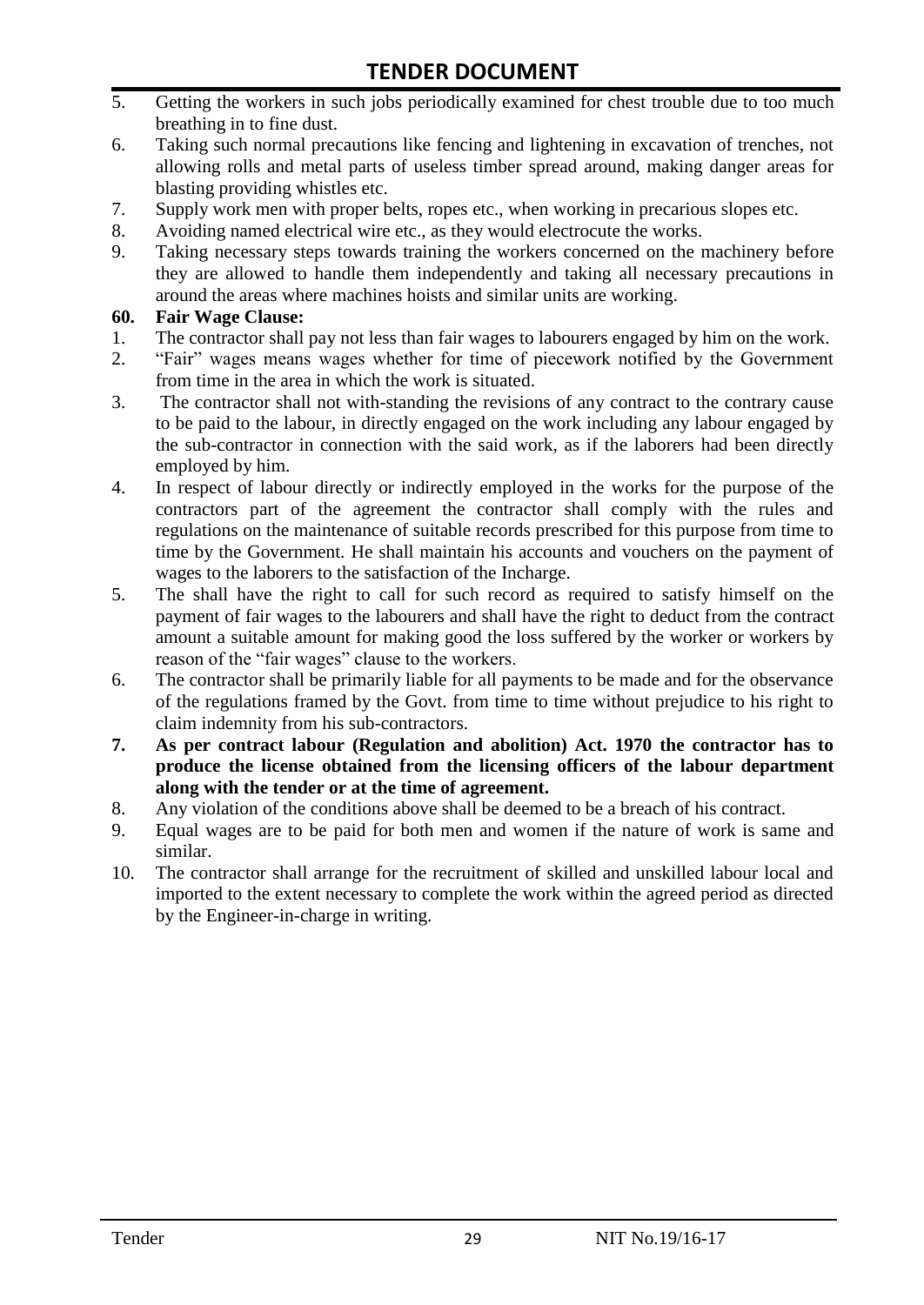#### **61. Indemnity Bond:**

**Name of work: Construction of Liquid Manure Tank including drainage channel, collection pit at ICAR Main Campus, ICAR-RCER, Patna.**

**I …………………………………. contractor S/o……………………………………..... aged ……………………………Resident of ……………………………………………. do hereby bind myself to pay all the claims may come (a) under Workmen's Compensation Act. 1933 with any statutory modification there of and rules there under or otherwise for or in respect of any damage or compensation payable in connection with any accident or injury sustained (b) under Minimum wages Act 1948 (c) under payment of wages Act.1936 (d) under the Contractor labour (Regulation and Abolition) Act. 1970 by workmen engaged for the performance of the business relating to the above contract i.e., failing such payment of claims of workmen engaged in the above work, I abide in accepting for the recovery of such claims, effected from any of my assets with the departments.**

**62. Compliance with Labour Regulations:**

**During continuance of the contract, the contractor and his sub contractors shall abide at all times by all existing labour enactments and rules made there under, regulations, notifications and bye laws of the State or Central Government or local authority and any other labour law (including rules), regulations, bye laws that may be passed or notifications that may be issued under any labour law in future either by the State or the Central Government or the local authority and also applicable labour regulations, health and sanitary arrangements for workmen, insurance and other benefits. Salient features of some of the major labour laws that are applicable to construction industry are given below. The contractor shall keep the Department indemnified in case any action is taken against Department by the competent authority on account of contravention of any of the provisions of any Act or rules made there under, regulations or notifications including amendments. If the Department is caused to pay or reimburse, such amounts as may be necessary to cause or observe, or for non-observance of the provision stipulated in the notifications/bye laws/Acts/Rules/regulations including amendments, if any, on the part of the contractor, the Incharge /Department shall have the right to deduct any money due to the contractor including his amount of performance security. The Department/Incharge shall also have right to recover from the contractor any sum required or estimated to be required for making good the loss or damage suffered by the Department.**

**The employees of the Contractor and the Sub-contractor in no case shall be treated as the Department of the Department at any point of time.**

- **63. Salient features of some major labour laws applicable to establishment engaged in buildings and other construction work:**
- **(a) Workmen compensation Act 1923: The Act provides for compensation in case if injury by accident arising out of and during the course of employment.**
- **(b) Payment of Gratuity Act 1972: Gratuity is payable to an employee under the Act on satisfaction of certain conditions on separation if any employee has completed 5 years service or more, or on death, the rate of 15 days wages for every completed year of service. The Act is applicable to all establishments, employing 10 or more employees.**
- **(c) Employees P.F. and Miscellaneous provision Act 1952: The Act provides for monthly contributions by the Department plus workers @ 10% or 8.33%. The benefits payable under the Act are:**
- **(i) Pension or family pension on retirement or death, as the case may be.**
- **(ii) Deposit linked insurance on the death in harness of the worker.**
- **(iii) Payment of P.F. accumulation on retirement/death etc.,**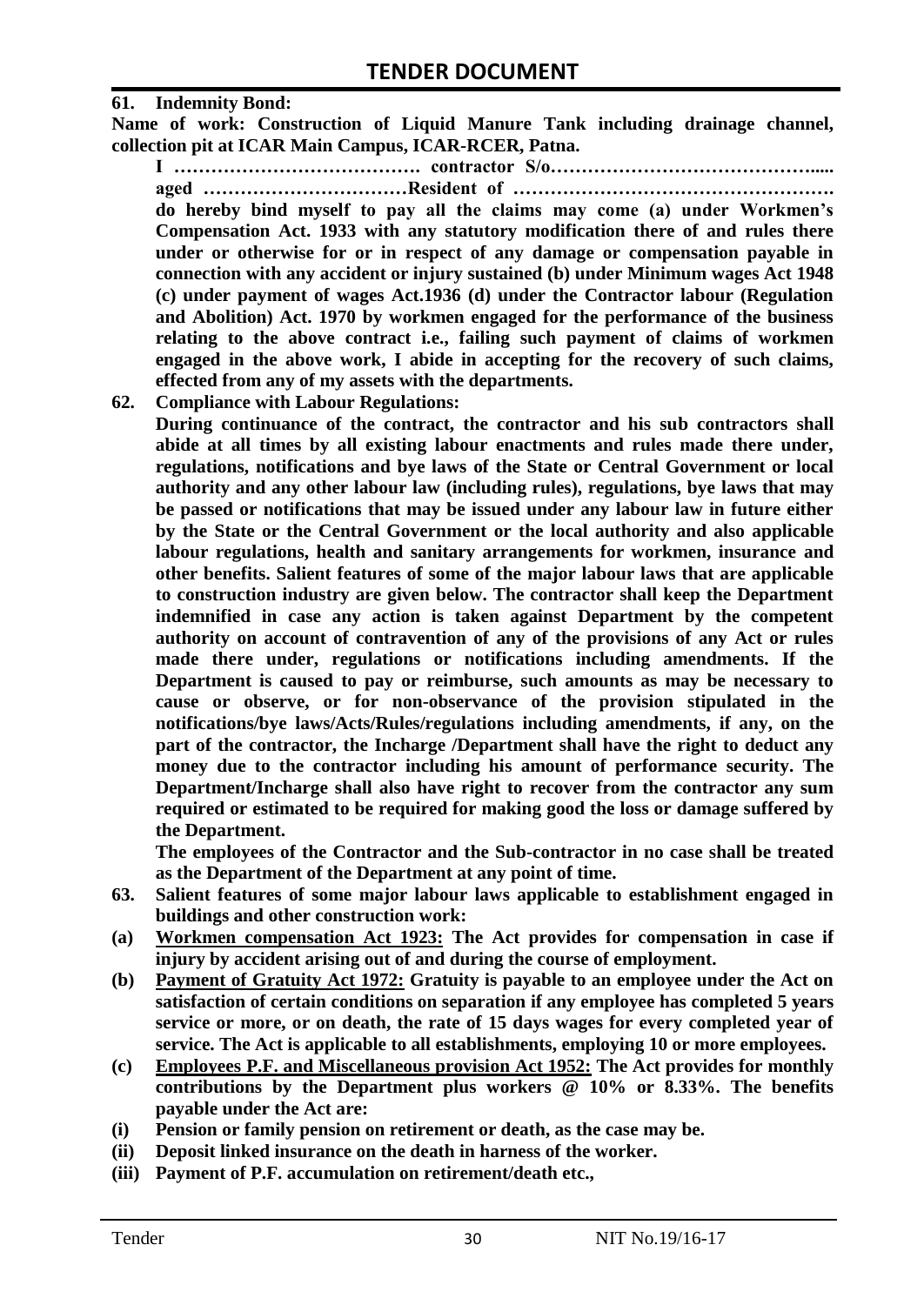- **(d) Maternity Benefit Act 1951: The Act provides for leave and some other benefits to women employees in case of confinements or miscarriage etc.**
- **(e) Contract Labour (Regulation & Abolition) Act 1970: The Act provides for certain welfare measures to be provided by the contractor to contract labour and in case the Contractor fails to provide, the same are required to be provided by the Principal Department by Law. The Principal Department is required to take certificate of Registration and the contractor is required to take license from the designated Officer. The Act is applicable to the establishments or Contractor of Principal Department if they employ 20 or more contract labour.**
- **(f) Minimum wages Act 1948: The Department is supposed to pay not less than the Minimum wages fixed by appropriate Government as per provisions of the Act if the employment is a scheduled employment construction of Buildings, Roads, Runways are scheduled employments.**
- **(g) Payment of wages Act 1936: It lays down as to by what date the wages are to be paid, when it will be paid and what deductions can be made form the wages of the workers.**
- **(h) Equal Remuneration Act 1979: The Act provides for payment of equal wages for work of equal nature to Male or Female workers and for not making discrimination against Female employee in the matters of transfers, training and promotions etc.**
- **(i) Payment of Bonus Act 1965: The Act Is applicable to all establishments employing 20 or more employees. The Act provides for payment of annual bonus subject to a minimum of 8.33% of wages and maximum of 20% of wages to employees drawing Rs. 3500/- per month or less. The bonus to be paid to employees getting Rs.2500/- per months or above and upto Rs.3500/- per month shall be worked out by taking wages as Rs.2500/- per monthly only. The Act does not apply to certain establishments. The newly set-up establishments are exempted for five years in certain circumstances. Some of the State Governments have reduced the employment size from 20 to 10 for the purpose of applicability of this Act.**
- **(j) Industrial Disputes Act 1947: The Act lays down the machinery and procedure fo resolution of Industrial disputes, in what situations a strike or lock- out becomes illegal and what are the requirements for laying off or retrenching the employees or closing down the establishment.**
- **(k) Industrial Employment (Standing Orders) Act 1946: It is applicable to all establishments employing 100 or more workmen (employment size reduced by some of the State and Central Government to 50). The Act provides for laying down rules governing the conditions of employment by the Department on matters provided in the Act and get the same certified by the designated Authority.**
- **(l) Trade Unions Act 1926: The Act lays down the procedure for registration of trade unions of workmen and Departments. The Trade Unions registered under the act have been given certain immunities from civil and criminal liabilities.**
- **(m) Child Labour (Prohibition & Regulation) Act 1986: The Act prohibits employment of children below 14 years of age in certain occupations and processes and provides for regulation of employment of children in all other occupations and processes, Employment Child Labour is prohibited in Building and Construction Industry.**
- **(n) Inter-State Migrant workmen's (Regulation of Employment & Conditions of service) Act 1979: The Act applicable to an establishment, which employs 5 or more interstate migrant workmen through an intermediary (who has recruited workmen in one state for employment in the establishment situated in another State). The inter State migrant workmen, in an establishment to which this Act becomes applicable, are required to be provided certain facilities such as housing, medical aid, traveling expenses from home upto the establishment and back, etc.**
- **(o) The Building and Other Construction workers (regulation of Employment and conditions of service) Act 1996 and the Cess Act of 1996: All the establishments who**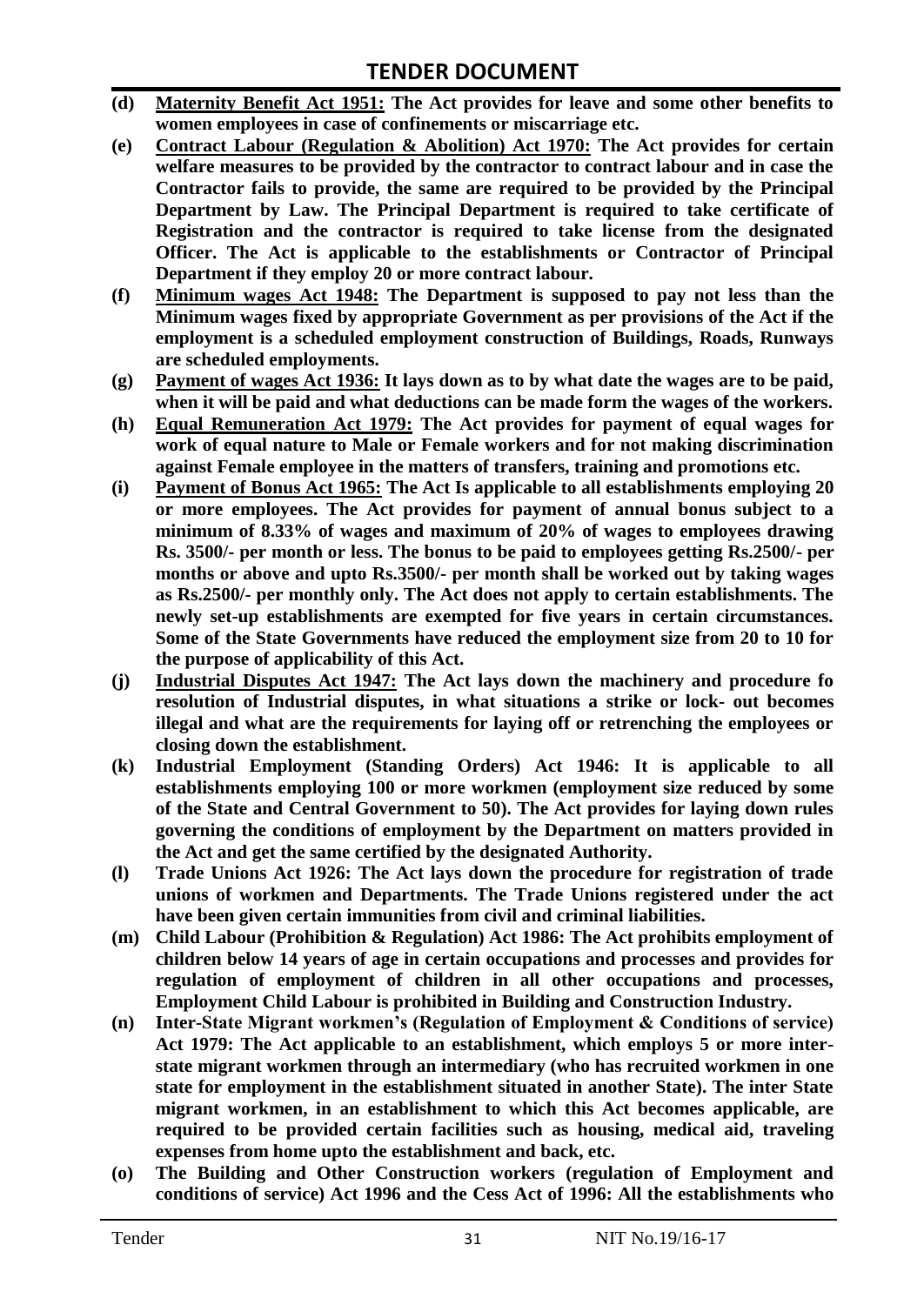**carryon any building or other construction work and employs 10 or more workers are covered under this Act. All such establishments are required to pay cess at the rate not exceeding 2% of the cost of construction as may be modified by the Government. The Department of the establishment is required to provide safety measures at the Building or construction work and other welfare measures, such as Canteens, First-aid facilities, Ambulance, Housing accommodations for workers near the work place etc. The Department to whom the Act applies has to obtain a registration certificate from the Registering Officer appointed by the Government.**

**(p) Factories Act 1948: The Act lays down the procedure for approval of plans before setting up a factory, health and safety provisions, welfare provisions, working hours, annual earned leave and rendering information regarding accidents or dangerous occurrences to designated authorities. It is applicable to premises employing 10 person or more with aid of power or 20 or more persons without the aid of power engaged in manufacturing process.**

#### **64. Liabilities of the Contractor**

64.1 Accident Relief and workmen compensation:

The contractor should make all necessary arrangements for the safety of workmen on the occurrence of the accident, which results in the injury or death of any of the workmen employed by the contractor, the contractor shall within 24 hours of the happenings of the accident and such accidents should intimate in writing to the Consultant and Incharge of the Centre. The contractor shall indemnify Centre against all loss or damage sustained by the Centre resulting directly or indirectly from his failure to give intimation in the manner aforesaid including the penalties or fines if any payable by Centre as a consequence of Centre failure to give notice under workmen"s compensation Act or otherwise conform to the provisions of the said Act in regard to such accident.

- 64.2 In the event of an accident in respect of which compensation may become payable under the workmen"s compensation Act VIII 23 whether by the contractor, by the Government it shall be lawful for the Incharge to retain such sum of money which may in the opinion of the Incharge be sufficient to meet such liability. The opinion of the Incharge shall be final in regard to all matters arising under this clause.
- 64.3 The contractor shall at all times indemnify the Centre against all claims which may be made under the workmen"s compensation act or any statutory modification thereafter or rules there under or otherwise consequent of any damage or compensation payable in consequent of any accident or injuries sustained or death of any workmen engaged in the performance of the business relating to the contractor.

#### **65. Contractor's Staff, Representatives and Labour:**

- (a) The contractor shall, at all times, maintain on the works, staff of qualified Engineers, and Supervisors of sufficient experience of similar other jobs to assure that the quality of work turned out shall be as intended in the specifications. The contractor shall also maintain at the works, a Work Manager or sufficient status, experience and office and duly authorize him to deal with all aspects of the day-today work. All communications to any commitments by the Work Manager shall be considered as binding on the Contractor.
- (b) The Contractor shall at all times submit details of skilled and unskilled labour and equipment employed to the Incharge in prescribed proforma as he may require to assess and ensure the proper progress of work.
- (c) If the contractor does not employ the technical person agreed to on the work a fine may be imposed as decided by the Competent Authority.

#### **66. Accommodation and food:**

The contractor should arrange accommodation he needs, at his own cost. The contractor shall make his own arrangements for supply of food grains, fuel and other provision to his staff and labourers including controlled commodities.

#### **67. Relationship :**

Contractor shall have to furnish information along with tender, about the relationship he is having with any officer of the Centre.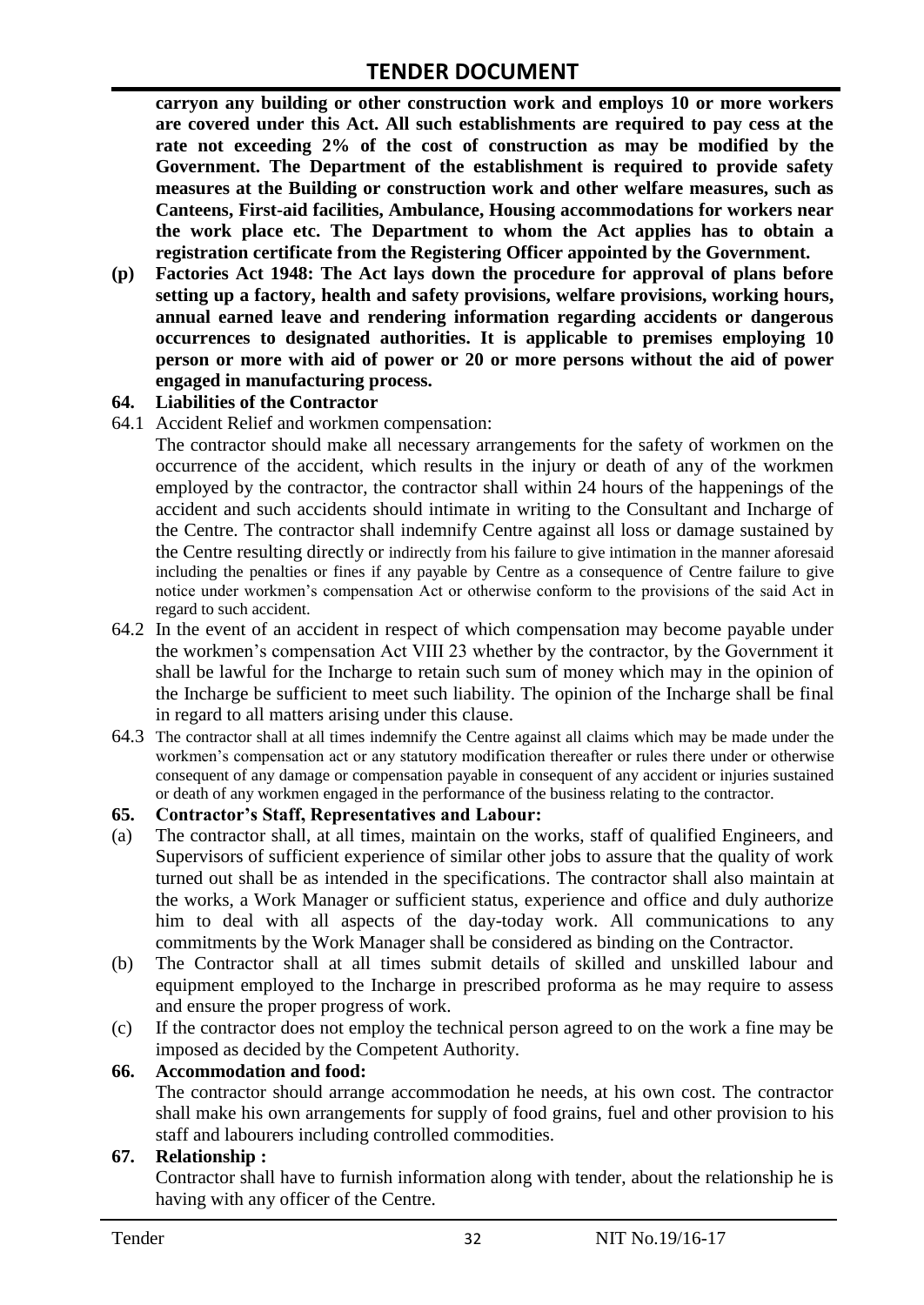#### **68. Protection of adjoining premises:**

The contractor shall protect adjoining sites against structural, decorative and other damages that could be caused by the execution of these works and make good at his cost any such damages.

#### **69. Work during night or on Sundays and holidays:**

The works can be allowed to be carried out during night, Sundays or authorised holidays in order to enable him to meet the schedule targets and the work shall require almost round the clock working keeping in view:

- (i) The provisions of relevant labour laws being adhered to:
- (ii) Adequate lighting, supervision and safety measures are established to the satisfaction of the and
- (iii) The construction programme given by the Contractor and agreed upon by the envisages such night working or working during Sundays or authorised holidays

#### **70. Layout of materials stacks:**

The contractor shall deposit materials for the purpose of the work on such parts only of the ground as may be approved by the Incharge before starting work. A detailed survey, clearly indicating position and areas where materials shall be stacked and sheds built is to be conducted by the contractor at his own cost and only after obtaining necessary approval of the plan for use of sites by the Incharge, the Contractor can use the sites accordingly.

#### **71. Use of blasting materials:**

Procurement of blasting materials and its storage is the responsibility of the contractor. The contractor shall engage licensed blaster for blasting operation. The contractor is to act in accordance with Indian Explosive Act and other rules prevailing, during the execution of work. It is the responsibility of the contractor to see, that works by other agencies in the vicinity are not hampered, in such cases if any claim is made by other agencies that should be borne by the contractor. Carriage of blasting materials, from the magazine to the work site, is the responsibility of the contractor.

#### **72. Plant and Equipment:**

- 72.1 The contractor shall have sufficient plant, equipment and labour and shall work such hours and shifts as may be necessary to maintain the progress on the work as per the approval progress schedule. The working and shifts hours shall comply with the Govt. Regulations in force.
- 72.2 It is to expressly and clearly understood that contractor shall make his own arrangements to equip himself with all machinery and special tools and plant for the speedy and proper execution of the work and the department does not undertake responsibility towards their supply.
- 72.3 The department shall supply such of the machinery that may be available on hire basis but their supply cannot be demanded as matter of right and no delay in progress can be attributed to such non-supply of the plant by the department and the department cannot be made liable for any damage to the contractor. The Contractor shall be responsible for safe custody of the departmental machinery supplied to him (which will be delivered to contractor at the machinery yard at site of work) and he has to make good all damages and losses if any other than fire, wear and tear to bring it to the conditions that existed at the time of issue to the contractor before handing over the same to the department. The hire charges for the machinery handed over to the contractor will be recovered at the rate prevalent at the time of supply. The contractor will have to execute supplemental agreement with at the time of supply of the machinery.
- 72.4 The acceptance of departmental machinery on hire is optional to the contractor.

#### **73. Steel forms:**

Steel forms should be used for all items involving and use of centering and shuttering shall be single plane without any dents and undulations.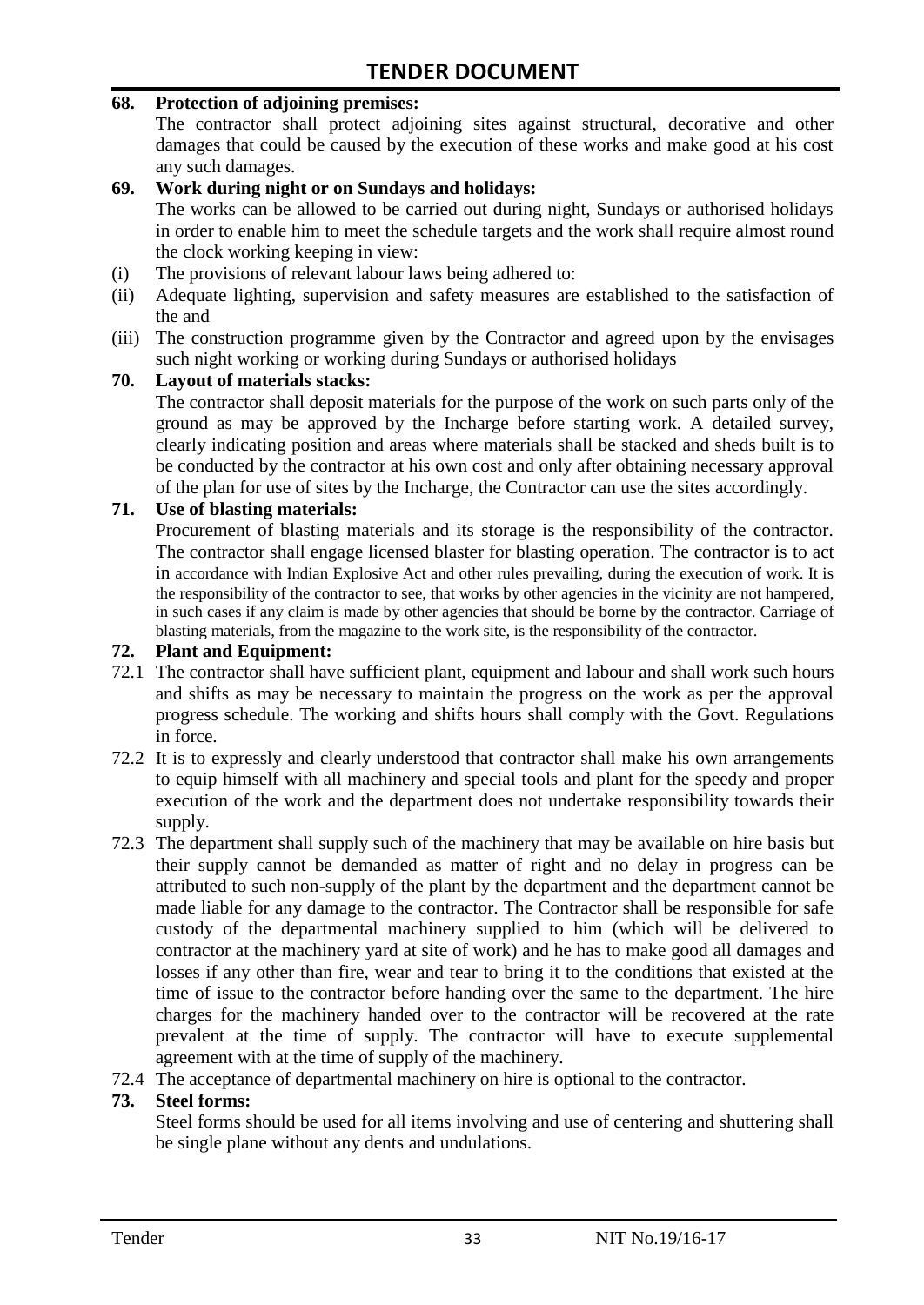#### **74. Inconvenience to public:**

The contractor shall not deposit materials at any site, which will cause inconvenience to public. The Incharge may direct the contractor to remove such materials or may undertake the job at the cost of the contractor.

**75. Conflict of interest:**

**Any bribe, commission, gift or advantage given, promised or offered by on behalf of contractor or his partner, agent or servant or any one on his behalf to any officer, servant, representatives, agents of Incharge or any persons on their behalf, in relation to the obtaining or to execution of this, or any other contract with Incharge shall in addition to any criminal liability, which it may occur, subject to the cancellation of this or all other contracts and also to payment of any loss or damage resulting from any such cancellation. Incharge shall then be entitled to deduct the amount, so payable from any money, otherwise due to the contractor under this or any other contract.**

#### **76. Contract documents and materials to be treated as confidential:**

All documents, correspondences, decisions and orders, concerning the contract shall be considered as confidential and/or restricted in nature by the contractor and he shall not divulge or allow access to them by any unauthorized person

#### **77. General obligations of Contractor:**

- 77.1 The contractor shall, subject to the provision of the contract and with due care and diligence, execute and maintain the works in accordance with specifications and drawings.
- 77.2 The contractor shall promptly inform the Department and the Incharge of any error, omission, fault and such defect in the design of or specifications for the works which are discovered when reviewing the contract documents or in the process of execution of the works.
- 77.3 If Contractor believes that a decision taken by the Incharge was either outside the authority given to the Incharge by the Contract or that the decision was wrongly taken, the decision shall be referred to the technical expert within 14 days of the notification of the Incharge's decisions.
- 77.4 Pending finalisation of disputes, the contractor shall proceed with execution of work with all due diligence

#### **78. Security measures:**

- a) Security requirements for the work shall be in accordance with the Government's general requirements including provisions of this clause and the Contractor shall conform to such requirements and shall be held responsible for the actions of all his staff, employees and the staff and employees of his sub-contractors
- b) All contractors' employees, representatives and sub-contractor's employees shall wear identifications badges provided by the contractor. Badges shall identify the contractor, showing and employee's number and shall be worn at all times while at the site. Individual labour will not be required to wear identification badges.
- c) All vehicles used by the contractor shall be clearly marked with contractor"s name.
- d) The contractor shall be responsible for the security of the works for the duration of the contract and shall provide and maintain continuously adequate security personnel to fulfil these obligations. The requirements of security measures shall include, but not limited to maintenance of order on the site, provision of all lighting, fencing, guard flagmen and all other measures necessary for the protection of the works within the colonies, camps and elsewhere on the site, all materials delivered to the site, all persons employed in connection with the works continuously throughout working and non working period including nights, Sundays and holidays for duration of the contract.
- e) Other contractors working on the site concurrently with the contractor will provide security for their own plant and materials. However, their security provisions shall in no way relieve the contractor of his responsibilities in this respect.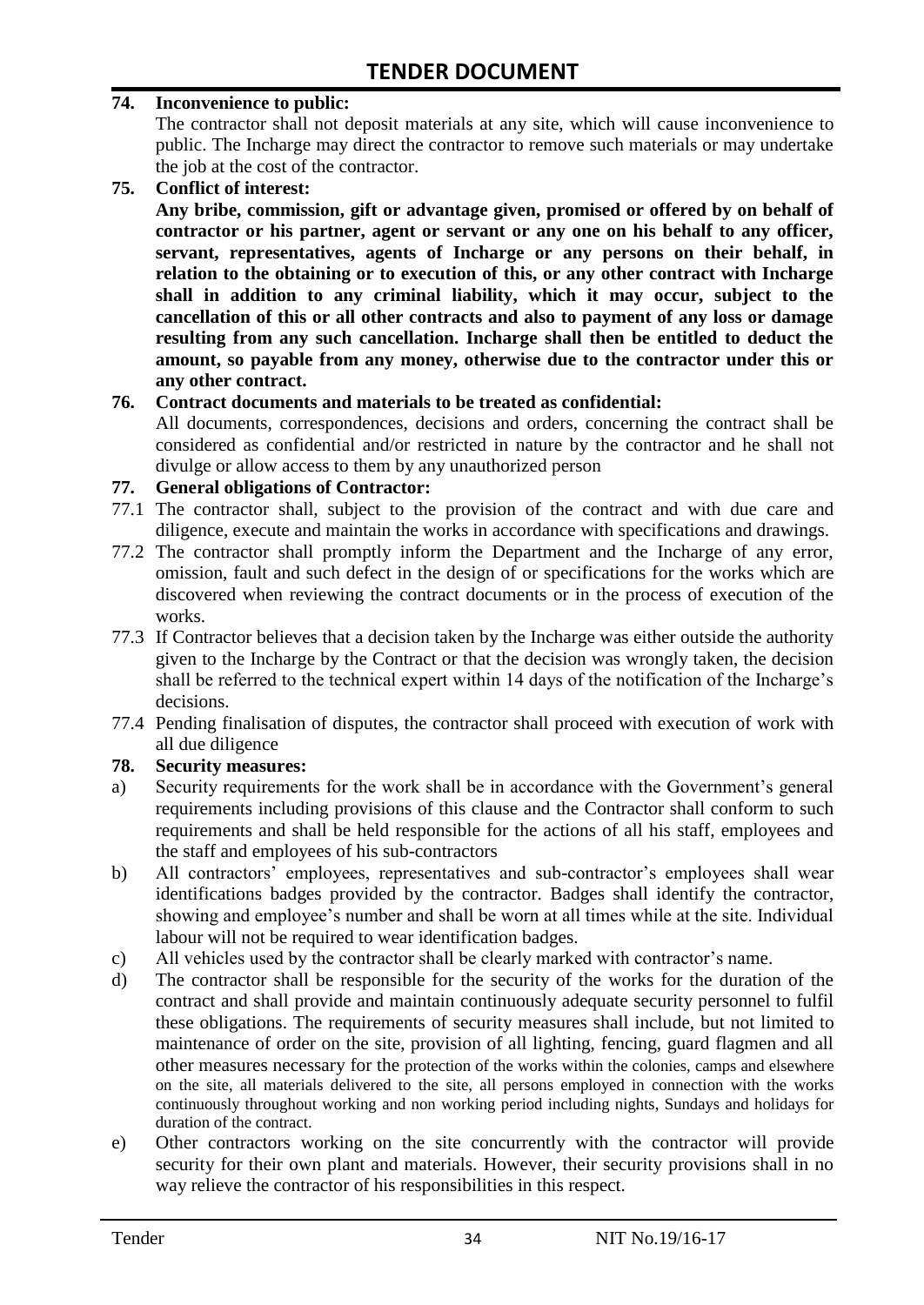f) Separate payment will not be made for provision of security services.

#### **79. Fire fighting measures:**

- a) The contractor shall provide and maintain adequate fire fighting equipment and take adequate fire precaution measures for the safety of all personnel and temporary and permanent works and shall take action to prevent damage to destruction by fire of trees shrubs and grasses.
- b) Separate payment will not be made for the provision of fire prevention measures.

#### **80. Sanitation:**

The contractor shall implement the sanitary and watch and ward rules and regulations for all forces employed under this contract and if the Contractor fails to enforce these rules, the Incharge may enforce them at the expenses of the Contractor.

#### **81. Training of personnel:**

The contractor, shall, if and as directed by the Incharge provide free of any charge adequate facilities, for vocational training of Government Officers, students, Engineers, supervisors, foremen, skilled workmen etc. not exceeding six in number at any one time on the contractor"s work. Their salaries, allowances etc. will be borne by the Government and the training schemes will be drawn up by the Incharge in consultation with the contractor.

#### **82. Ecological balance:**

- a) The contractor shall maintain ecological balance by preventing de-forestation, water pollution and defacing of natural landscape. The contractor shall so conduct his construction operation as to prevent any unnecessary destruction, scarring, or defacing of the natural surrounding in the vicinity of the work. In respect of the ecological balance, Contractor shall observe the following instructions.
- i) Where unnecessary destruction, scarring, damage or defacing may occur, as result of the operation, the same shall be repaired replanted or otherwise corrected at the contractor"s expense. The contractor shall adopt precautions when using explosives, which will prevent scattering of rocks or other debris outside the work area. All work area including borrow areas shall be smoothened and graded in a manner to conform to the natural appearances of the landscape as directed by the Incharge.
- ii) All trees and shrubbery which are not specifically required to be cleared or removed for construction purposes shall be preserved and shall be protected from any damage that may be caused by the contractor's construction operation and equipment. The removal of trees and shrubs will be permitted only after prior approval by the Incharge. Special care shall be exercised where trees or shrubs are exposed to injuries by construction equipment, blasting, excavating, dumping, chemical damage or other operation and the contractor shall adequately protect such trees by use of protective barriers or other methods approval by the Incharge. Trees shall not be used for anchorages. The contractor shall be responsible for injuries to trees and shrubs cause by his operations. The term "injury" shall include, without limitation bruising, scarring, tearing and breaking of roots, trunks or branches. All injured trees and shrubs be restored as nearly as practicable without delay to their original condition at the contractor's expense.
- (iii) The contractor's construction activities shall be performed by methods that will present entrance or accidental spillage of solid matter contaminants, debris and other objectionable pollutants and wastage into river. Such pollutant and waste include earth and earth products, garbage, cement concrete, sewage effluent, industrial wastes, radio-active substances, mercury, oil and other petroleum products, aggregate processing, mineral salts and thermal pollution. Pollutants and wastes shall be disposed off in a manner and at sites approved by the Incharge.
- (iv) In conduct of construction activities and operation of equipments the contractor shall utilize such practicable methods and devices as are reasonably available to control, prevent and otherwise minimize the air pollution. The excessive omission of dust in to the atmosphere will not be permitted during the manufacture, handling and storage of concrete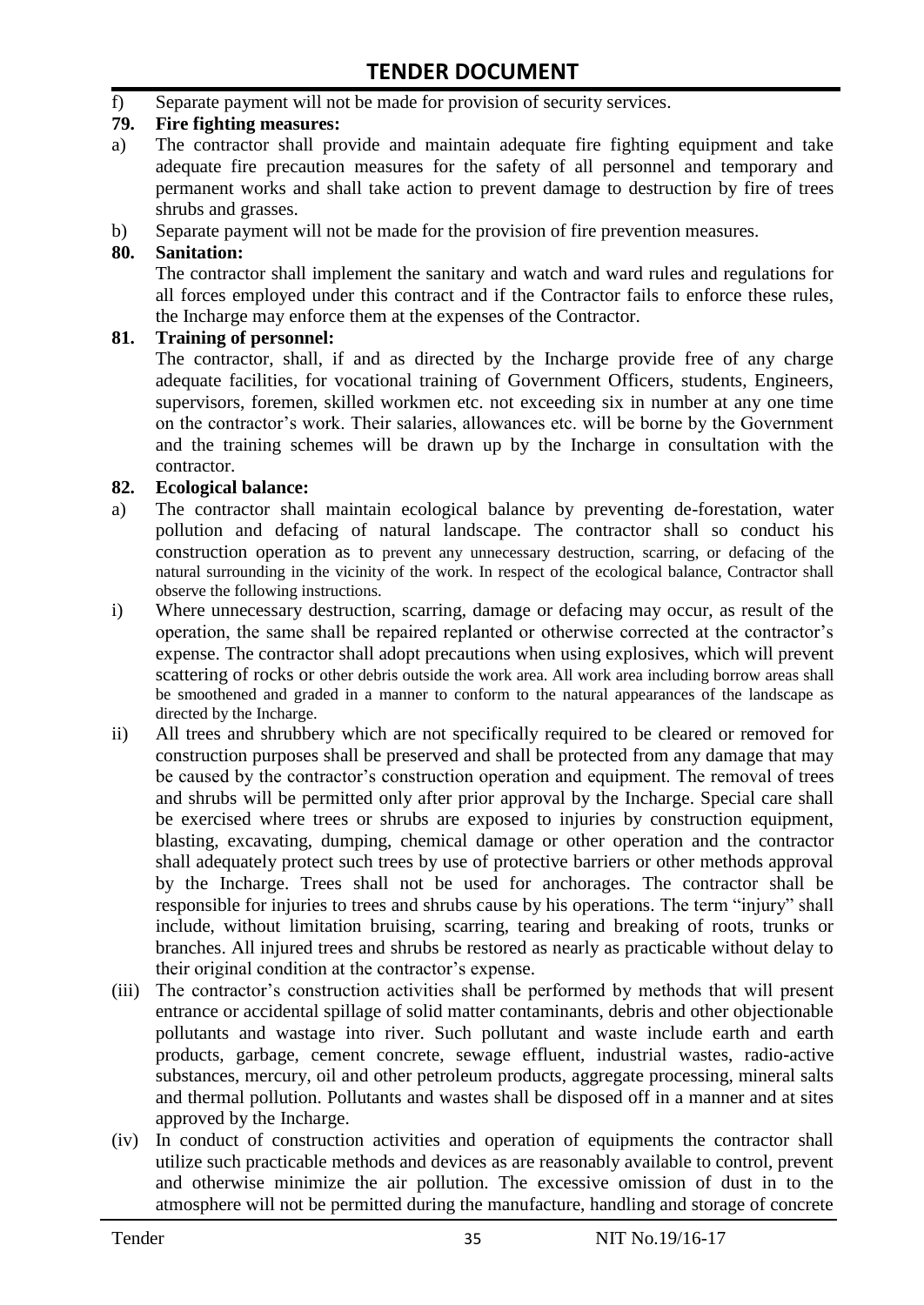aggregates and the contractor shall use such methods and equipment as a necessary for collection and disposal or prevention of dust during these operation. The contractor's methods of storing and handling cement shall also include means of eliminating atmospheric discharges of dust, equipment and vehicles that give objectionable omission of exhaust gases shall not be operated. Burning of materials resulting from clearing of trees, bushes, combustible construction materials and rubbish may be permitted only when atmospheric conditions for burning are considered favourable.

b) Separate payment will not be made for complying with the provisions of this clause and all cost shall be deemed to have been included in the unit rates and prices included in the contract if any provision is not complied with within a reasonable time even after issue of a notice in this respect, the necessary operations would be carried out by the Incharge at the cost of the Contractor, Orders of the Incharge in this respect would be final and binding on the contractor.

#### **83. Preservation of existing vegetation:**

- a) The contractor will preserve and protect all existing vegetation such as trees, on or adjacent to the site which do not unreasonably interfere with the construction as may be determined by the Incharge. The contractor will be held responsible for all unauthorized cutting or damage of trees, including damage due to careless operation of equipment, stockpiling of materials or tracking of grass areas by equipment. Care shall be taken by the Contractor in felling tress authorised for removal to avoid any unnecessary damages to vegetation and tress that are to remain in place and to structures under construction or in existence and to workmen.
- b) All the produce from such cutting of trees by the contractor shall remain the property of Government and shall be properly stacked at site, approved by the Incharge. No payment whatsoever, shall be made for such cutting and its stacking by the Contractor. If an produce from such cutting is not handed over to the Government by the contractor, he shall be charged for the same at the rates to be decided by the Incharge. The recovery of this amount shall be made in full from the intermediate bill that follows.
- c) The contractor shall also make arrangements of fuel deposits for supply of required fuel for the labourer to be employed for cooking purpose at his own cost in order to prevent destruction of vegetation growth in the surrounding area of the work site.

#### **84. Possession prior to completion:**

The Incharge shall have the right to take possession of or use any completed part of work or works or any part there of under construction either temporarily or permanently. Such possession or use shall not be deemed as an acceptance of any work either completed or not completed in accordance with the contract, except where expressly otherwise specified by the Incharge.

#### **85. Payment upon termination:**

If the contract is terminated because of a fundamental breach of contract by the contractor, the Incharge shall issue a certificate for the value of the work done less advance payment received upon the date of the issue of the certificate and less the rate to apply to the work not completed as indicated in the contract data. Additional liquidated damages shall not apply. If the total amount due to the Department exceeds any payment due to the contractor the difference shall be a debt payable to the Department. In case of default for payment within 28 days from the date of issue of notice to the above effect, the contractor shall be liable to pay interest at 12% per annum for the period of delay.

#### **86. Access to the contractor's books:**

Whenever it is considered necessary by the Incharge to ascertain the actual cost of execution of any particular extra item of work or supply of the plant or material on which advance is to be made or of extra items or claims, he shall direct the contractor to produce the relevant documents such as payrolls, records of personnel, invoices of materials and any or all data relevant to the item or necessary to determine its cost etc. and the contractor shall when so required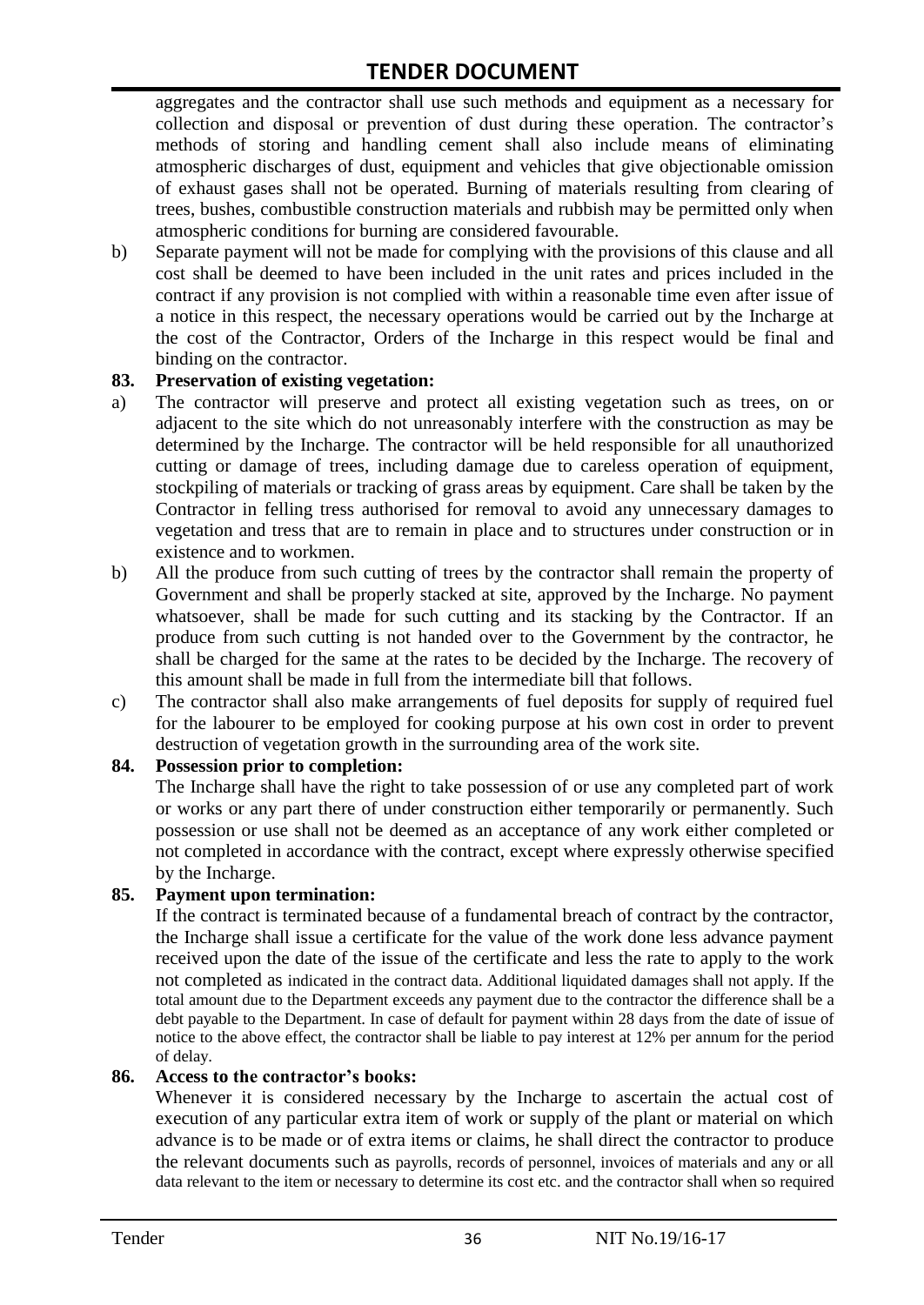furnish all information pertaining to the aforesaid items in the mode and manner that may be specified by the Incharge.

#### **87. Drawing to be kept at site:**

One copy of the drawings furnished to the contractor shall be kept by the contractor on the site and the same shall at all reasonable time be available for inspection and use by the Incharge and the Incharge"s representative and by any other persons authorized by the Incharge in writing.

#### **88. B.I.S. [I.S.I.] books to be kept at site:**

A complete set of Indian Standard specification referred to in "Technical Specifications" shall be kept at site for reference.

#### **89. Site Order Book:**

An order book shall be kept at the site of the work. As far as possible, all orders regarding the work are to be entered in this book. All entries shall be signed and dated by the Department Officer in direct charge of the work and by the contractor or by his representative. In important cases, the Incharge will countersign the entries, which have been made. The order book shall not be removed from the work, except with the written permission of the Incharge.

#### **90. Variations by way of modification, omissions or additions:**

For all modifications, omissions from or additions to the drawings and specifications, the will issue revised plans, or written instructions, or both and no modification, omission or addition shall be made unless so authorised and directed by the Incharge in writing. The shall have the privilege of ordering modifications, omission or additions at any time before the completion of the work and such orders shall not operate to annual those portions of the specifications with which said changes do not conflict. "s Decision:

It shall be accepted as in separable part of the contract that in matters regarding materials, workmanship, removal of improper work, interpretation of the contract drawings and contract specification, mode of the procedure and the carrying out o the work, the decision of the Incharge, which shall be given in writing shall be binding on the contractor.

- **91. Income tax**
- **a) During the currency of the contract deduction of income tax at 2.24% shall be made from the gross value of each bill of the contract, the contract value of which is in excess of Rs. 10,000/- for deduction of tax at rates lower than 2.24% procedure stipulated under section 194-C(4) of Income Tax Act, 1961 shall be followed.**
- **b) Income Tax clearance certificate should be furnished before the payment of final bill.**
- **c) The contractor's staff, personnel and labour will be liable to pay personnel income taxes in respect of their salaries and wages as are chargeable under the laws and regulations for the time being in force, and the contractor shall perform such duties in regard to such deductions thereof as may be imposed on him by such laws and regulations.**
- **92. Value Added Tax (VAT):**
- **92.1. The Contractor has to pay the Sales Tax/ VAT wherever payable.**
- **92.2. The contractor should produce a valid Value Added Tax Clearance Certificate before the payment of the final bill, otherwise payment to the contractor will be withheld.**

#### **93. Supply of construction materials:**

- i) The contractor has to make his own arrangements for procurements, supply and use of construction materials.
- ii) All materials so procured should confirm to the relevant specifications indicated in the bidding documents.
- iii) The contractor shall follow all regulations of the Department/Government of India in respect of import licenses etc., of the procurement of the materials is through imports and he shall be responsible for the payment of applicable duties and taxes, port clearances, inland transportation etc.
- iv) The contractor shall make his own arrangements for adequate storage of the materials.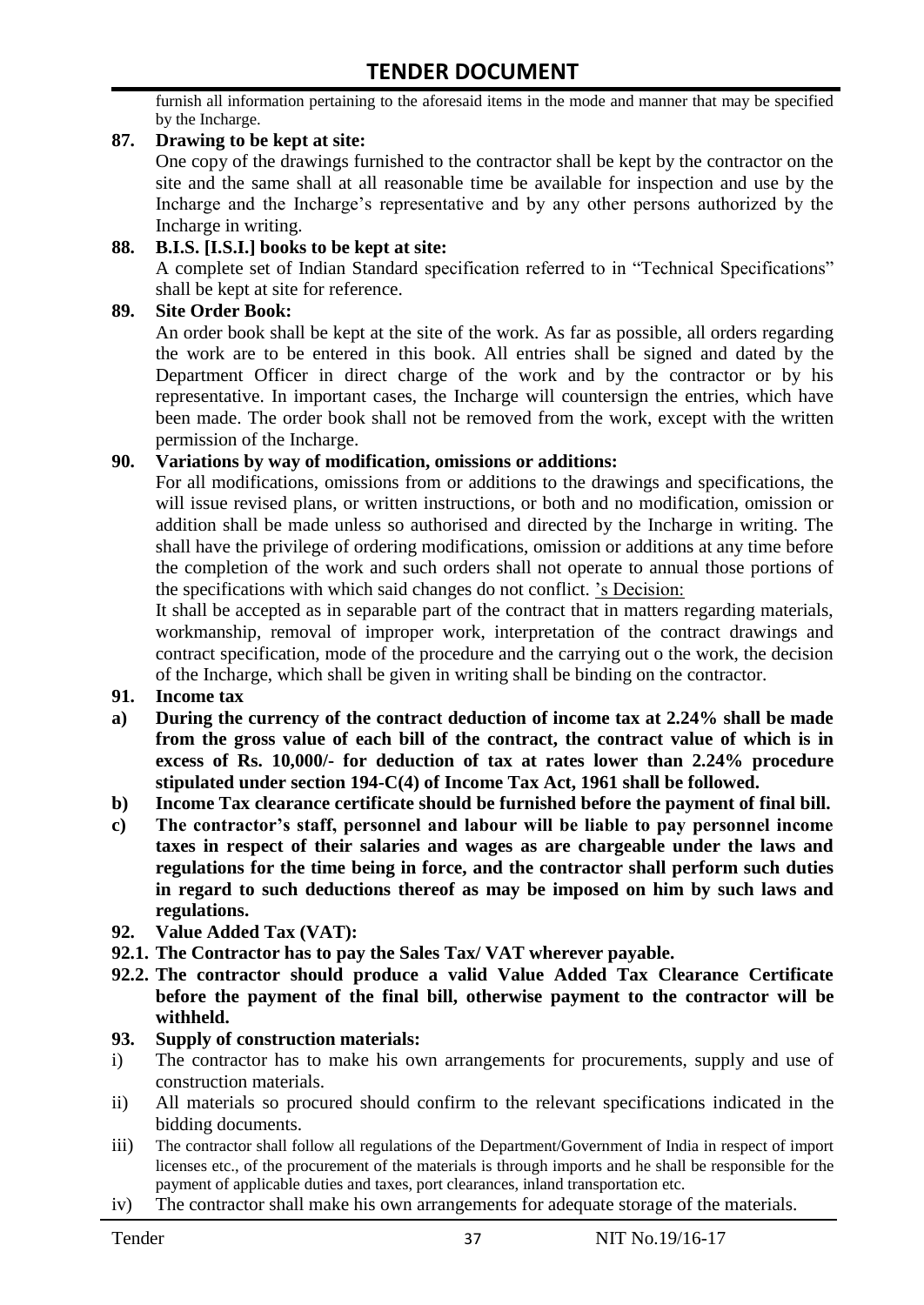# **ADDITIONAL CONDITIONS TO TENDER NOTICE**

A Statement giving brief particulars of equipment and resources that will be put at the disposal of the work under the following classification should accompany the tender

- 1. a. Equipment transport for material viz. Lorrie / Carts, Crushers etc.,
	- b. Organization: 1.Technical 2. Unskilled
	- c. Methods that will be adopted to speed up the work to ensure completion within the prescribed time.
- 2. The contractor shall make his own arrangements for all the tools and plants required for the execution of the work. The equipment if any, available with the Department may be hired to the contractor at rates and conditions prescribed by the Department.
- 3. National Savings Certificates and other Government Bonds will not be accepted towards the Earnest Money Deposit.
- 4. A Separate tender must be submitted to each work as mentioned in the list of works enclosed. Tenders submitted for more than one work in one cover will be rejected. Only one tender should be enclosed in the cover.
- 5. All rejected materials shall be removed from the site, within 24 hours after written instructions of rejecting and materials and ordering their removal have been issued in case of default, on the part of the contractor to carryout such order, the materials will be got removed through other agency at the contractor's risk and cost.
- 6. All materials rejected or obstructing traffic shall be removed by the Contractor, with the least possible delay, within the time specified, failing which it is open to the Department to remove them at the contractor's risk, through other agency. All labour in testing and measuring during measurements and check measurements should be borne by the contractor.
- 7. The contractor shall with his own expenses, make all the arrangements and take all possible steps and precautionary measures, for the safety of the public, during the execution of the electrical works. The rates offered by the contractor should be inclusive of such incidental charges.
- 8. Fully accepted agreement rates will be paid only after all the items of work are completed. The agreement executing authority will decide the exact items, the rates of which are considered to be high, for the purpose of this clause and his decision of the Incharge shall be final and binding on the contractor.
- **9. As per new section 104 – C of the Income Tax 1961, deduction at the rate of 2.24% on the gross amounts of payments, will be made towards Income Tax should the value of the contract exceeds Rs. 10,000/- (Vide Government of India Reference F. N. 275 / 100/ 72 –1 – TJI – dated 29-5-72).**
- 10. Where the value of the contract exceeds the sum of Rs. 10,000/- the contractor has to produce a valid income tax clearance certificate along with the tender, atleast at the time of payment of final bill of the work. In case the final bill is withheld, the bill will be paid only after production of the certificate.
- 11. Once a contractor buys a tender schedule he shall not be permitted to return the schedule.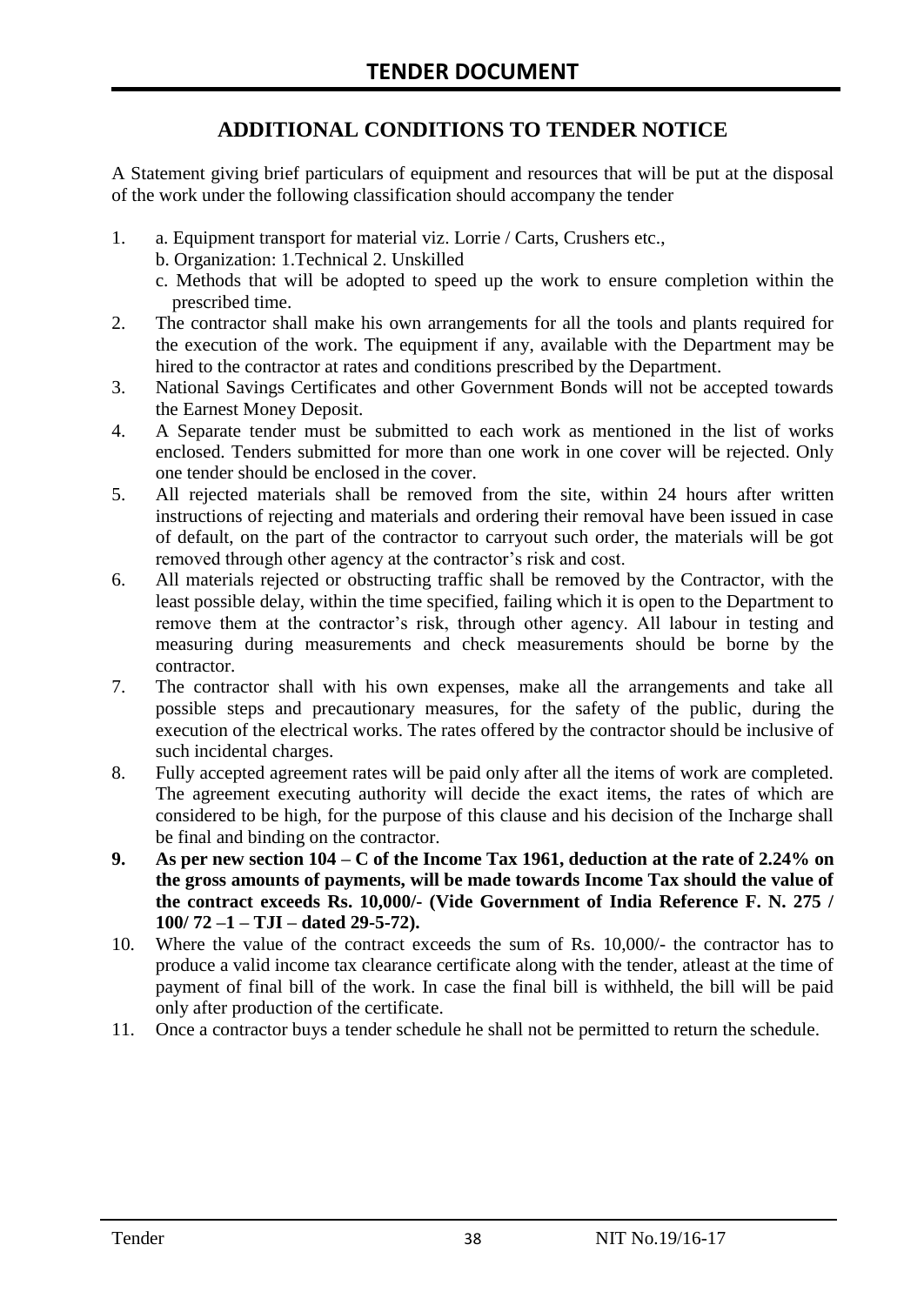# **GENERAL SPECIFICATIONS**

#### **1. General Specifications for (Name of the work)**

#### **2. General Specifications and Instructions for Electrical Work**

- 1. I.E. RULES 1956: The installation shall generally be carried out in conformity with the Indian Electricity rule 1956 as amended from time to time and National Electrical code which contains specific regulations to be adhered to in the supply and use of electricity energy in the interest of safety.
- 2. PRESSURE AND FREQUENCY OF SUPPLY: All current consuming devices shall be suitable for the pressure and frequency of supply stated in the special conditions of contract
- 3. SYSTEM OF WIRING: The wiring shall be carried out on such a system as may be specified in the conditions of contract. "Power wiring shall be kept separate and distinct from lighting wiring. All conductors shall be run as far as possible along the walls and ceiling, so as to be easily accessible for inspection. The balancing of circuits in 3 phase

#### **a) General Conditions for Electrical Works**

- 1. The make of material mentioned in the Schedule A, should be used on the work in variably and the Department reserves the right to insist upon using any of the make of the material mentioned in the Schedule – A from their choice.
- 2. The work shall be carried out strictly in conformity with (i) code of practice for Electrical wiring and fittings in Government Building (ii) The Indian Standard Specification (iii) The Department specification, if the work carried out does not comply with the code of practice and Departmental specifications and if the work man ship is unsatisfactory it will be binding of the contractor to redo the job without any extra cost and pay penalty as decided by the department towards inconvenience caused , if any.
- 3. The work should be carried out under the direct supervision of persons holding a certificate of competency for the type of work involved.
- 4. After completion of work a plan of building should be furnished indicating the location of various main and sub- boards and all the fittings together with a circuit diagram duly numbered ( in the diagram)
- 5. The contractor will be responsible for any defect noticed during either improper workmanship or defective materials supplied by him for two calendar years from the date of final completion of work.
- 6. Lugs should be provided for all earth connections.
- 7. The contractor himself should arrange for the transportation of men and material to their work spot.
- 8. All Civil works and patch works indicated for providing electrical installations should be well finished to the satisfaction of the authorities. A certificate from them should be obtained to the effect that the Civil and patch work done is to the satisfaction of authorities. It will be the responsibility of the electrical contractor to obtain such certificate from the Engineer. Unless such certificate is produced this office will have right to with held the bill.
- 9. Concreting to the pole and providing independent earthing should be done in presence of departmental staff.
- 10. The distribution boards with Switch controls shall be separate in each floor for normal supply and essential supply.
- 11. The lighting circuits shall be provided with separate conductor to enable to connect the normal lighting and essential lighting without linking to any of the above systems to ensure to switch over to essential supply in order to have minimum lighting to avoid inconvenience to the staff working.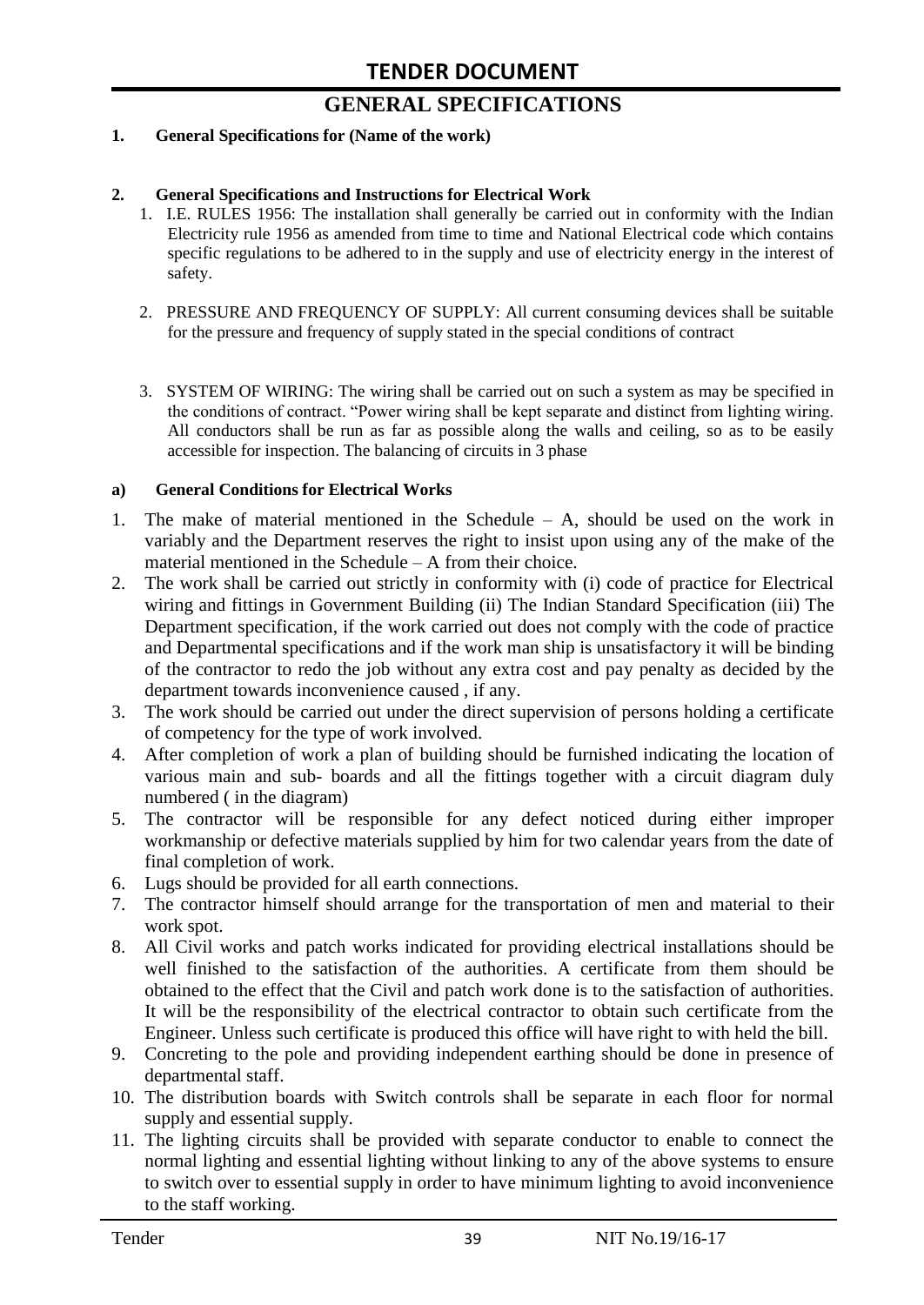- 12. The control for the luminaire to be provided in the hall for both to be connected to the normal supply and essential supply shall be separate and away from the each system.
- 13. For the points to be connected to essential supply, a separate conduit system is to be laid as enumerated in the above conditions includes circuit main of any system.
- 14. The locations for the D. B"s and Switch controls for essential supply will be decided during the course of execution where the circuit conduit way have to be terminated.
- 15. The tenderer / agency is bound to supply the materials prescribed in Schedule A and no change of specification and make will be entertained. The tenderer has to survey the market regarding availability of the materials for specified item brand / specified make in schedule – A of the tender schedules before tendering for the work. In case of Discrepancy Final Decision will be taken by the tender accepting authority.
- 16. The tenderer has to furnish the copy of the relevant test certificates /delivery challan against the materials supplied in support of genuine electrical materials.
- 17. Tenderer has to furnish compliance report comprising the details of the testing of the installation duly indicating IR values and fitness before the Energisation as per IE rules and he is solely responsible after Energisation of the installation during the defect liability.
- 18. It is bounded duty of the tenderer to see that the site is taken over after issue of the work order or after signing the agreement and should commence the work without delay. Any failure in this regard will be viewed seriously and necessary penalty will be levied as per agreement conditions.
- 19. The tenderer has to keep the necessary test equipment at site at his own cost for the convenience of the inspecting officers till the work is completed.

#### **Drawings**

#### **1. Discrepancies**

- 1.1 In case of discrepancies between documents the following order of procedure shall apply:-
- 1.1.1 Between the written description of written dimensions in the drawings and the corresponding one in the specifications, the latter shall apply.
- 1.1.2 Figured dimensions shall supersede scaled dimensions. The drawings on a larger scale shall take precedence over those on a smaller scale.
- 1.1.3 Drawings issued as construction drawings from time to time shall supersede tender drawings and also the correspondence drawings previously issued.
- Note: The contractor should not execute any component of work without obtaining the working drawings. Any work done without drawings shall be at the contractor"s responsibility only. Acceptance for such work will be at the discretion of the Incharge.

#### **2.0 SECRECY CLAUSE**

The drawings and specifications made available to the tenderer shall exclusively be used on the work and they are retained from passing on each plan to any unauthorized hand either in parts or in full under the provisions of Section-3 and 5 of the official secrets Act 1923. Any violation in this regard will entail suitable action under appropriate clause or official secret Act 1923.

- 3. The Drawings enclosed to the tender are as follows:
	- a. Site plan and Building Plan **(as per page No.).**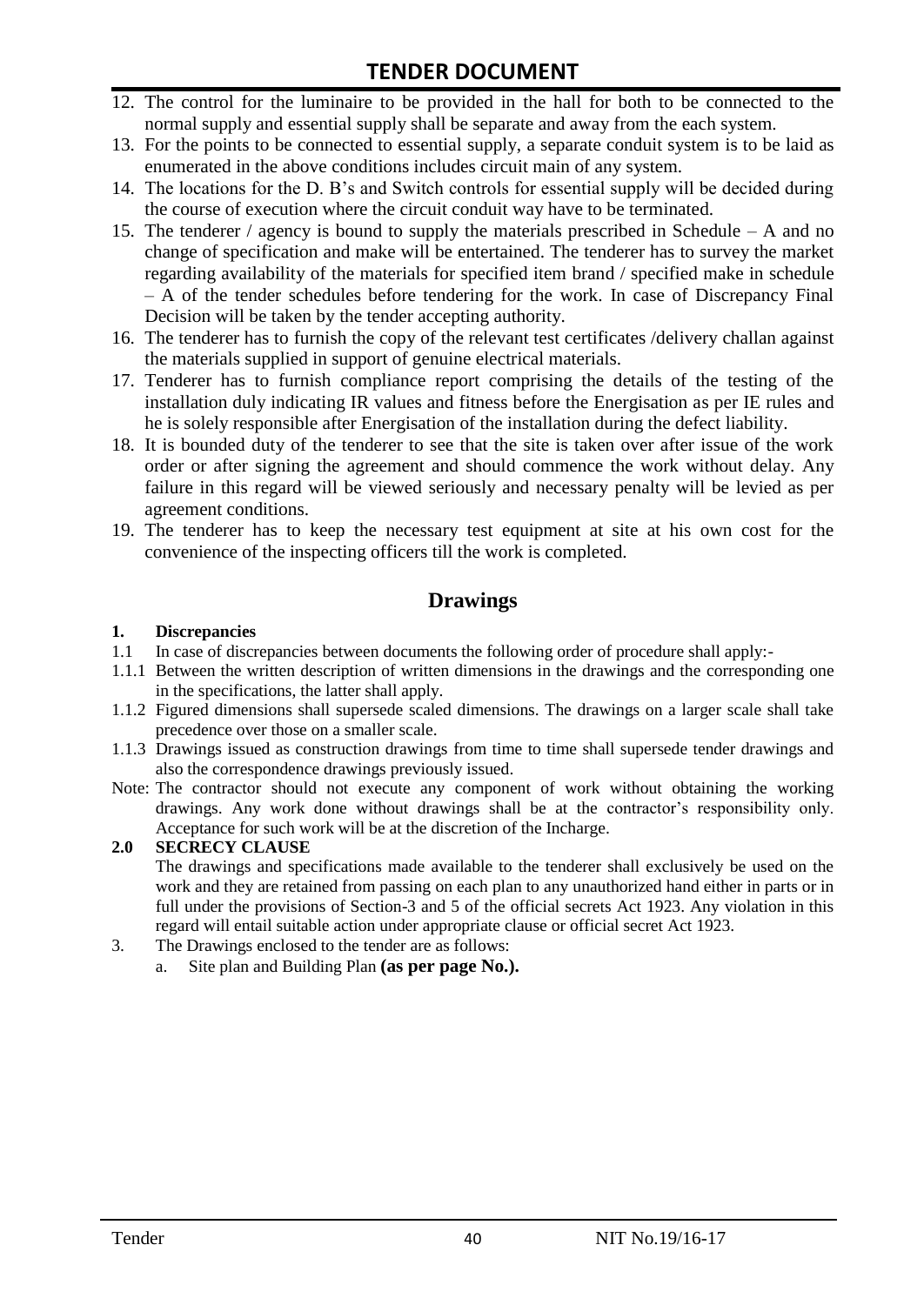#### **BILL OF QUANTITIES**

#### **Name of work: Construction of Liquid Manure Tank including drainage channel, collection pit at ICAR Main Campus, ICAR-RCER, Patna. PREAMBLE**

- 1. The Bill of Quantities shall be read in conjunction with the instructions to Tenderers, General and Special conditions of Contract Technical Specifications and Drawings.
- 2. The quantities given in the Bill of Quantities are estimated and provisional and are given to provide common basis for tendering. The quantities here given are those upon which the lumpsum tender cost of the work is based but they are subject to alterations, omissions, deductions or additions as provided for in the conditions of this contract and do not necessarily show the actual quantities of work to be done. The basis of payment will be actual quantities of work ordered and carried out as measured by the Contractor and verified by the Engineer and valued at the estimate rate plus or Bill of Quantities where applicable, and otherwise at such rates and prices as the Incharge may fix within the terms of Contract.
- 3. The estimate rates in the Bill of Quantities shall, except in so-far as it is otherwise provided under the Contract include cost of all constructional material, labour, machinery, transportation, erection, maintenance, profit, taxes and duties together with all general risks, liabilities and obligations set out or implied in the Contract.
- 4. The plans enclosed with the tender are liable to be altered during execution of work as per necessity of site conditions. The Tender rate quoted by the tenderer shall hold good for execution of work even with altered plans.
- 5. The whole cost of complying with the provisions of the Contract shall be included in the estimated rates for items provided in the Bill of Quantities and where no items are provided in the Bill of Quantities, their cost shall be deemed to be distributed among the estimate rates entered for the related items of work.
- 6. General directions and descriptions of work and materials are not necessarily repeated nor summarised in the Bill of Quantities. References to the relevant sections of the Contract documentation shall be made before entering estimate rate against each item in the Bill of Quantities.
- 7. The method of measurements of completed work for payment shall be in accordance with the relevant B.I.S. Codes.
- 8. All items of work are to be executed as per the drawings / specifications supplied with the contract documents. If there is any contradiction between the drawings and the text of the specifications, the

later shall prevail.

- 9. The Tenderer should inspect and select the quarries of his choice before he quotes the tender rate in the Schedule of Bill of Quantities and satisfy himself about the availability of required quantum of materials.
- 10. Diversion drains should be excavated before completion of the embankments and the useful soils should be used in the nearby embankments.
- 11. The actual mix proportion by weight to be adopted during execution will be got designed in the laboratories to suit the grade of concrete and mortar to be used. It will be the responsibility of the contractor to manufacture concrete and mortar of required strength.
- 12. The quantum of measurement for all items of earthwork involving conveyance manually or by machinery shall be as assessed by level measurement. The measurements for the embankment will be for the consolidated banks only.
- 13. Wherever bailing out of water is involved either for excavation or for foundations or for constructions, the rate quoted shall take into account the dewatering charges necessary. No separate payment will be made for dewatering.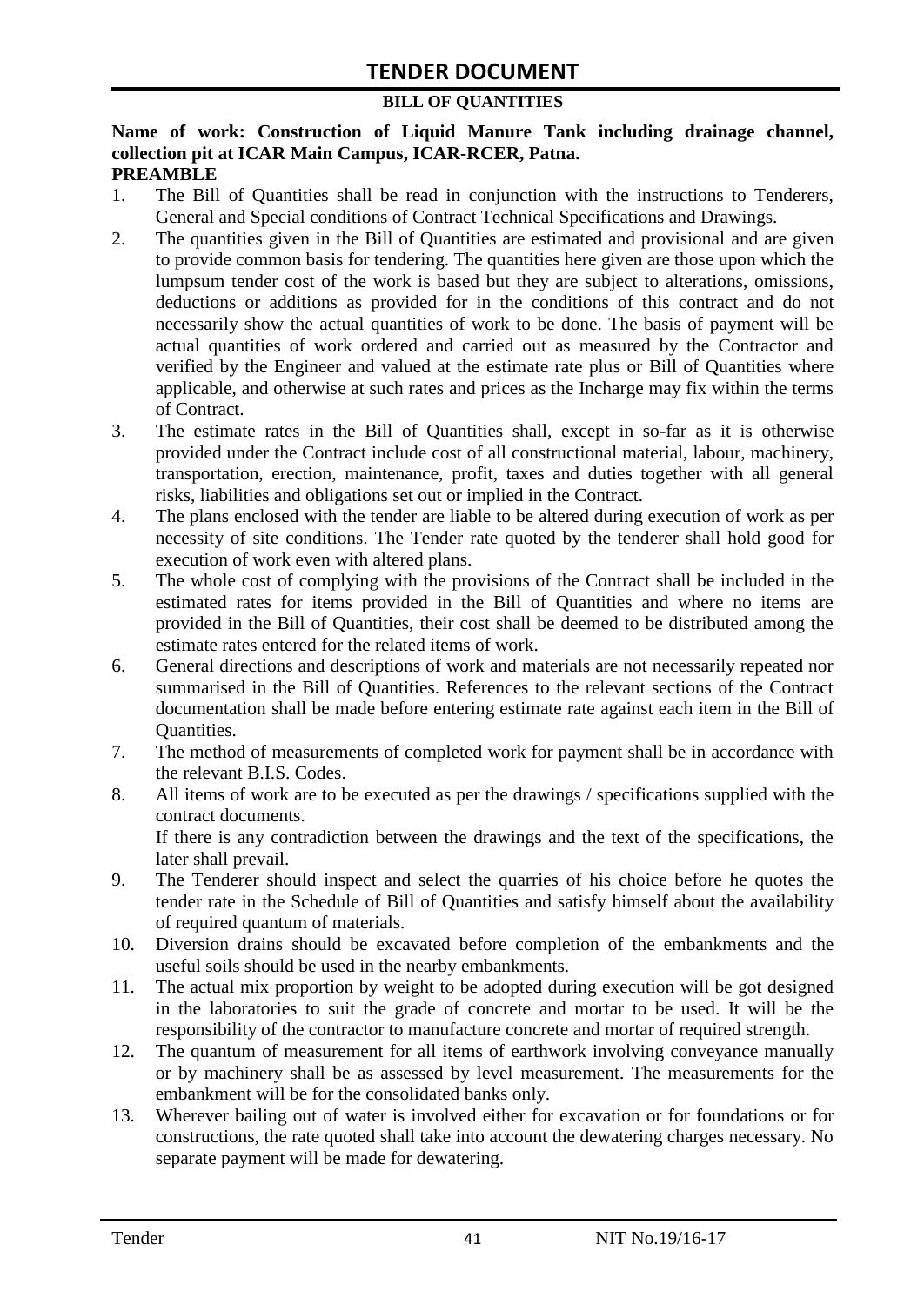- 14. Wherever embankment work is involved, useful soils approved by the Incharge from the cutting reaches and diversion drains shall be taken and used for forming nearby embankments soils used for constructions will be at free of cost.
- 15. The quoted tender rates shall also include the work of any kind necessary for the due and satisfactory construction, completion and maintenance of the works according to the drawings and these specifications and further drawings and orders that may be issued by the Incharge from time to time. The quoted tender rate shall include compliance by the Contractor with all the general conditions of contract, whether specifically mentioned or not in the various clauses of these specifications, all materials, machinery, plant, equipment, tools, fuel, water, strutting, timbering, transport, offices, stores, workshop staff, labour and the provision of proper and sufficient protective works, diversions, temporary fencing and lighting. It shall also include safety of workers, first aid equipments suitable accommodation for the staff and workmen, with adequate sanitary arrangements, the effecting and maintenance of all insurances, the payment of all wages, salaries, fees, royalties / Taxes, duties or other charges arising out of the execution of works and the regular clearance of rubbish, reinstatement and clearing-up of the site as may be required on completion of works safety of the public and protection of the works and adjoining land. The work of Building in quality control / assurance shall be deemed to be covered in the quoted rate.
- 16. The Contractor shall ensure that, the quoted tender r a t e shall cover all stages of work such as setting out, selection of materials, selection of construction methods, selection of equipment and plant, deployment of personnel and supervisory staff, quality control testing etc. The work quality assurance shall be deemed to be covered in the tender rate.
- 17. a) The special attention of the tenderer is drawn to the conditions in the tender notices and the Standard preliminary specifications containing therein. These preliminary specifications shall apply to the agreement to be entered into between the contractor and the ICAR-RCER and shall form an in-separable condition of the contract along with the estimate. All these documents taken together shall be deemed to form one contract and shall be complimentary to another.

b) The tenderer shall examine, closely the BIS also the standard preliminary specifications contained therein and sign the Incharge office copy of the BIS and its addenda volume in token of such study before submitting his overall tender rate which shall be for finished work in-situ. He shall also carefully study the drawings and additional specifications and all the documents, which form part of the agreement to be entered into by the successful tenderer.

- 18. The tenderers attention is directed to requirements for materials conforming to the Bureau of Indian Standards specifications etc., shall be used on the work and the tenderers shall quote his overall tender rate accordingly.
- 19. The tenderer has to do his own testing of materials and satisfy himself that they conform to the specifications of respective I.S.I. Codes before tendering.
- 20. The contractor shall himself procure the required construction materials of approved quality including the earth for formation of embankment and water from quarries / sources of his choice. All such quarries / sources of materials required for the work shall be got approved by the Incharge in writing well before their use of the work.
- 21. The contractor shall himself procure the steel, cement, Bitumen, Blasting materials, sand, metal, soils, etc., and such other materials required for the work well in advance. The contractor has to bear the cost of materials for conveyance. The department will not take any responsibility for fluctuations in market in cost of the materials, transportation and for loss of materials etc.
- 22. Inspection of site and quarries by the tenderer: Every tenderer is expected before quoting his overall tender rate, to inspect the site of proposed work. He should also inspect the quarries and satisfy himself about the quality, and availability of materials. The best class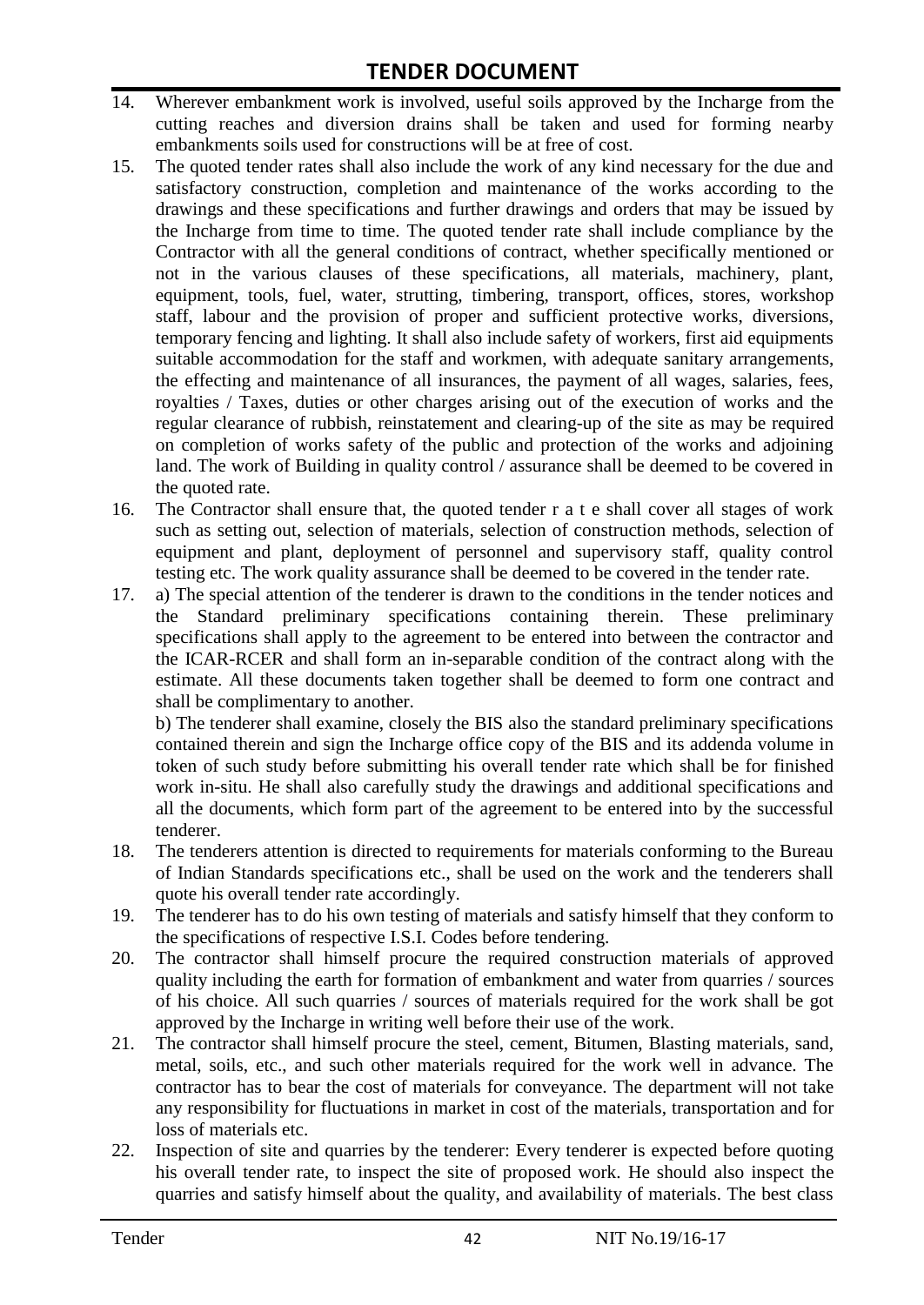of materials to be obtained from quarries, or other sources shall be used on the work. In every case the materials must comply with the relevant standard specifications. Samples of materials as called for in the standard specifications or in this tender notice, or as required by the, in any case, shall be submitted for the "s approval before the supply to site of work is begun.

- 23. The tenderer"s particular attention is drawn to the sections and clauses in the BIS/CPWD specification dealing with
	- a) Test, inspection and rejection of defective materials and work.
	- b) Carriage
	- c) Construction plant
	- d) Water and lighting
	- e) Cleaning up during the progress and for delivery.
	- f) Accidents
	- g) Delays
	- h) Particulars of payments.

The contractor should closely peruse all the specification clauses, which govern the overall tender rate he is tendering.

- 24. The defect liability period of contract in terms of GO Ms No: 8, T(R&B)Dept.dated: 8.1.2003 is twenty four months.
- 25. The estimate rates for items shown in the Schedule "A" include all construction materials. No escalation in rates will be paid unless specified in the tender document. The tenderer has to quote an overall tender rate considering all the aspects of the tender to complete the finished item of work as per the B.I.S. specifications, the special specifications appended, Drawings etc.
- 26. If there is any contradiction between UE / and B.I.S. specifications, listed and detailed technical specifications, the latter shall prevail.
- 27. In case of a job for which specifications are not available with the Schedule or in B.I.S. code and are required to be prescribed, such work shall be carried out in accordance with the written instructions of the Incharge.
- 28. The contractor should use the excavated useful soils and stone for construction purpose. Soils used for construction either for homogeneous section in hearting or in casing zone based on the suitability will be at free of cost and the cost of stone used for construction purpose will be recovered from the contractor's bill.

The contractor should quote his tender rate keeping in view of the above aspects.

- 29. Additions and alternations by the Tenderer in the Schedule of quantities will disqualify the tender.
- 30. In the case of discrepancies between the written description of the item in the Schedule "A" and the detailed description in the specification of the same item, the latter shall be adopted.
- 31. The Unit rates noted below are those governing payment of extras or deductions for omissions according to the conditions or the contract as set-forth in the preliminary specifications of the Indian standard specifications and other conditions of specification of this contract.
- 32. It is to be expressly understood that the measured work is to be taken according to the actual quantities when in place and finished according to the drawings or as may be ordered from time to time by the and the cost calculated by measurement or weight at their respective rates without any additional charge for any necessary or contingent works connected works connected herewith. The rate quoted are for works in situ and complete in every respect.
- 33. For all items of work in excess of the quantities indicated the rates payable for such excess quantities will be tendered rates.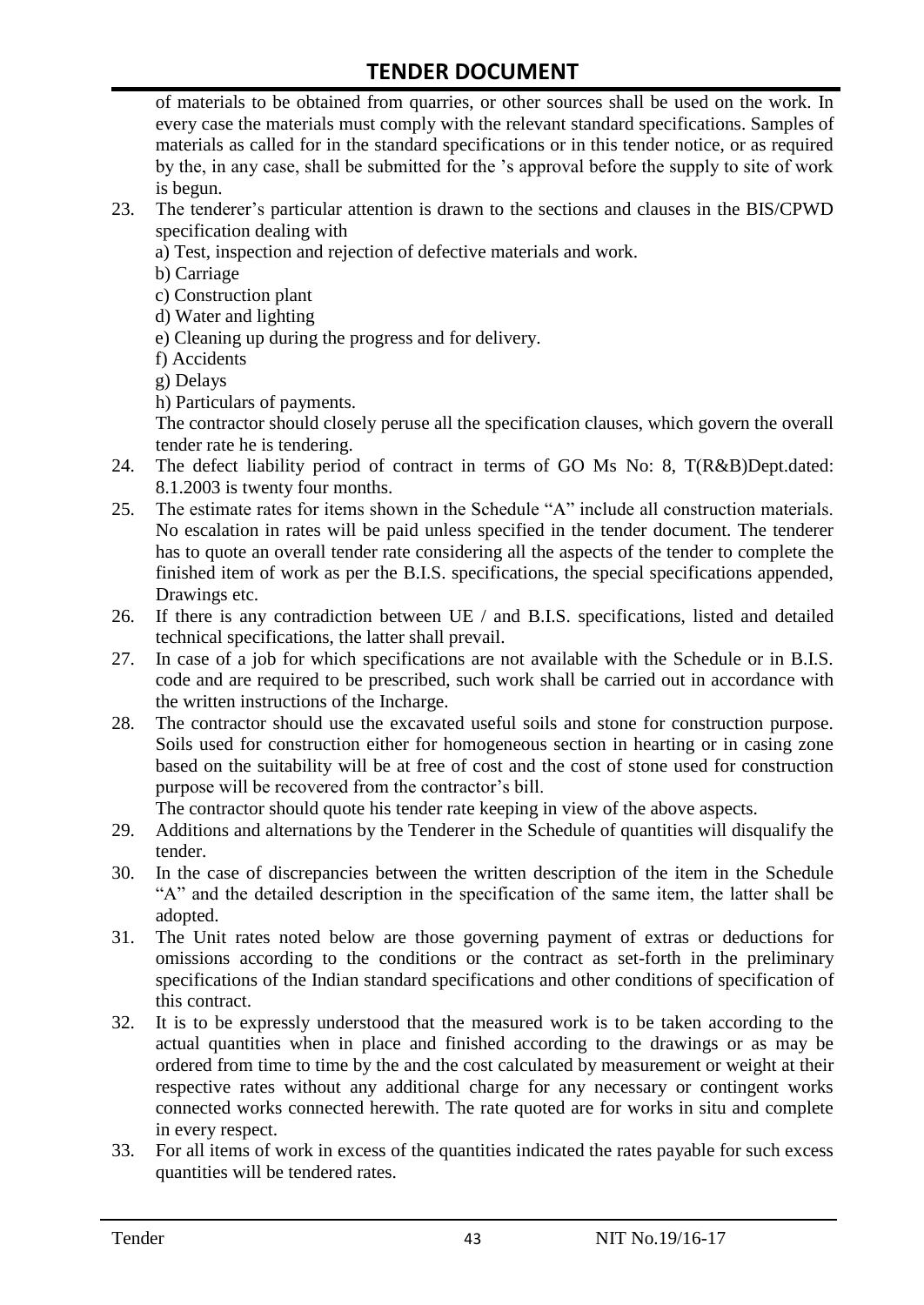- 34. For all items of work, intermediate payment will be made provisionally as per relevant clause. Full-accepted agreement rates will be paid only after all the items of works are completed.
- 35. The contractor is bound to execute all supplemental works that are found essential incidental and inevitable during execution of main work.
- 36. The payment of rates for supplement items of work will be regulated as under.

Supplemental items directly deductible from similar items in the original agreement.

The rates shall be derived by adding to or subtracting from the agreement rate of such similar item the cost of the difference in the quantity of materials labour between the new items and similar items in the agreement worked out with reference to the schedule of rates adopted in the sanctioned estimate with which the tenders are compared.

a) Similar items but the rates of which cannot be directly deducted from the original agreement.

b) Purely new items which do not correspond to any item in the agreement.

The rate of all such items shall be overall tender rate.

#### **37. ENTRUSTMENT OF ADDITIONAL ITEMS.**

- a) Where ever additional items not contingent on the main work and outside the scope of original agreement are to be entrusted to the original contractor dispensing with tenders and if the value of such items exceeds the limits upto which the officer is empowered to entrust works initially to contractor without calling for tenders approval of next higher authority shall be obtained. Entrustment of all such items on nomination shall be rates not exceeding the estimate rates.
- b) Entrustment of supplement items contingent on the main work will be authorised by the officers upto the monetary limits upto which they themselves are competent to accept items in the original agreement so long as the total amounts upto which they are competent to accept in an original agreement rates for such items shall be worked in accordance with the procedure prescribed by CPWD.
- c) Entrustment of either the additional supplemental items shall be further subject to the provisions under CPWD Code viz., the items shall not be ordered by an officer on his own responsibility if the revised estimate or deviation statement providing for the same requires the sanction of higher authority.
- Note:It may be noted that the term estimate rate used above means the rate in the sanctioned estimate with which the tender"s compared or if no such rate is available in the estimate the rate derived will be with reference to the schedule of rates adopted in the sanctioned estimate with which tenders are compared.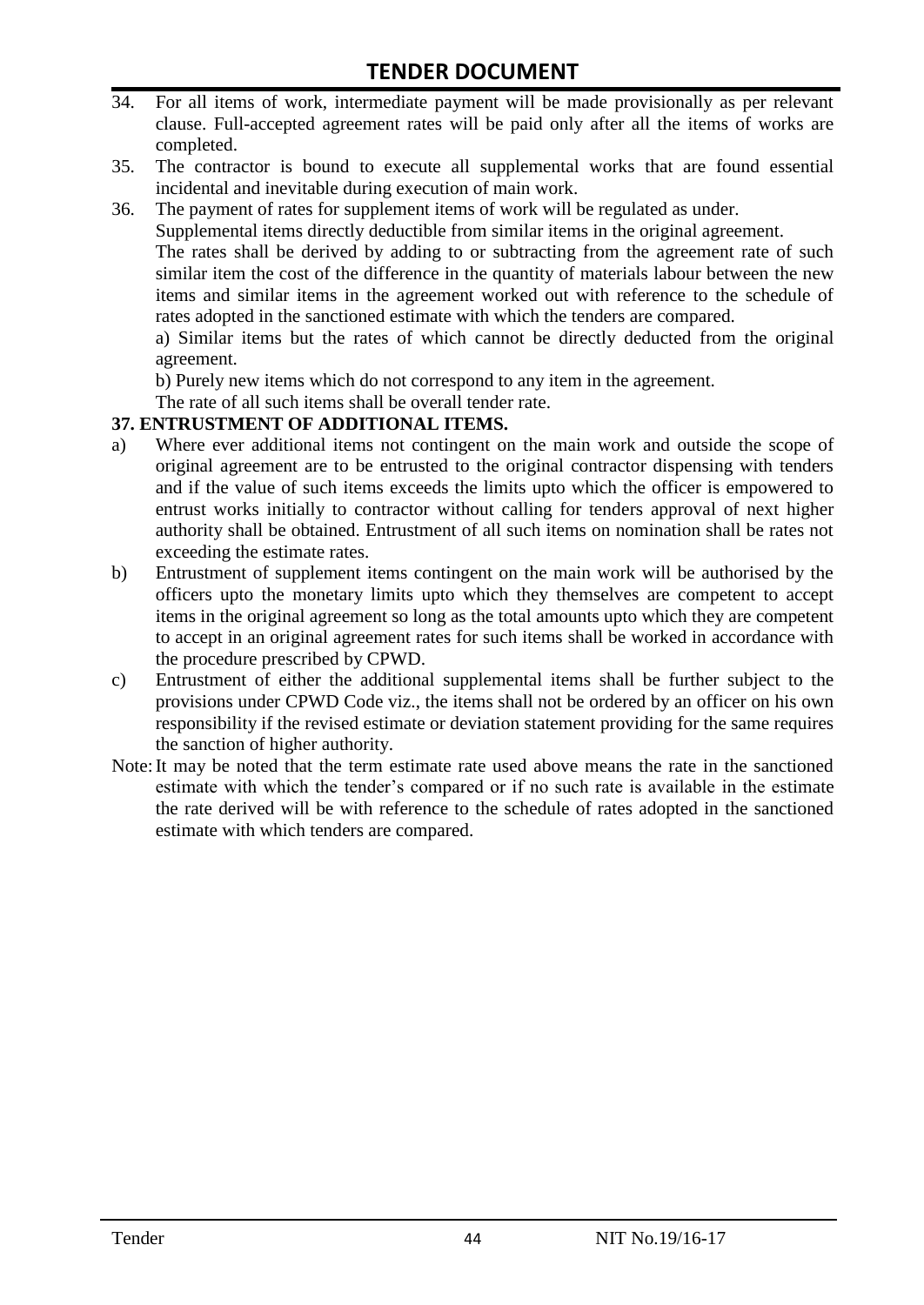# **Schedule - A Price Schedule & Bill of Quantities**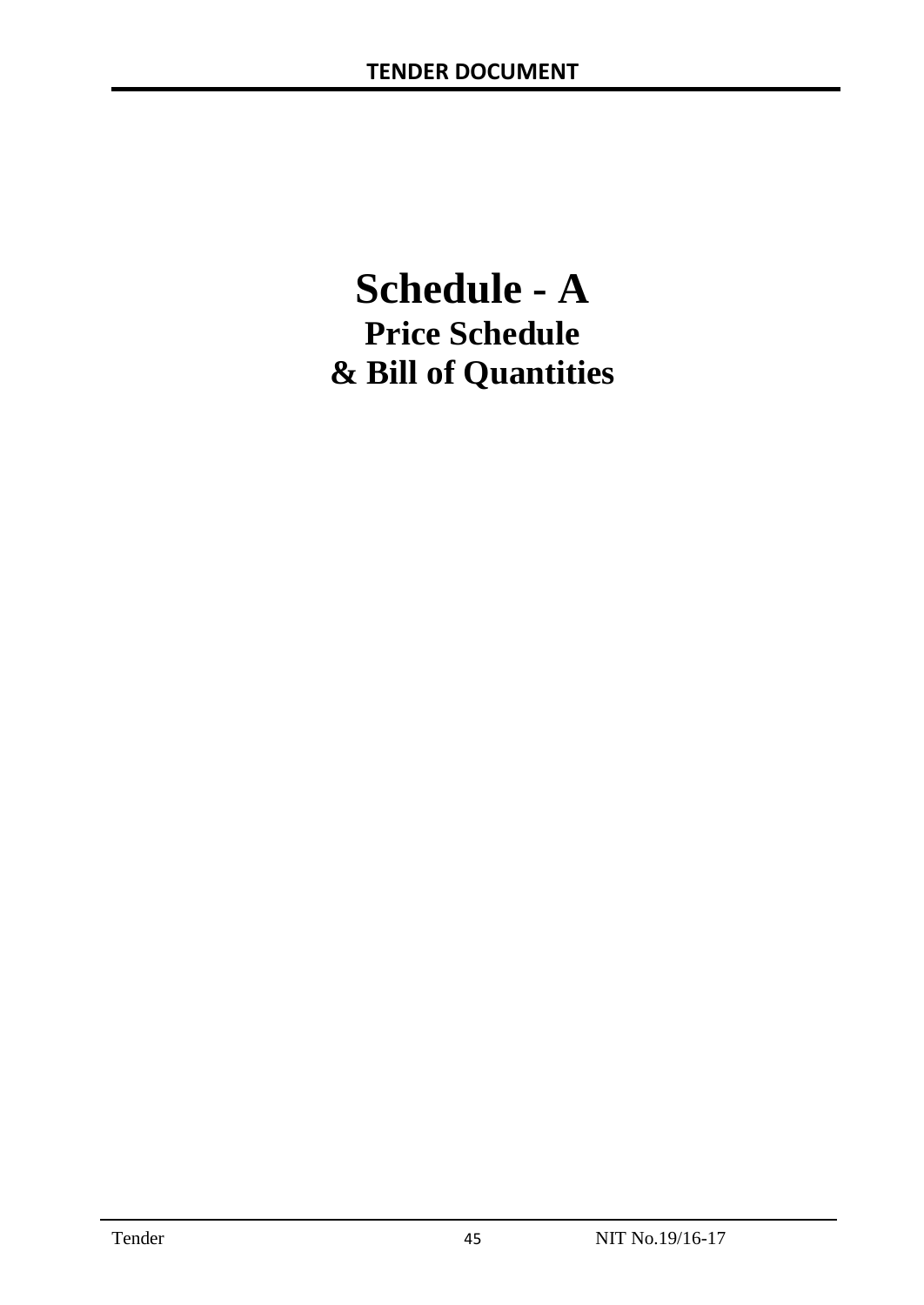#### **PRICE SCHEDULE OF CONTRACT**

Date : …………………

To, Director, ICAR-RCER, ICAR Parisar, Patna-14 Sir,

I/We do hereby tender and if this tender is accepted, undertake to execute the following work viz **(Construction of Liquid Manure Tank including drainage channel, collection pit at ICAR Main Campus, ICAR-RCER, Patna)** as per the specifications, drawings and such other data furnished.

I/We have studied the scope of work, including item wise specifications, with unit rates and agree to execute the work, when the lump sum payment under the terms of the agreement is varied by payment on measurement quantities. I/We certify that I/We have inspected the site of the work before quoting my rate excess or less on ECV, I/We have satisfied about the quality, availability and transport facilities for all the materials.

I/We undertake to execute the work indicated in price schedules of this tender at the rates quoted below:

| Package   Description | Price          | Price      |
|-----------------------|----------------|------------|
| of package            | $($ In Rs. $)$ | (In Words) |
| Civil Works           |                |            |

I/We hereby distinctly and expressly, declare that the rates quoted by us is inclusive of all taxes and duties, prevailing at the time of execution of work. Further, I/We declare that I/We will not claim any price escalation or extra compensation on this account.

I/We agreed to keep the offer in this tender valid for a period of 6 (Six) Months mentioned in Tender Notice and not to modify the whole or any part of it for any reason within above period. If the tender is withdrawn by me / us for any reasons whatsoever, the earnest money deposit (EMD) paid by me / us will be forfeited to the Government.

IF MY / OUR tender is not accepted the sum shall be returned to me/us on application when intimation is sent to me/us of rejection or at the expiration of three months from last date of receipt of this tender, whichever is earlier. If my/our tender is accepted the earnest money shall be retained by the Government as security for the due fulfilment of this contract. If upon written intimation to me/us by the Office, I/We fail to attend the said office on the date herein fixed or if upon intimation being given to me/us or acceptance of my/our tender, and if I/We fail to make the additional security deposit or to enter into the required agreement as defined in the tender notice, then I/We agree the forfeiture of the earnest money. Any notice required to be served on me/us here under shall be sufficiently served on me/us if delivered to me/us hereunder shall be sufficiently served on me/us if delivered to me/us personally or forwarded to me/us by post to (registered or ordinary) or left at my/our address given herein. Such notice shall if sent by post be deemed to have been served on me/us at the time when in due course of post it would be delivered at the address to which it is sent.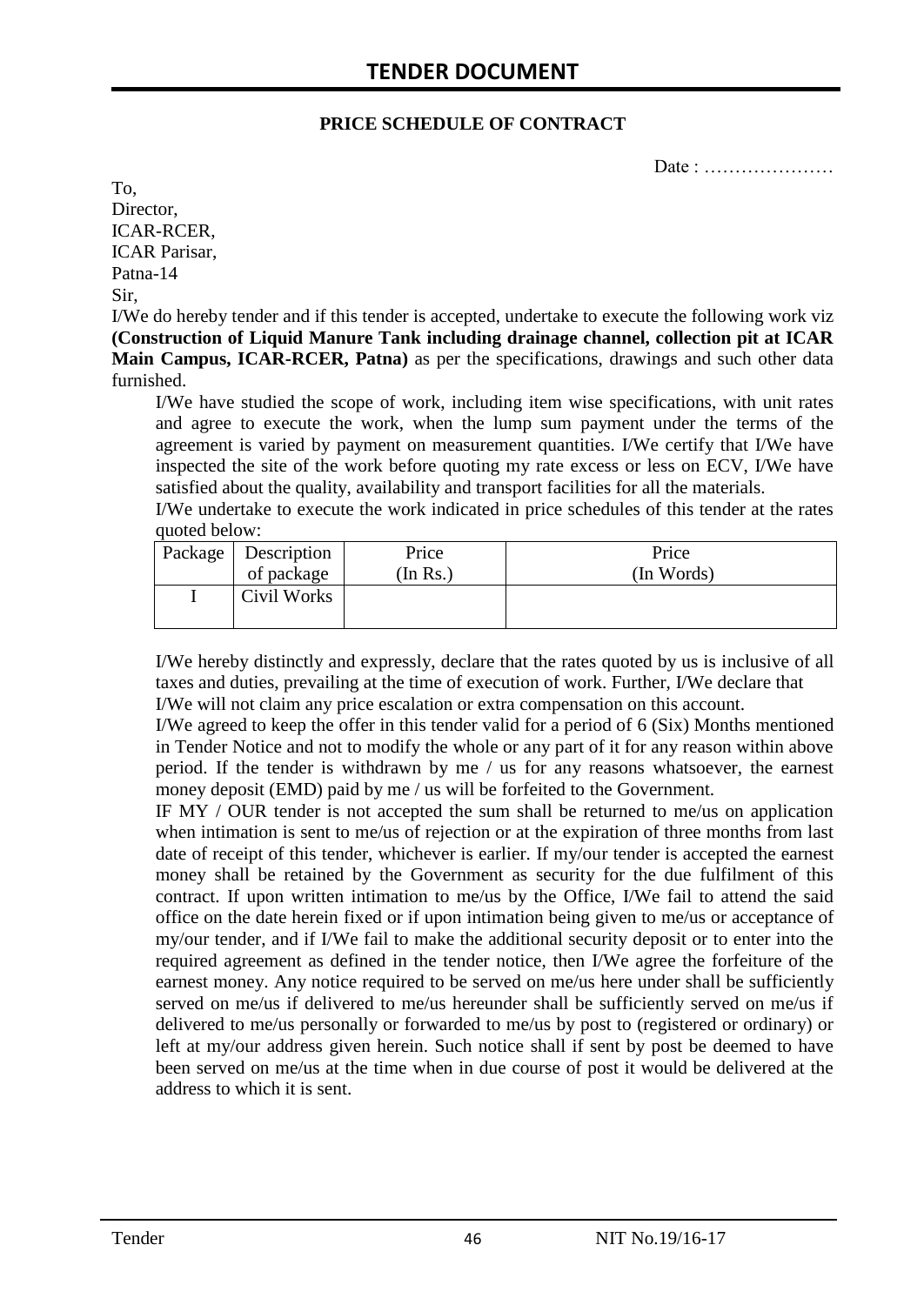I/WE fully understand that the written agreement to be entered into between me/us and Government shall be the foundation of the rights of the both the parties and the contract shall not be deemed to be complete until the agreement has first been signed by me/us and then by the proper officer authorised to enter into contract on behalf of Government. The bid form of the tender is duly signed by the authorized signatory of the Firm/company and sealed in presence of the following witness.

| Address of the Tenderer:                                                                  | (Signature of Tender). |
|-------------------------------------------------------------------------------------------|------------------------|
|                                                                                           |                        |
|                                                                                           |                        |
|                                                                                           |                        |
| $(Fax No: \dots \dots \dots \dots \dots \dots \dots \dots \dots \dots \dots \dots \dots)$ |                        |
|                                                                                           |                        |

#### WITNESS:

| 1 |  |
|---|--|
| ⌒ |  |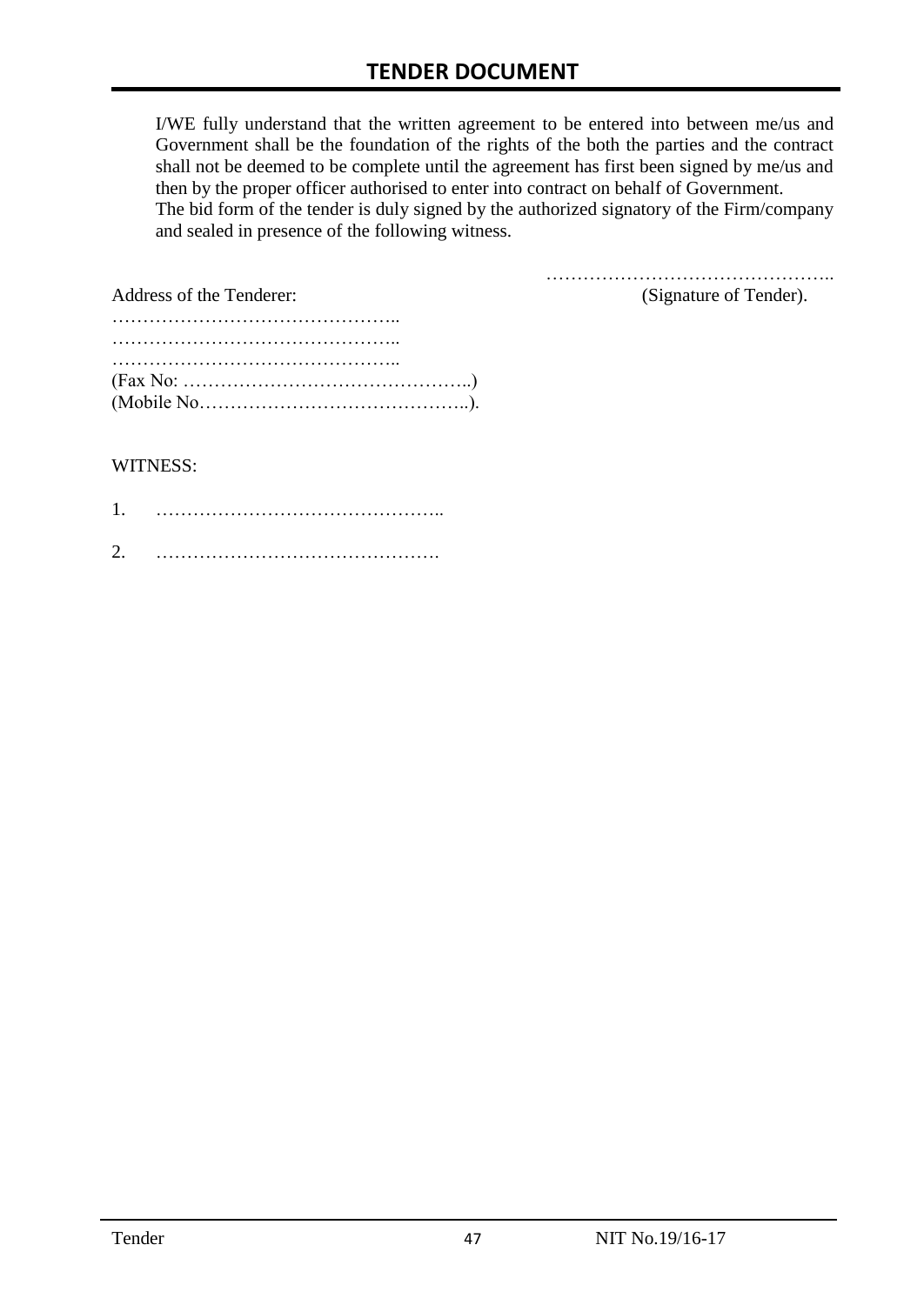#### **PRICE SUMMARY**

**Name of the work: Construction of Liquid Manure Tank including drainage channel, collection pit at ICAR Main Campus, ICAR-RCER, Patna.**

PACK-I : CIVIL & ALLIED WORKS: AMOUNT. (Rs).

1 Civil Works.

GRAND TOTAL FOR PROJECT (INCL.TAXES)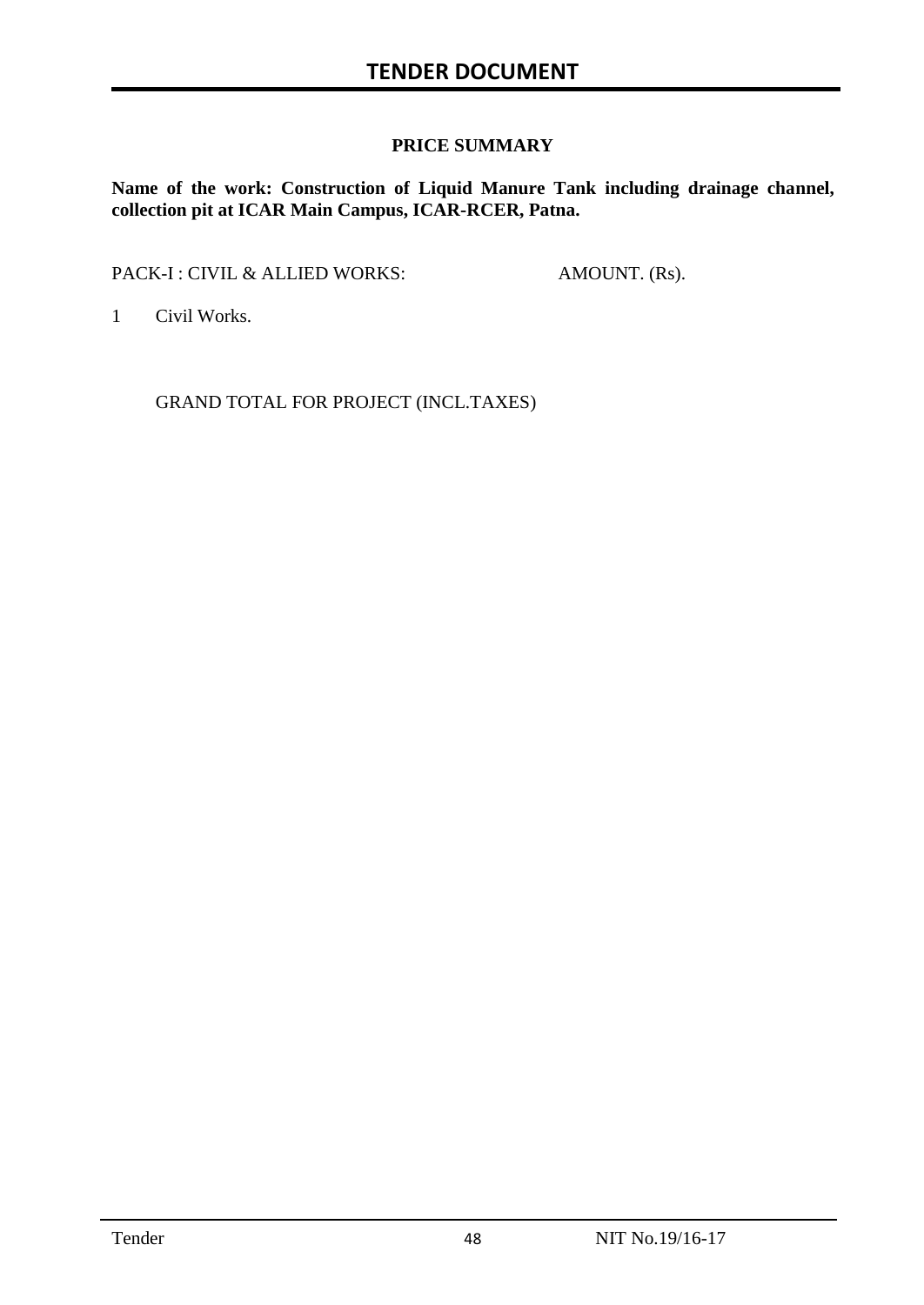#### **Price Schedule for: Construction of Liquid Manure Tank including drainage channel, collection pit at ICAR Main Campus, ICAR-RCER, Patna.**

| Name of Work:- Construction of Liquid Manure Tank including drainage channel, |                                                                                               |            |      |      |               |
|-------------------------------------------------------------------------------|-----------------------------------------------------------------------------------------------|------------|------|------|---------------|
|                                                                               | collection pit at ICAR Main Campus, ICAR-RCER, Patna.                                         |            |      |      |               |
| SI.                                                                           | <b>Description of item</b>                                                                    |            |      |      | <b>Amount</b> |
| N <sub>0</sub>                                                                |                                                                                               | <b>Qty</b> | Unit | Rate | (in Rs.)      |
| $\mathbf{1}$                                                                  | Cleaning grass $\&$ surface dressing of ground                                                |            |      |      |               |
|                                                                               | including removing vegetation $&$ in-equalities                                               | 38.10      | sqm  |      |               |
|                                                                               | water, mud, etc and disposal of rubbish with all                                              |            |      |      |               |
|                                                                               | complete jobs.                                                                                |            |      |      |               |
|                                                                               | 27x10+10x10+16x2'6"=410sft>38.10sqm                                                           |            |      |      |               |
| $\overline{2}$                                                                | Earth work in excavation by mechanical means                                                  | 16.47      |      |      |               |
|                                                                               | (Hydraulic excavator) / manual means over areas (                                             |            | cum  |      |               |
|                                                                               | 1.5 m in width as well as 10 sqm on plan)<br>including disposal of excavated earth, lead upto |            |      |      |               |
|                                                                               | 50m and lift upto 1.5m, disposed earth to be                                                  |            |      |      |               |
|                                                                               | levelled and neatly dressed                                                                   |            |      |      |               |
|                                                                               | $[26'6''+]$ 2x10"x1'7"+9'8"x9'8"x4'7"+                                                        |            |      |      |               |
|                                                                               | 16x2'6"x1'7"=581.06cft>16.47cum                                                               |            |      |      |               |
| $\overline{3}$                                                                | Dry brick on edge flooring in required pattern                                                |            |      |      |               |
|                                                                               | with bricks of class designation 7.5 on a bed of 12                                           | 35.81      | sqm  |      |               |
|                                                                               | mm mud mortar, including filling joints with sand,                                            |            |      |      |               |
|                                                                               | with common burnt clay non modular bricks.                                                    |            |      |      |               |
|                                                                               | 72.32x10"+9'8"x9'8"+16x2'6"+8x8x3=382.58sft                                                   |            |      |      |               |
|                                                                               | $>35.81$ sq                                                                                   |            |      |      |               |
| $\overline{4}$                                                                | Supplying $&$ filling sand in plinth or under floor                                           |            |      |      |               |
|                                                                               | including watering, ramming, consolidating and                                                | 2.73       | cum  |      |               |
|                                                                               | dressing with all complete jobs.                                                              |            |      |      |               |
|                                                                               | ${72.32x10" + 9'8"x9'8" + 16x2'6" + 8x8x3}3" = 96.3$                                          |            |      |      |               |
|                                                                               | 3cft>2.73cu                                                                                   |            |      |      |               |
| 5                                                                             | Providing Brickwork with 1 <sup>st</sup> class brick with                                     |            |      |      |               |
|                                                                               | specified motar C: M 1:6 including raking,                                                    | 24.5       | cum  |      |               |
|                                                                               | scaffolding, curing etc with all complete job                                                 |            |      |      |               |
|                                                                               | $[72.32x6.75+9.66x4x5+66x2x2+16x2x3]10" = 864$                                                |            |      |      |               |
|                                                                               | .32cft > 24.46cum=24.5cum                                                                     |            |      |      |               |
| 6                                                                             | Half brick masonry with common burnt clay<br>F.P.S. (non modular) bricks of class designation | 9.0        | sqm  |      |               |
|                                                                               | 7.5 in C:M 1:4 8x2x6=96sft>8.92=9sqm                                                          |            |      |      |               |
| $\overline{7}$                                                                | Cement concrete flooring 1:2:4 finished with a                                                |            |      |      |               |
|                                                                               | floating coat of neat cement, including cement                                                | 35.81      | sqm  |      |               |
|                                                                               | slurry, but excluding the cost of nosing of steps                                             |            |      |      |               |
|                                                                               | etc. complete 35.81 sqm                                                                       |            |      |      |               |
| 8                                                                             | Reinforced cement concrete work in walls for                                                  |            |      |      |               |
|                                                                               | band excluding cost of centering, shuttering,                                                 | 0.70       | cum  |      |               |
|                                                                               | finishing and reinforcement with mix 1:2:4                                                    |            |      |      |               |
|                                                                               | $110.96x10"x3"+16x5"x3" = 24.65cft > 0.698 = 0.70c$                                           |            |      |      |               |
|                                                                               | um                                                                                            |            |      |      |               |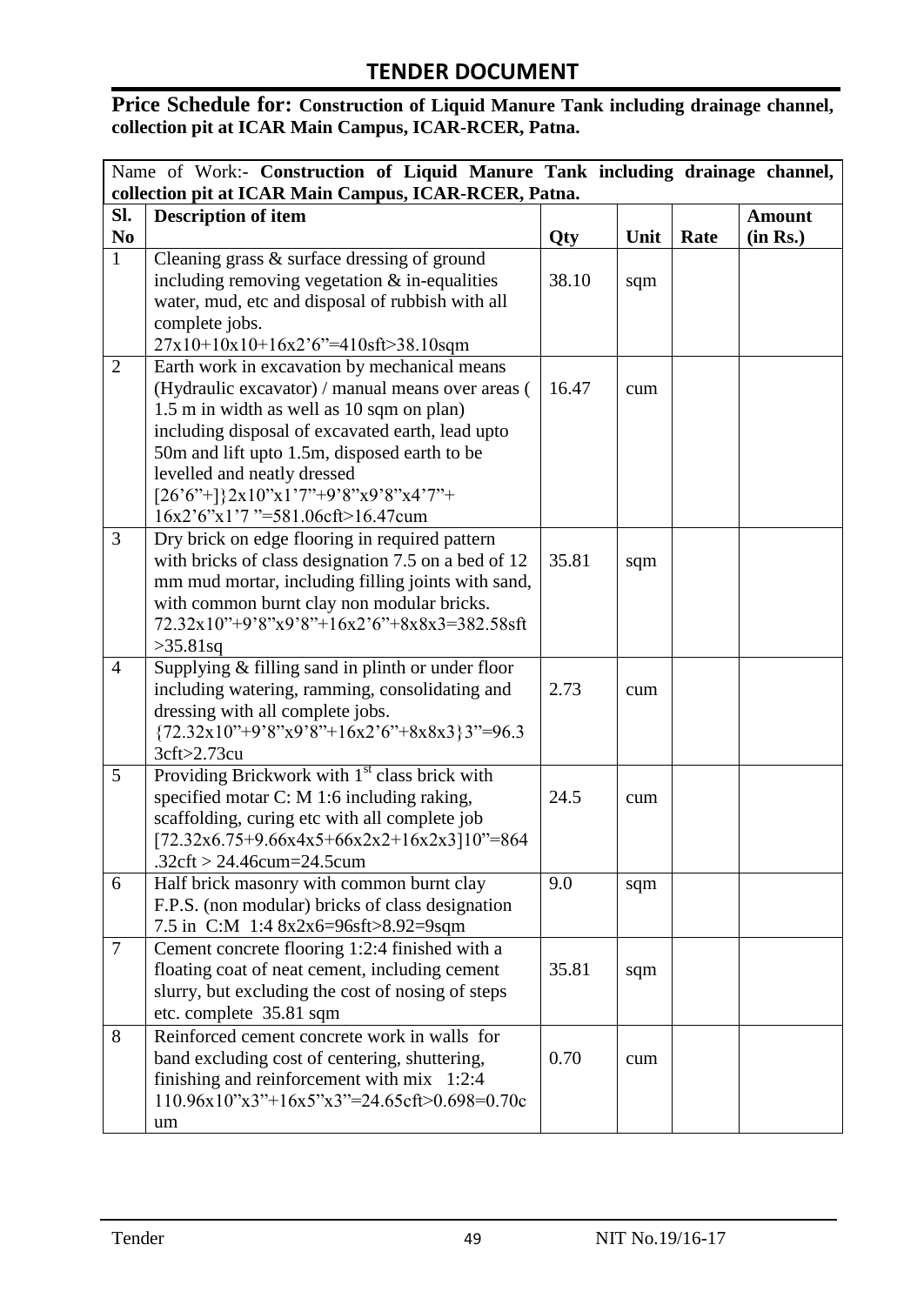| 9  | Centering and shuttering including strutting,<br>propping etc. and removal of form for band<br>253.92x3"=63.48sft>5.899=5.90sqm                                                                      | 5.90   | sqm |  |
|----|------------------------------------------------------------------------------------------------------------------------------------------------------------------------------------------------------|--------|-----|--|
| 10 | Steel reinforcement for R.C.C. work including<br>straightening, cutting, bending, placing in position<br>and binding all complete upto plinth level TMT<br>$=40$ kg                                  | 40     | kg  |  |
| 11 | Fitting & fixing 3" PVC pipe for overflowing with<br>fitting $3^{\prime\prime}$ pipe $12m + 3^{\prime\prime}$ bend $4Pc+3^{\prime\prime}$ elbow $2pc$                                                | 1/s    |     |  |
| 12 | 20 mm cement plaster on the rough side of single<br>or half brick wall of mix 1:6<br>$72.32x6.75+9.66x4x1.83+72.32x10"+16x0.41+66$<br>$x2x4.83+16x2x6.83+8x4x3x5+8x4x5=2121.57$ sft<br>$>197.17$ sqm | 197.17 | sqm |  |
| 13 | Applying of Neat cement punning on plaster<br>$=197.17$ sqm                                                                                                                                          | 197.17 | sqm |  |
|    | Total (Rs.)                                                                                                                                                                                          |        |     |  |

**(Signature of Contractor/Firm with seal and date)**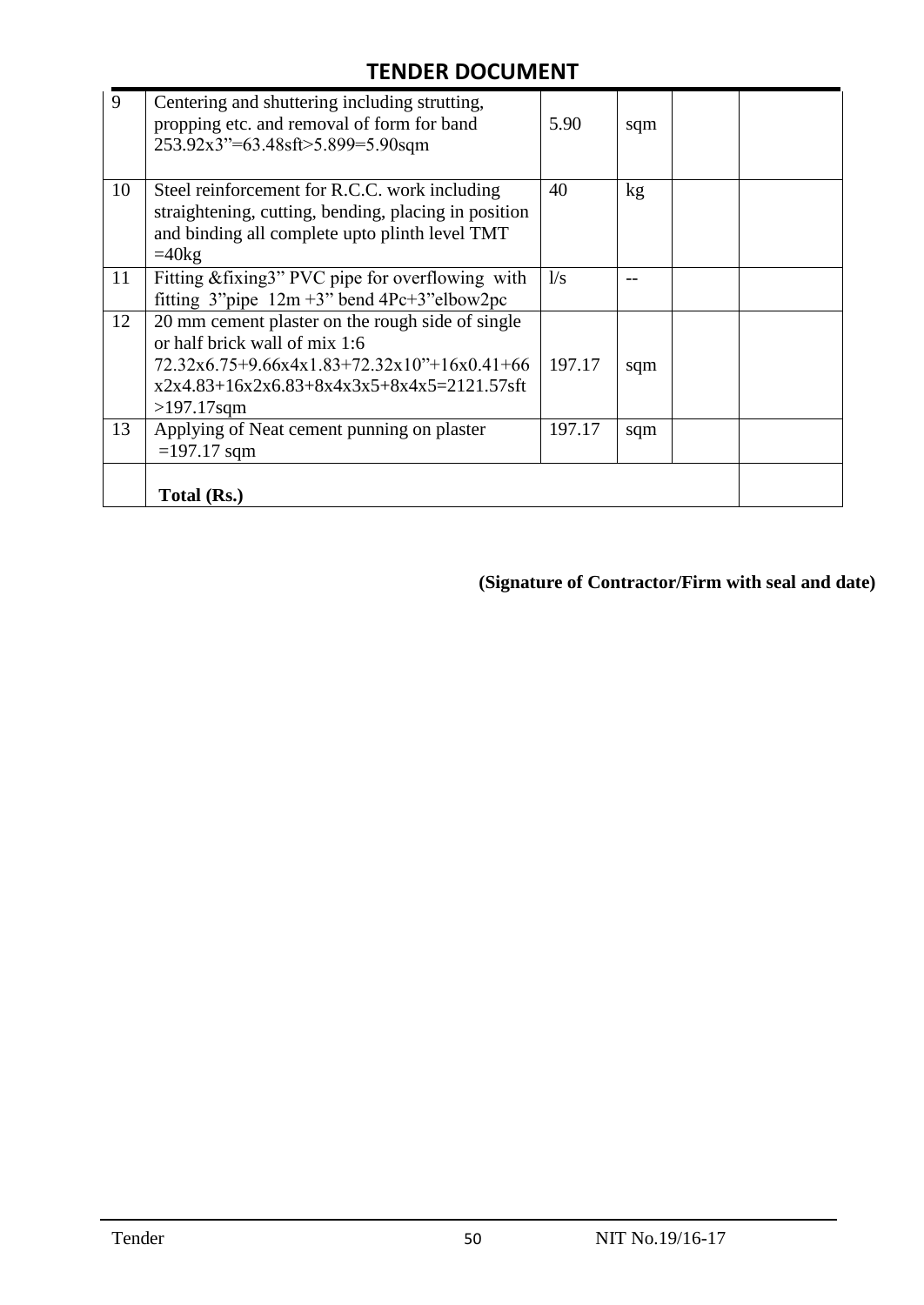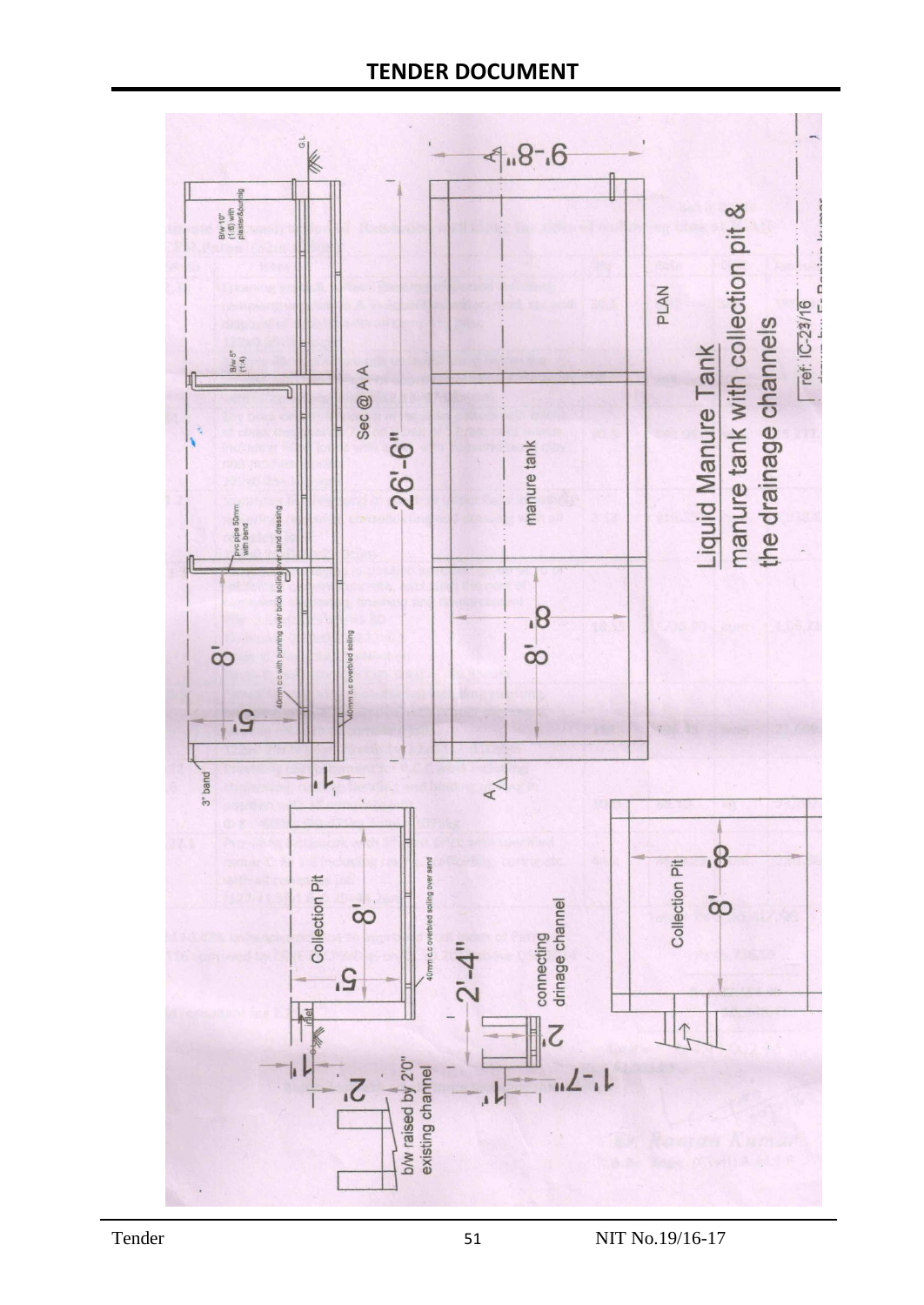#### **CONTRACT FORM**

|                                                                                                          | This Contract made the | $day$ of $\qquad$                                                                                  |  |  |
|----------------------------------------------------------------------------------------------------------|------------------------|----------------------------------------------------------------------------------------------------|--|--|
|                                                                                                          |                        | (Month), _________________(Year) between the <b>Hon'ble President</b> of <b>Indian Council of</b>  |  |  |
|                                                                                                          |                        | Agricultural Research acting through the Director, ICAR Research Complex for Eastern               |  |  |
| <b>Region</b> (Indian Council of Agricultural Research), <b>Patna – 800014</b> (Bihar) (name and address |                        |                                                                                                    |  |  |
|                                                                                                          |                        |                                                                                                    |  |  |
|                                                                                                          |                        | (name and address of contractor) (hereinafter called "the <b>Contractor</b> " of the other party). |  |  |

WHEREAS the Employer is desirous that the Contractor executes the Work of:-

#### **1. Construction of Liquid Manure Tank including drainage channel, collection pit at ICAR Main Campus, ICAR-RCER, Patna.**

(Ref. No………………………………….) (name and identification number of contract) (hereinafter called "the **Works**") at ICAR-RCER, Patna -800014 (Bihar) and the **Employer** has accepted the Bid by the **Contractor** for the execution and completion of such works and the remedying of any defects therein, at a contract price of **Rs……………(Rupees …………………………………… only)**

#### NOW, THEREFORE, IT IS HEREBY AGREED BETWEEN THE PARTIES AS FOLLOWS:

- 1. In this Contract, words and expressions shall assume the same meanings as are respectively assigned to them in the conditions of Contract hereinafter referred to and they shall be deemed to form and be read and construed as part of this Agreement.
- 2. In consideration of the payments to be made by the Employer to the Contractor as hereinafter mentioned, the Contractor hereby covenants with the Employer to execute and complete the works and remedy the defects therein in conformity in all aspects with the provisions of the contract.
- 3. The Employer hereby covenants to pay the Contractor in consideration of the execution and completion of the works and in remedying the defects wherein the Contract Price or such other sum as may become payable under the provisions of the Contract at the times and in the manner prescribed by the Contract.
- 4. The following documents shall be deemed to form and be read and construed as part of this Contract, viz.:
	- i) Letter of Acceptance
	- ii) Notice to proceed with the works
	- iii) Contractor's Bid
	- iv) Bidding data
	- v) General conditions of contract (including special conditions of contract)
	- vi) Specifications
	- vii) Drawings
	- viii) Bill of quantities
	- ix) Any other documents listed in the contract data as forming part of the contract